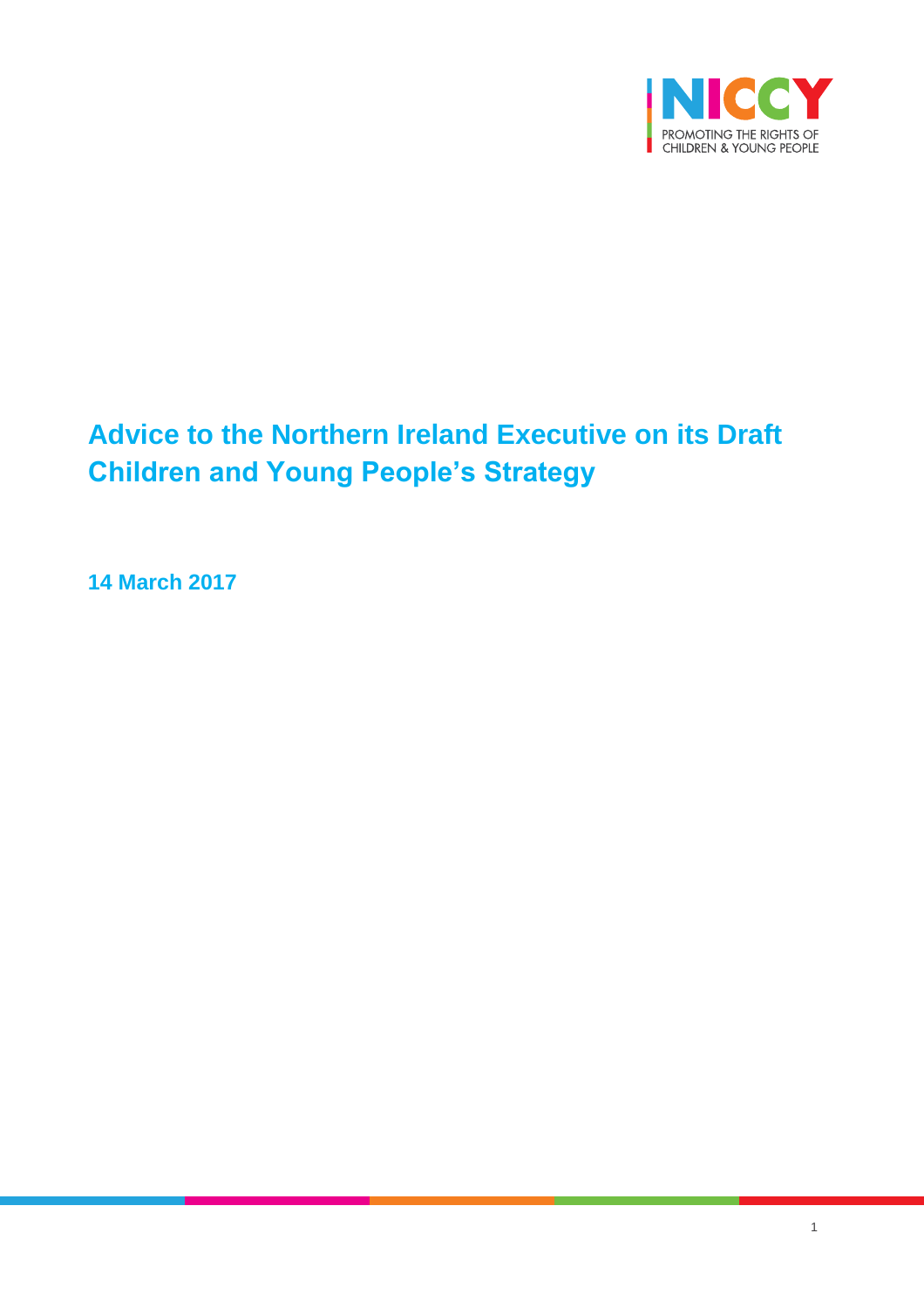

# **Executive Summary**

NICCY has provided advice to the Executive on the development of the Children and Young People's Strategy on an ongoing basis. This paper builds on this and outlines the Commissioner's advice on the draft Strategy issued for consultation in December 2016.

There are three important drivers for the Children and Young People's Strategy, including an international treaty, domestic legislation and Executive commitments;

- 1. The UNCRC and 2016 Concluding Observations;
- 2. The Children's Services Co-operation Act 2015 (CSCA); and,
- 3. The Programme for Government.

While the draft Strategy addresses the commitments and duties contained in the Programme for Government and CSCA, it does not adequately reflect the **UN Convention on the Rights of the Child (UNCRC)** and the 2016 Concluding Observations. The UN Committee on the Rights of the Child's General Comment 5 provides clear guidance on standards for a Children's Strategy. The new Strategy must be the road map outlining how Government will make a real difference to children's lives. The Children and Young People's Strategy, at its core, must be children's rights based and should be the 'National Action Plan' for Children. – i.e. the implementation plan for the UNCRC.

The Strategy contains proposed structures for its **implementation**, including engagement with children and young people, and their parents. This engagement must be timely (i.e. at key stages), planned, meaningful and accessible to as many children and young people as possible. This engagement should inform the 'Turning the Curve' process and development of the delivery plans.

The Strategy outlines how it will deliver on the eight **outcomes** specified in the CSCA. In general the sections on each outcome are well structured, reflecting many of the relevant issues affecting children and young people. However, frequently there appears to be insufficient correlation between sections identifying key issues and the indicators selected. This must be rectified, with indicators selected to measure each of the areas identified as in need of greatest effort, otherwise it will not be possible to address these issues through the 'Turning the Curve' process, or to identify if there has been any change in these areas. It is also very important that each outcome reflects the relevant 2016 Concluding Observations. The Commissioner has also provided more specific feedback on each of the draft Strategy's outcome sections.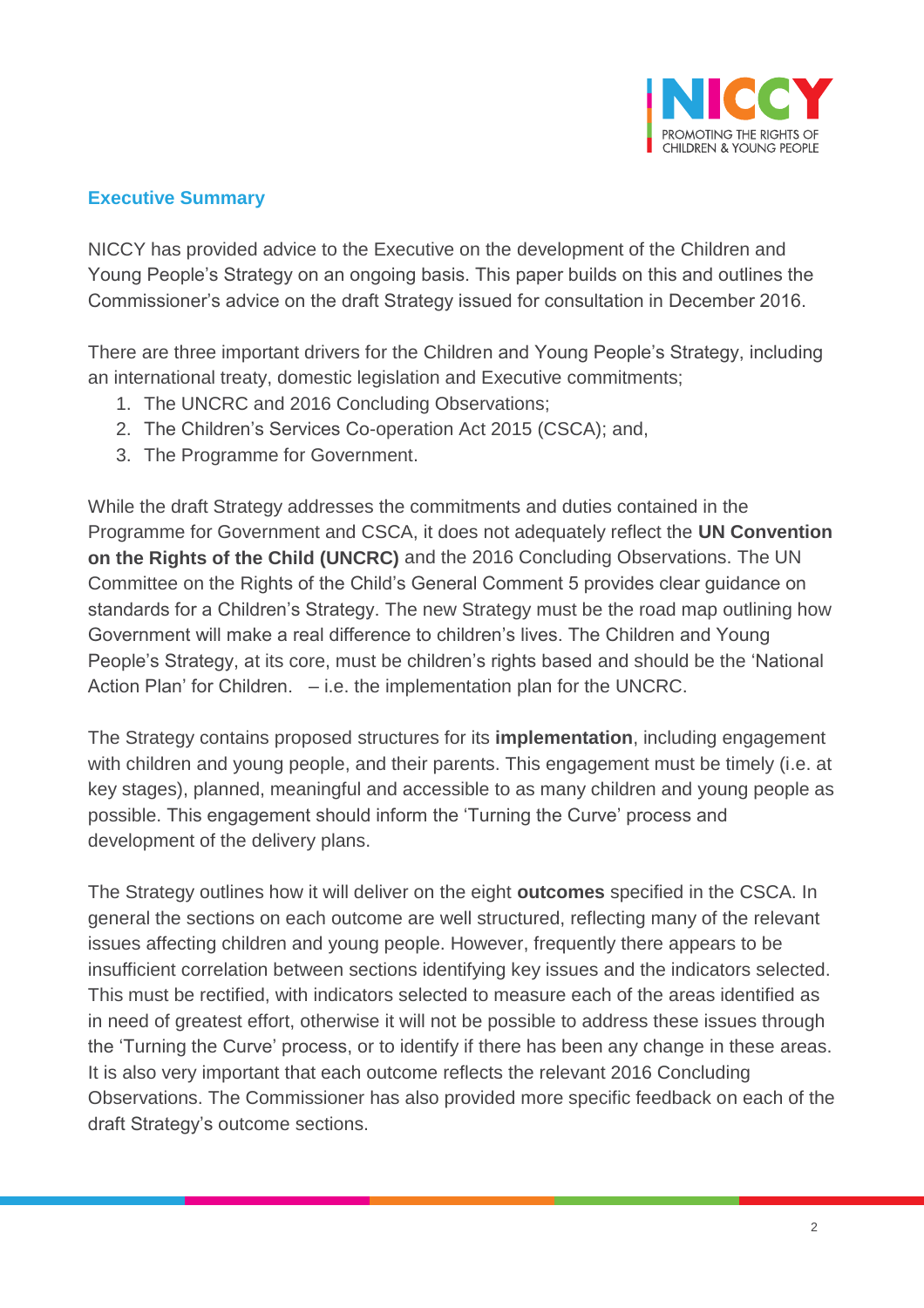

NICCY recognises the central importance of child rights **indicators** in the development of delivery plans and in monitoring the implementation of the Strategy. Given this, we do not feel that the set of indicators outlined in the Strategy will be adequate to ensure the effective delivery of the Strategy. A wider suite of indicators should be developed, which should reflect the areas that have been identified as requiring greatest effort and informed by the 'Child Rights Indicators' project taken forward by UNESCO for OFMDFM.

The indicator set should include self-reported wellbeing measures, some process indicators to track progress in the short and medium terms, and should be disaggregated for children within each section 75 category, and for those who are care experienced and/or living in poverty.

The draft Strategy does not identify the **resources** required to deliver on the Strategy. This is a grave omission, as a Strategy without clarity on resource allocation will not be able to deliver on any of the NI Executive's commitments to children. Whilst accepting that there may not be additional funding, the final draft of this Strategy must set out how departmental resources will be allocated against actions set out in the implementation plan, including how the 'pooling of funds' and other resources as permitted under Section 4 of the CSCA will support co-operation between children's authorities and service providers for this purpose.

It is important that the Strategy contains a **review mechanism** whereby it is **periodically reviewed** to ensure it is responsive to changing circumstances and emerging issues facing children and young people. In doing so, it will be a 'living strategy', allowing ongoing improvement over the lifetime of the Strategy.

We are disappointed that following a limited screening process, a comprehensive **Equality Impact Assessment** has not been carried out on the Strategy, and that the screening decision was that the Strategy was likely to only have a 'minor' impact on equality of opportunity across the section 75 categories. Given the CSCA requirement that the Strategy delivers on the outcome: *'Living in a society in which equality of opportunity and good relations are promoted'*, it should have a major impact on reducing inequalities facing disadvantaged groups of children. We therefore recommend that an Equality Impact Assessment is carried out on the Children's Strategy as a matter of priority. It is also vital that robust equality considerations are applied as required and that the policies developed by each department to deliver on the Strategy are individually assessed in respect of their Section 75 (NI Act 1998) obligations.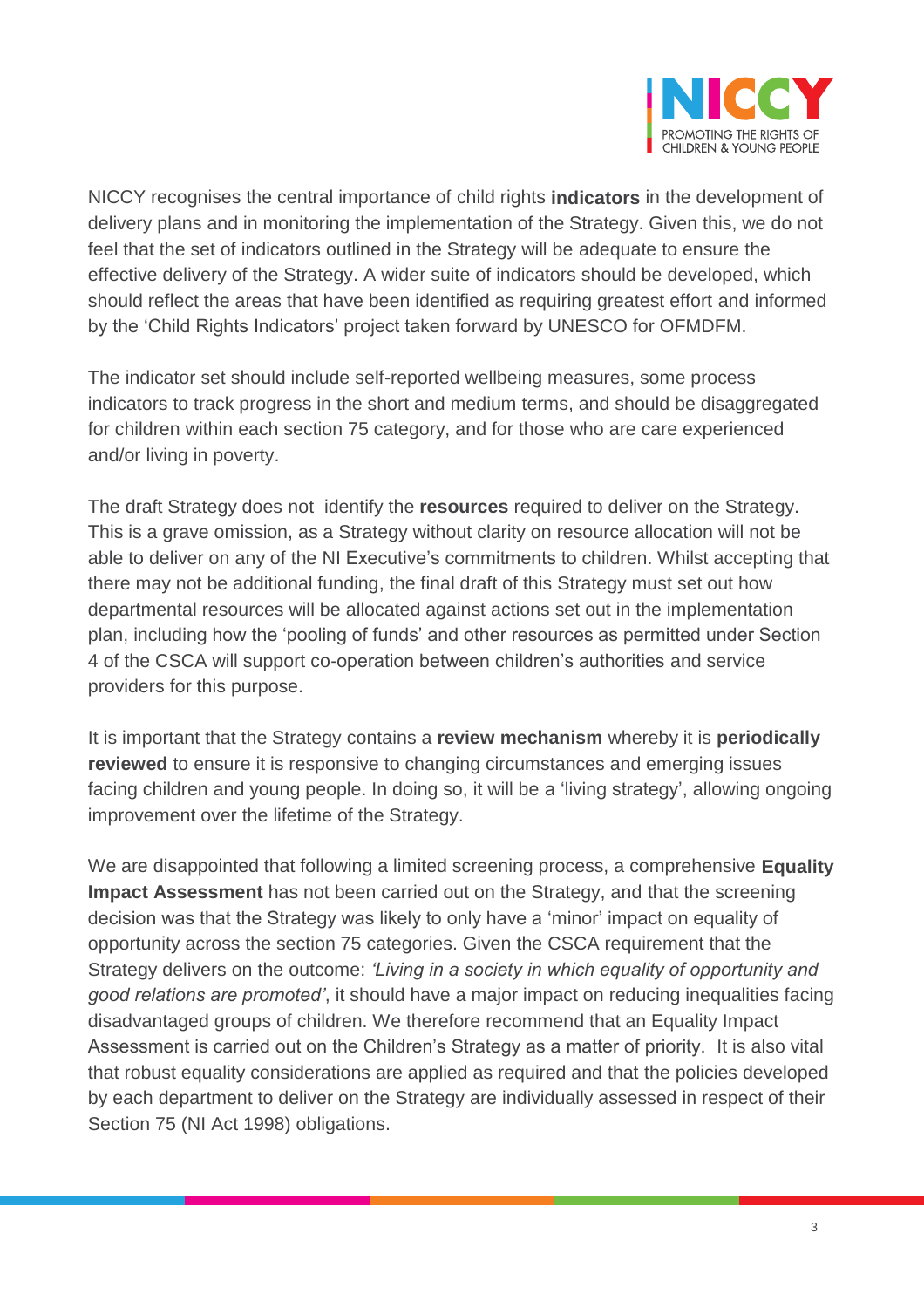

#### **Introduction**

The Office of the Commissioner for Children and Young People (NICCY) was created in accordance with The Commissioner for Children and Young People (Northern Ireland) Order (2003) to safeguard and promote the rights and best interests of children and young people in Northern Ireland. Under Articles 7(2) and (3) of this legislation, NICCY has a mandate to keep under review the adequacy and effectiveness of law, practice and services relating to the rights and best interests of children and young people by relevant authorities. Under Article 7(4), NICCY has a statutory duty to advise any relevant authority on matters concerning the rights or best interests of children and young persons and it is under the fulfilment of this duty that we make this submission.

The Commissioner's remit includes children and young people up to 18 years, or 21 years, if the young person has a disability or has been in the care of social services. In carrying out her functions, the Commissioner's paramount consideration is the rights of the child or young person, having particular regard to their wishes and feelings. In exercising her functions, the Commissioner has regard to all relevant provisions of the United Nations Convention on the Rights of the Child (UNCRC).

# **Consultation on the Children and Young People's Strategy**

We welcome this consultation on the next 10 year Strategy and indeed, the engagement with NICCY as the Strategy has developed. Our role on the Project Board for the Strategy has allowed us to provide input at several stages in the process and we are pleased to see that many of the points which we have raised and advice provided, have been reflected in the draft Strategy currently out for public consultation.

While we will reiterate some points we have raised earlier in the process, we would ask that all of our previous advice be considered alongside this submission. In particular, we would suggest that the papers submitted in July 2016 are given careful consideration. These were as follows:

- 1. NICCY's interim advice to the Northern Ireland Executive on the development of its Children and Young People's Strategy;
- 2. An overview of the relevant articles of the UNCRC, General Comments and the Committee's Concluding Observations 2016 for each well-being outcome;
- 3. A report of consultative workshops held by NICCY with civic society organisations and with the NICCY Youth Panel;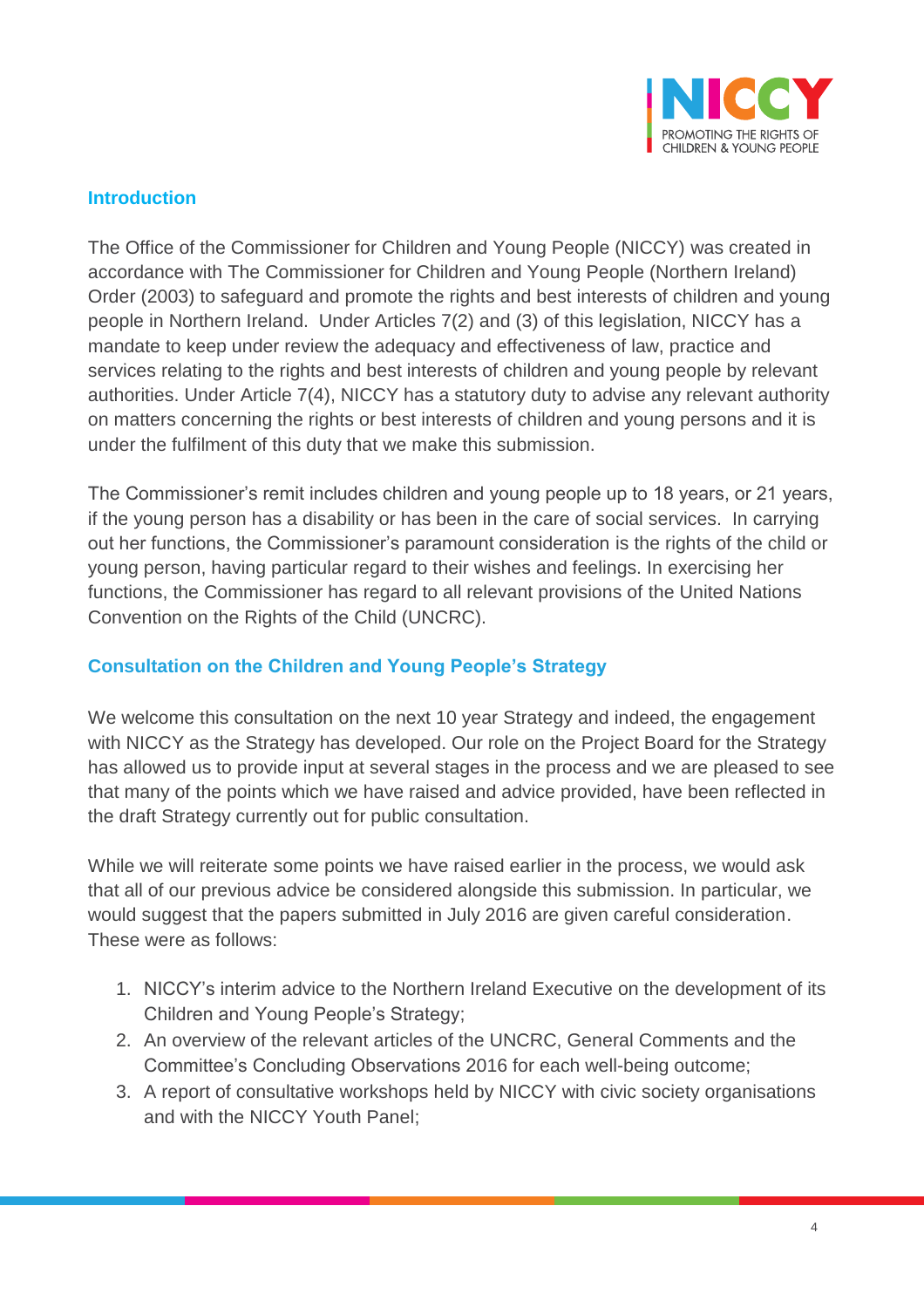

4. Further information to inform the development of the Strategy.<sup>1</sup>

At a time when unfortunately there are few examples of meaningful consultation with children and young people in the development of government policies, there is a great responsibility on the Executive to model good participatory practice through the consultation on this Strategy. We were pleased, therefore, that the Department of Education proactively developed plans to consult with children and young people on the draft Strategy, and that a children's and young people's version of the document was prepared and released at the same time as the 'main' version. We have also been pleased to see both general consultation events as well as consultation events specifically designed for children and young people. We look forward to hearing the outcome of these and particularly how the views of children and young people shape the final version of the Strategy.

# **The purpose of the Children and Young People's Strategy**

There are three important drivers for the Children and Young People's Strategy, including an international treaty, domestic legislation and Executive commitments:

- 1. The UNCRC and 2016 Concluding Observations;
- 2. The Children's Services Co-operation Act 2015; and
- 3. The Programme for Government.

# **Delivery of the UNCRC and the 2016 Concluding Observations of the UN Committee on the Rights of the Child.**

When the UK ratified the UNCRC, this placed an obligation on the UK government and subsequently on the devolved governments, to meet the commitments contained within it.

The UN Committee on the Rights of the Child has advised governments that they should produce 'National Action Plans' in which they outline how they will implement all the provisions of the UNCRC. Its General Comment  $5^2$  provides useful information on the mechanisms governments should employ in implementing their obligations under the Convention, and provides considerable detail on what the 'national strategies' should include. It states:

 $\overline{a}$ 

<sup>&</sup>lt;sup>1</sup> All of these papers are available at: [http://www.niccy.org/about-us/our-current-work/programme-for](http://www.niccy.org/about-us/our-current-work/programme-for-government-pfg-children-and-young-peoples-strategy-and-csca/children-and-young-peoples-strategy/)[government-pfg-children-and-young-peoples-strategy-and-csca/children-and-young-peoples-strategy/](http://www.niccy.org/about-us/our-current-work/programme-for-government-pfg-children-and-young-peoples-strategy-and-csca/children-and-young-peoples-strategy/)

<sup>2</sup> CRC/GC/2003/5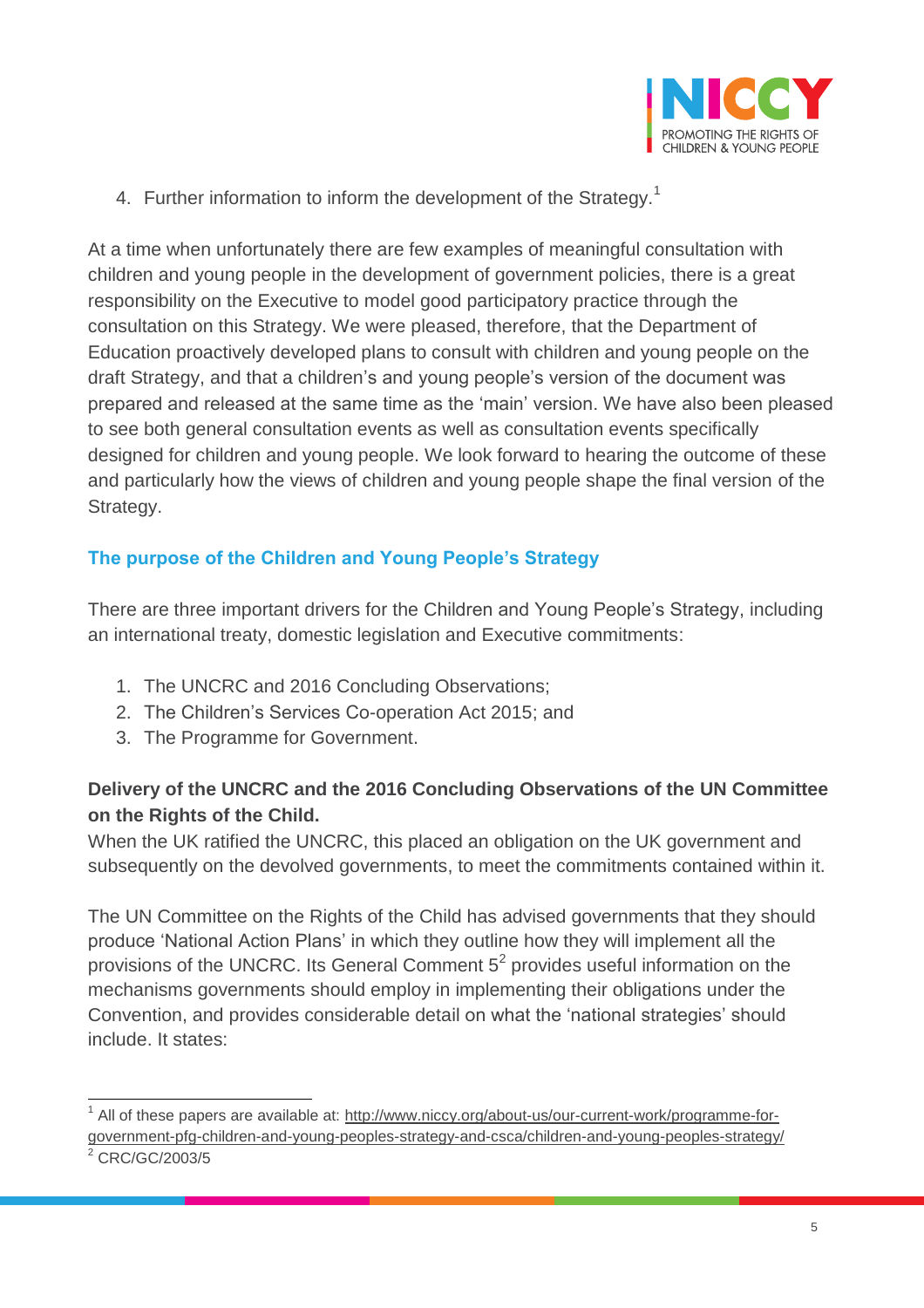

*"If government as a whole and at all levels is to promote and respect the rights of the child, it needs to work on the basis of a unifying, comprehensive and rightsbased strategy, rooted in the convention."*

The General Comment states that this should:

- be built on the framework of the Convention;
- take account of the concluding observations on the periodic reports;
- relate to the situation of all children;
- be developed through meaningful consultation with children requiring child sensitive materials and processes;
- identify and give priority to marginalised and disadvantaged children and young people (the non-discrimination principle);
- be endorsed at the highest level of government, to provide authority;
- be linked to the Programme for Government and national budgeting;
- not be 'simply a list of good intentions', but set real and achievable targets in relation to the full range of rights for children;
- be adequately resourced;
- be widely disseminated throughout Government and to the public, including children; and
- include arrangements for monitoring and continuous review, for regular updating and for periodic reports to parliament and to the public.

These are important guidelines for the development of the Children and Young People's Strategy in Northern Ireland.

In its examination of the UK and its devolved governments in May 2016, the Committee emphasised the need for a Children and Young People's Strategy to realise children's rights under the UNCRC by each government, and that these should be co-ordinated under a UK-wide strategy for children and young people. In its 'Concluding Observations on this fifth periodic examination of the United Kingdom of Great Britain and Northern Ireland', (hereafter 2016 Concluding Observations) published in July 2016, the Committee made the following recommendation:

# *"Comprehensive policy and strategy*

- *8. The Committee recommends that the State party:* 
	- *(a) Revise the UK-wide strategy, Working together, achieving more (2009) to cover*
	- *all areas of the Convention and ensure its full implementation;*
	- *(b) Adopt comprehensive action plans for the implementation of the above-*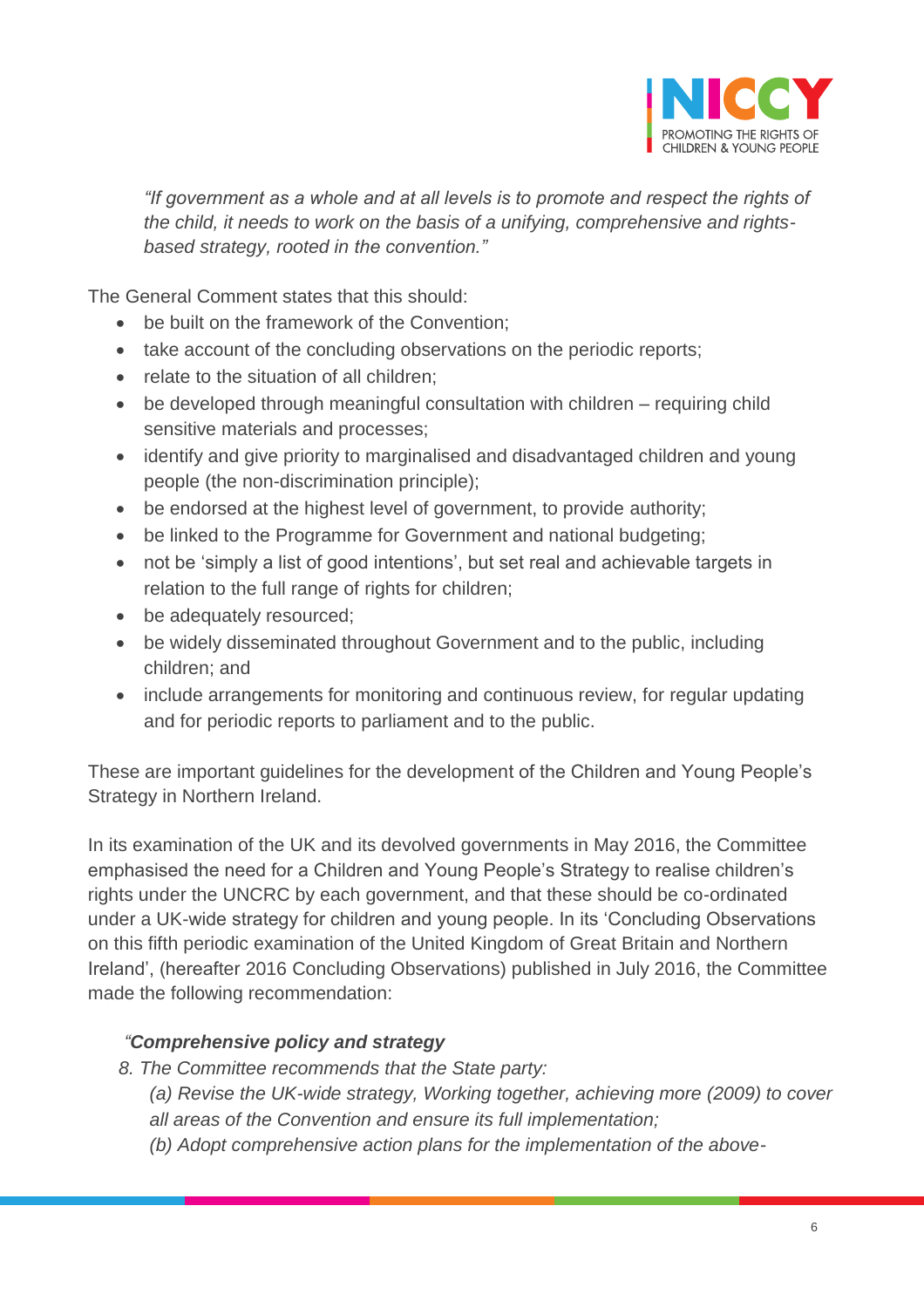

*mentioned strategy in England and Northern Ireland.* 

*In doing so, the Committee recommends that the State party allocate sufficient human, technical and financial resources, set up clear timelines as well as a monitoring and evaluation framework for the implementation of the strategy and the action plans, and pay special attention to children belonging to the most vulnerable groups."*<sup>3</sup>

Thus, the Children and Young People's Strategy must clearly outline specific issues affecting children in Northern Ireland and outline how the NI Executive will address these issues. We also believe the Strategy would be better placed at figure 4.2 with those closest to the PfG, namely the Social, Economic and Investment Strategies. While the Strategy should be for all children, it also needs to identify and target those who are particularly vulnerable.

The new Strategy must be the road map outlining how Government will make a real difference to children's lives. This is not an administrative exercise pulling together actions that have already been planned, but a mechanism for identifying all stakeholders to find cross-departmental and cross agency solutions to the most protracted issues facing children. The Children and Young People's Strategy, at its core, must be children's rights based and should be the implementation plan for the UNCRC. The UN Committee on the Rights of the Child's examination of the UK and its devolved governments has provided very timely and specific advice in the form of its 2016 Concluding Observations that should inform the development and implementation of the Strategy.

While it is welcome that relevant UNCRC articles are referenced at the outset of each section of the wellbeing outcomes, it is nonetheless disappointing that the Concluding Observations from the UN Committee have not been afforded due prominence and explicit consideration. We would recommend that these be placed at the top of the list of the factors influencing the development of the Strategy in paragraph 4.3, rather than mentioned only briefly as one of the 'Key Principles' towards the end of this chapter. We would further recommend that the relevant UNCRC articles and Concluding Observations are fully reflected within each well-being outcome and that there are clear commitments to addressing each of these.

# **Delivery of the legislative requirements of the Children's Services Co-operation Act 2015.**

The Children's Services Co-operation Act (Northern Ireland) 2015 (hereafter CSCA) is the

<sup>&</sup>lt;sup>3</sup> Para 8, CRC/C/GBR/CO/5, 3<sup>rd</sup> June 2016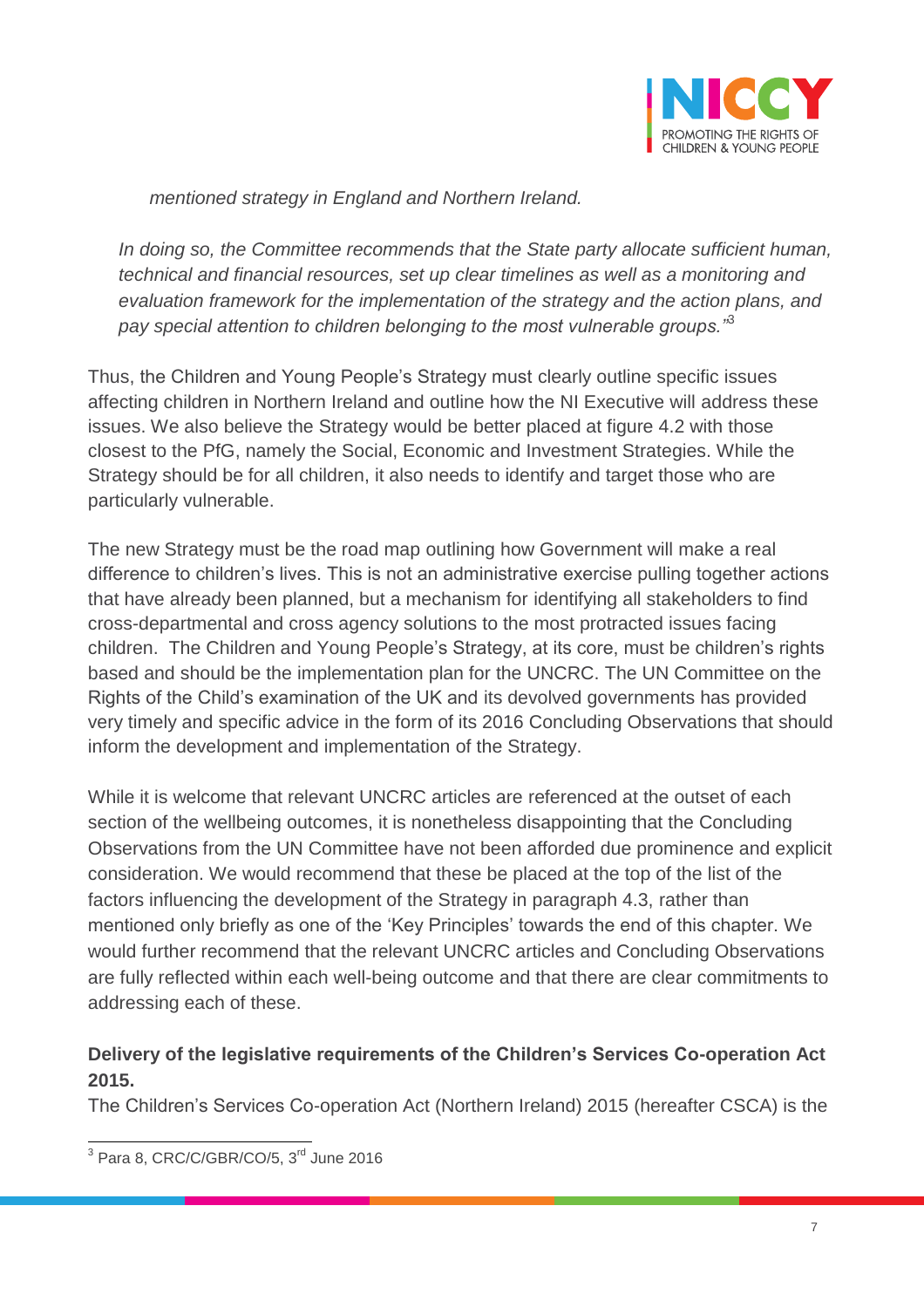

most significant legislative development relating to children in Northern Ireland for many years, as it provides a statutory framework to improve the well-being of children and young people in a manner which realises their rights.<sup>4</sup> The Act places obligations on Departments and Agencies to co-operate with each other in order to contribute to the improvement of specified well-being outcomes for children and young people. It places a further statutory obligation on Government to adopt a Children and Young People's Strategy outlining how this will be achieved.

Eight outcomes are set out in Section 1 of the legislation which define the well-being of children and young people and in determining the meaning of well-being for the purposes of this Act, regard is to be had to any relevant provision of the UNCRC.

To deliver on its statutory obligations contained in Section 3 of the CSCA, the NI Executive must set out in its Children and Young People's Strategy, how it intends to improve the well-being of children, and the actions to be taken by Northern Ireland Departments, among others, for the purpose of realising those outcomes. According to Section 10 of the CSCA, the first Strategy must be laid before the Assembly prior to the end of the 12 month period beginning on the day the CSCA received Royal Assent, i.e. by 9th December 2016. This deadline has already been missed, and the recent political instability raises concerns over further delay to the publication of the Strategy and its implementation and delivery plan(s).

It is encouraging that the draft Strategy does reflect well the legislative requirements of the CSCA and focuses on how it will deliver on the eight well-being outcomes set out in the legislation. In addition, it provides a framework as to how the Executive will promote cooperation among Children's Authorities. Where the draft Strategy needs improvement, in relation to the CSCA requirements, is in how it fails to interpret the well-being outcomes with regard to the relevant provisions of the UNCRC, despite the detailed analysis provided by NICCY in relation to this.<sup>5</sup>

# **Delivery of the commitments outlined in the Executive's Programme for Government in relation to children and young people**

The Children and Young People's Strategy should be the framework under which all work by Government in Northern Ireland, in the provision of services for children and young

 4 <http://www.legislation.gov.uk/nia/2015/10/contents/enacted>

 $^5$  See NICCY's paper analysing relevant provisions of the UNCRC in relation to each Wellbeing Outcome. [http://www.niccy.org/about-us/our-current-work/programme-for-government-pfg-children-and-young-peoples](http://www.niccy.org/about-us/our-current-work/programme-for-government-pfg-children-and-young-peoples-strategy-and-csca/children-and-young-peoples-strategy/)[strategy-and-csca/children-and-young-peoples-strategy/](http://www.niccy.org/about-us/our-current-work/programme-for-government-pfg-children-and-young-peoples-strategy-and-csca/children-and-young-peoples-strategy/)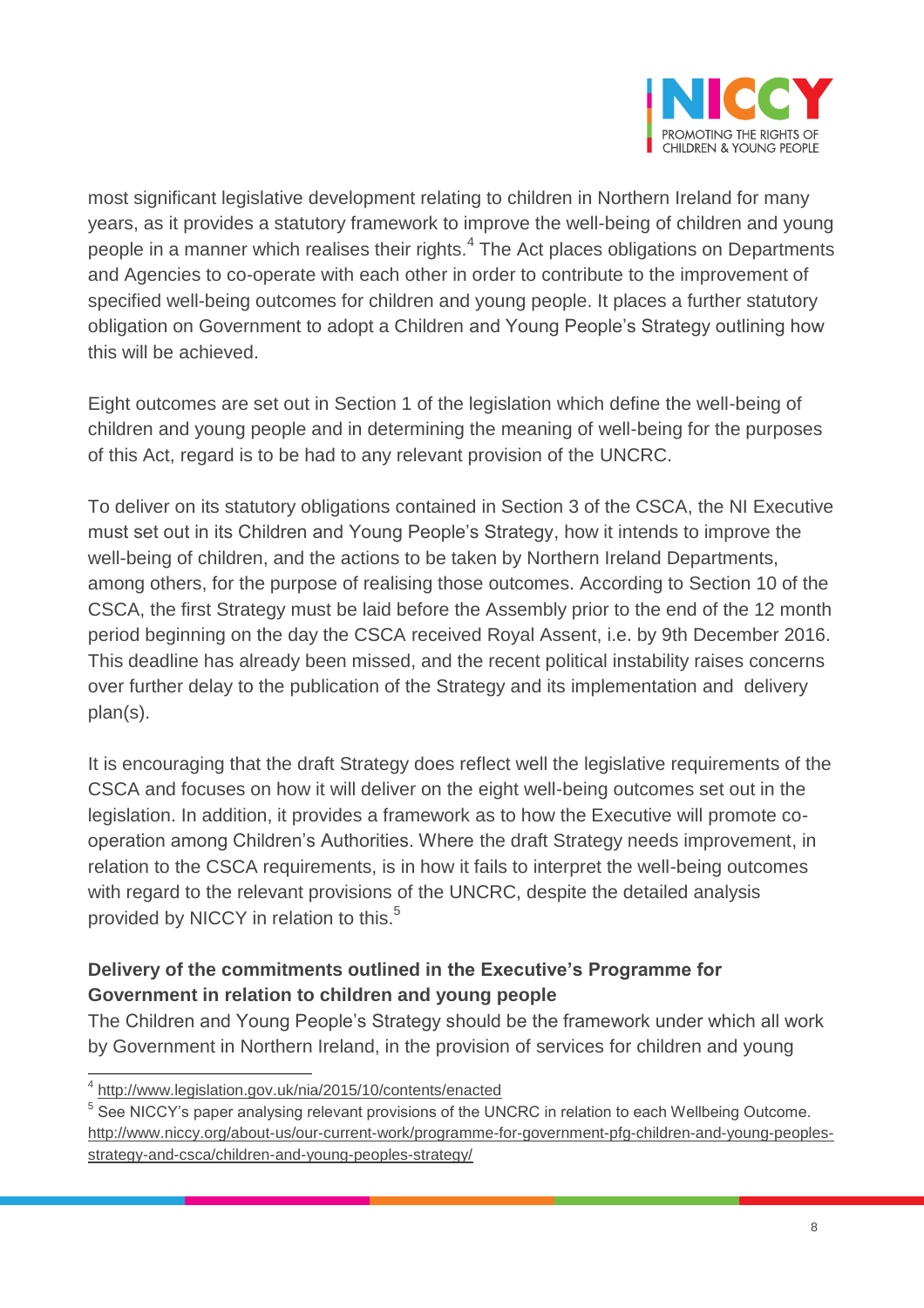

people, is undertaken. The ultimate goal for Government Departments and Agencies in the delivery of children's services should be to improve the well-being of children and young people in a manner which ensures the realisation of their rights.

We are pleased that Outcome 14 of the draft Programme for Government framework focuses specifically on children: *'We give our children and young people the best start in*  life<sup>6</sup> (while recognising that other outcomes are also relevant). The delivery mechanism for this outcome must be the Children and Young People's Strategy, in accordance with the Children's Services Co-operation Act (Northern Ireland) 2015.

We have highlighted our disappointment at the lack of reference in the draft Programme for Government to the Children and Young People's Strategy and the eight well-being outcomes. It is reassuring, therefore, that the draft Children and Young People's Strategy clearly outlines how it relates to the Programme for Government, in both delivering on Outcome 14, and supporting the wider delivery of the Programme for Government.<sup>7</sup>

# **Overarching comments on the draft Strategy**

## **The structures for implementation of the Strategy**

NICCY is pleased to see that the NI Executive intends to work closely with a range of stakeholders in implementing the Strategy, including children and young people, and their parents/carers. It is also very positive that a Ministerial Committee will be set up to oversee the implementation of the Strategy.

In many ways these structures closely reflect those outlined in the previous Children and Young People's Strategy, most of which were not established or sustained throughout the lifetime of the Strategy. It is vital therefore that the new structures are set up in a timely manner and that regular meetings are scheduled throughout the lifetime of the Strategy.

As the statutory body established by government to safeguard and promote the rights of children and young people, it is the intention of the NI Commissioner for Children and Young People to monitor and advise on delivery of the Strategy throughout its lifetime. NICCY expects to engage at every level of the new structures in fulfilling the statutory

 6 This response is written in relation to the draft PFG commitments in place when the draft Children's Strategy was released for consultation in December 2016. We are aware that the dissolution of the Assembly in January and forthcoming election may result in a new Programme for Government.  $7$  NICCY's advice submitted in December 2016 on the draft Programme for Government can be accessed at:

<http://www.niccy.org/publications/2016/december/23/programme-for-government-pfg/>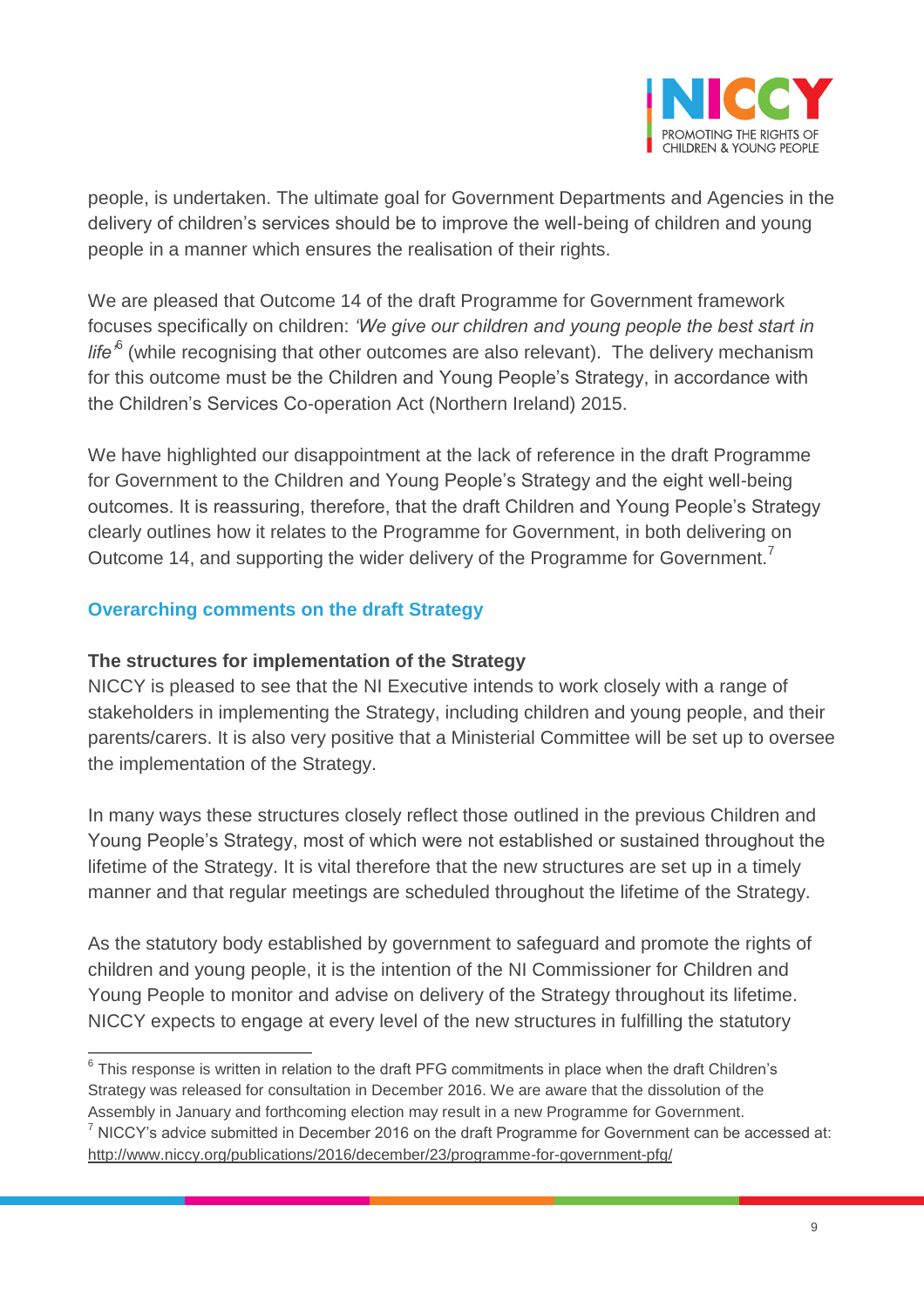

duties of the Office.

NICCY wishes to reiterate that it will be particularly important to ensure that there are clear mechanisms for engaging with and obtaining the views of all stakeholders particularly ongoing engagement with children and young people in the implementation of the Strategy and that such engagement is timely (at key stages), planned, meaningful and accessible to as many children and young people as possible.

# **General comments on Outcomes**

In general, the outcomes sections are well structured and reflect many of the relevant issues affecting children and young people. However, these can be improved in a number of ways. In the following pages we outline some of the required changes specific to each particular outcome, in addition to the following more general changes required.

In most of the outcomes there appears to be insufficient correlation between sections outlining 'Where is the greatest effort needed' and the indicators selected in 'How do we know if we are achieving the outcome?' This must be rectified, with indicators selected to measure each of the areas identified as in need of greatest effort, otherwise it will not be possible to address these issues through the 'Turning the Curve' process, or to identify if there has been any change in these areas.

It is important that each outcome reflects and commits to addressing all of the relevant 2016 Concluding Observations. We have attached a breakdown of these by outcome area in Appendix 1.

In the 'What needs to be done?' section it is important to differentiate between 'duty bearers' whose actions should be subject to this Strategy, i.e. between the NI Executive, children's authorities, other children's services providers, parents and children and young people themselves. The statements relating to the NI Executive, children's authorities and other children's services providers should commit them to working together to deliver on the outcome. The statements relating to parents should outline the commitment of the Executive to support them in promoting the well-being of their children. Similarly, the statements relating to children and young people should begin: 'Children and young people will be supported to…'

# **General comments on indicators**

One of the UN Committee on the Rights of the Child's recent recommendations focussed specifically on the need for a set of child rights indicators for Northern Ireland: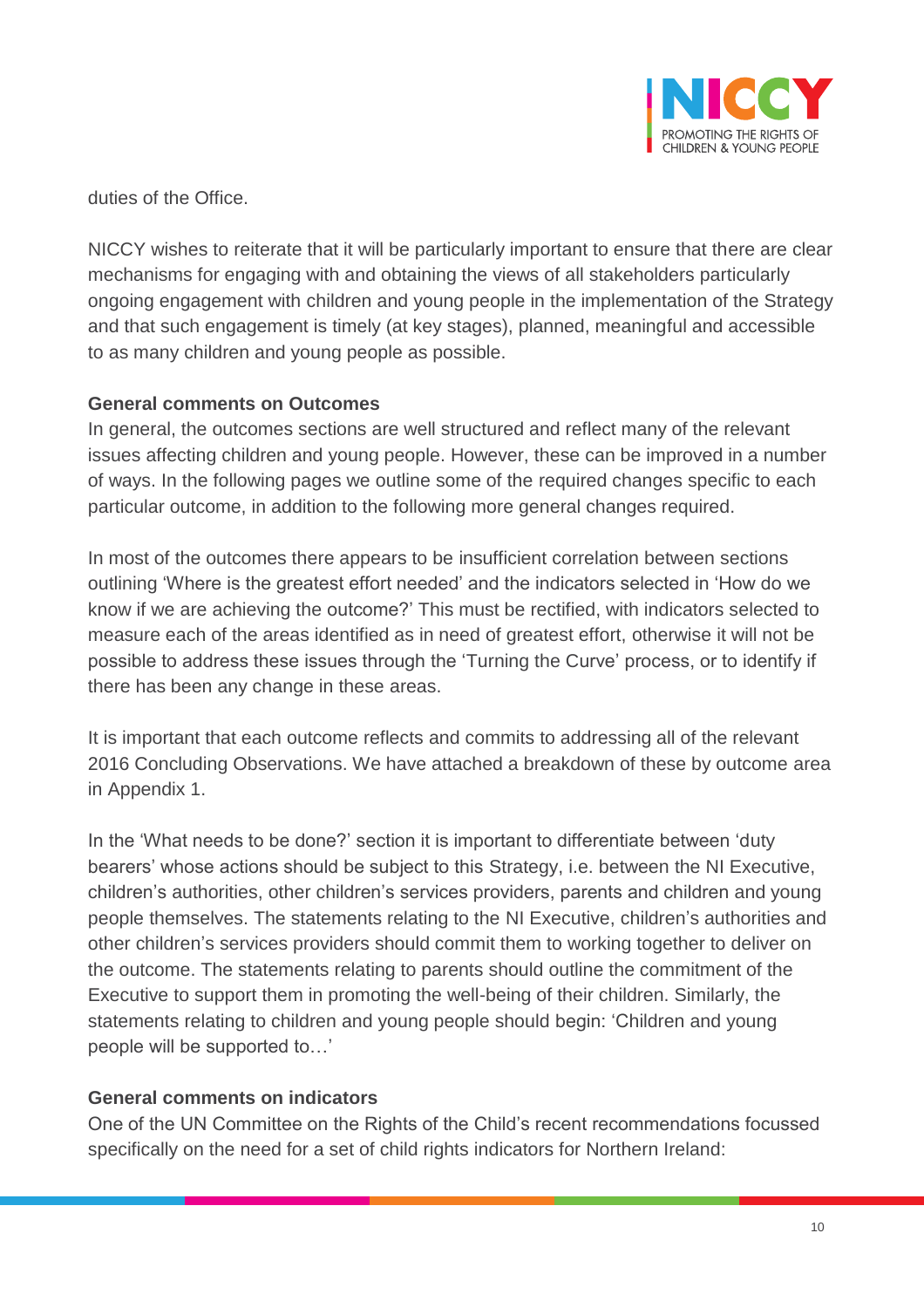

*"The Committee recommends that the government of Northern Ireland expedite the finalization of a Child Rights Indicator Framework, covering all areas of the Convention and taking into account the conceptual and methodological framework set out in the Office of the United Nations High Commissioner for Human Rights (OHCHR) publication entitled Human Rights Indicators: A Guide to Measurement and Implementation."*<sup>8</sup>

NICCY recognises the central importance of indicators in the development of delivery plans and in monitoring the implementation of the Strategy. Given this, we do not feel that the set of indicators outlined in the Strategy will be adequate to ensure the effective delivery of the Strategy. There needs to be a wider suite of child rights indicators developed, which adequately reflect the areas that have been identified as requiring greatest effort. There will not necessarily be a uniform number of indicators per outcome – some outcomes will obviously require more indicators than others, reflecting the range of issues which need to be addressed. While the majority of these should be outcome indicators, it may be helpful to consider the inclusion of some process indicators, to ensure that progress can be tracked in the short and medium terms.

NICCY recommends that the final indicator set should be informed by the 'Child Rights Indicators' project taken forward by UNESCO for OFMDFM. Considerable work was done to map the available government data on children against the UNCRC, and to identify where there are gaps in available data. While we welcome the 'data development agenda', this needs to build upon using the existing data identified in this project, as well as taking account of the suggestions below of a larger set of indicators.

It will be important that a number of indicators should measure children and young people's self-reported outcomes for each of the wellbeing outcomes. This provides an essential insight into the lived experiences of children and young people. Given that the reports on the implementation of the Strategy are required 18 months after the Strategy is published and then subsequently reported on every three years, it should not be financially prohibitive to gather data on these self-reported indicators for each of these reports.

Given the requirement that the Strategy should meet the non-discrimination principle by identifying and giving priority to marginalised and disadvantaged children and young people, it will also be vital that the indicators are disaggregated for children and young people within each of the section 75 categories, and for those who are care experienced and/or living in poverty.

<sup>&</sup>lt;sup>8</sup> Para 9, CRC/C/GBR/CO/5, 3<sup>rd</sup> June 2016.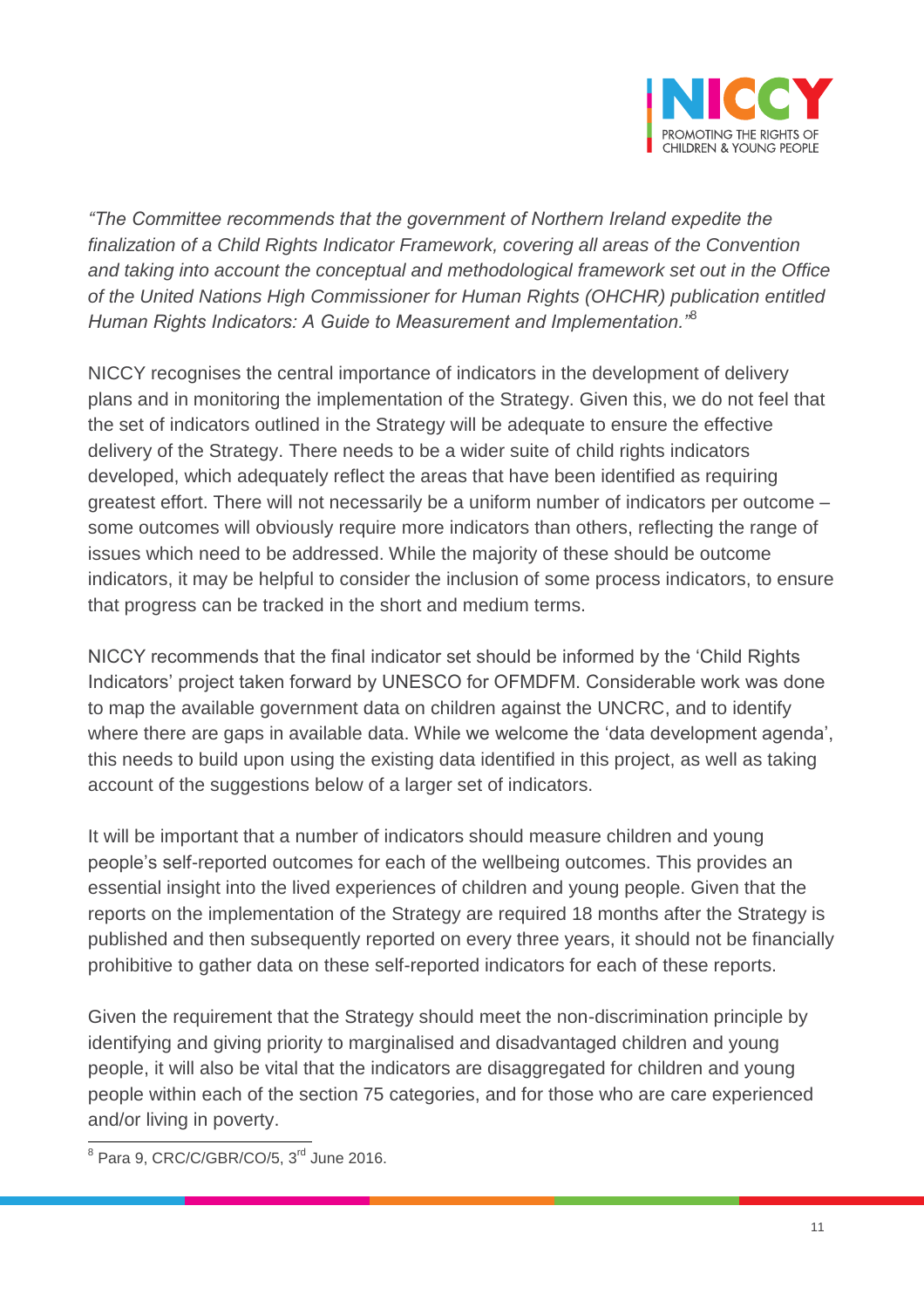

## **General comments on 'Moving forward'**

The full and effective implementation of this Strategy is vital if we are to improve outcomes for and make positive changes in the lives of, our children and young people. We welcome in Chapter 7 the outline of the Outcomes Based Approach and the 'Turning the Curve' methodology and that these will be used to develop an implementation plan to effectively deliver on the strategic well-being outcomes. It will be important that each of the groups, set out in the 'Working together' structure, is engaged in this process, not least children and young people themselves.

We note that there is no reference to the resource implications of delivering the Strategy including how Government Departments and authorities will reconfigure budgets and allocate the necessary. This is a grave omission, as a Strategy without clarity on resource allocation will not be able to deliver on any of the NI Executive's commitments to children. The final draft of this Strategy must set out how the resources will be allocated against actions set out in the implementation plan, including how the 'pooling of funds' and other resources as permitted under Section 4 of the CSCA will support co-operation between children's authorities for this purpose.

Reference to periodic review is important as this creates confidence in a 'living strategy'; such a mechanism shows responsiveness to changing circumstances / issues and enables required flexibility which will ensure ongoing improvement over the lifetime of the Strategy.

# **Comments on specific Outcomes**

#### **Outcome 1: Physical and Mental Health**

The health and social care system has a central role in meeting the physical and mental health needs of children and young people. It is widely understood that the health and social care system requires radical transformation.<sup>9</sup> It is also clear that without this transformation, the additional investment that is required to provide a comprehensive range of services that meets the needs of the population will not be possible.<sup>10</sup> It is important that the implementation plan for this outcome area sets targets which are ambitious and challenging for government departments but they must also be specific, measureable, achievable, realistic and timely.

 9 Transforming Your Care (2011)<https://www.health-ni.gov.uk/topics/health-policy/transforming-your-care>

<sup>&</sup>lt;sup>10</sup> DoH (2016) Health and Wellbeing 2026 - Delivering Together, available from [https://www.health](https://www.health-ni.gov.uk/publications/health-and-wellbeing-2026-delivering-together)[ni.gov.uk/publications/health-and-wellbeing-2026-delivering-together](https://www.health-ni.gov.uk/publications/health-and-wellbeing-2026-delivering-together)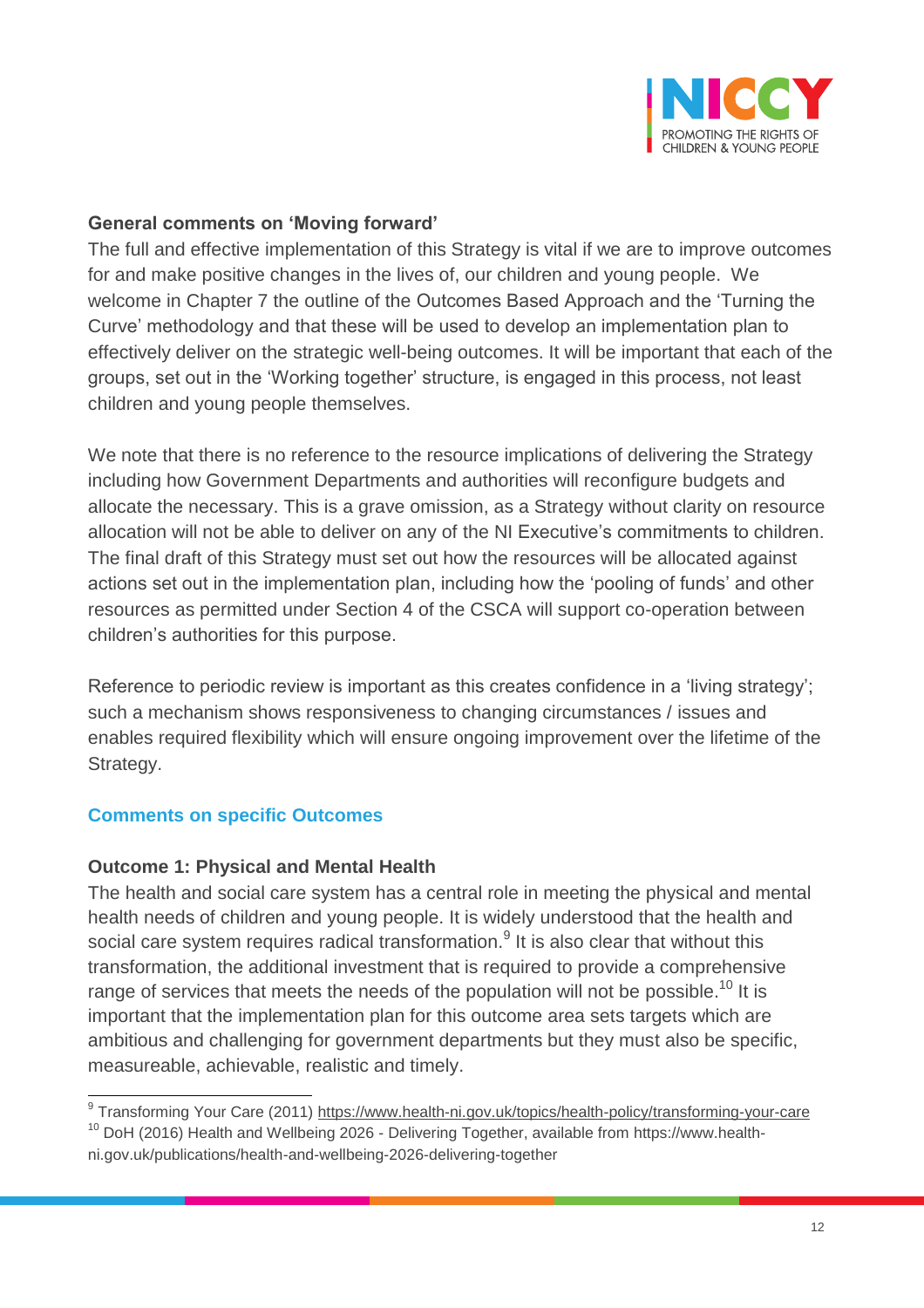

Child and adolescent mental health should be given equal priority with physical health by both the Department of Health and the NI Executive. NICCY recommends that the Strategy is amended to reflect a parity of esteem between physical and mental health. Whilst acknowledging this, it is important for the Strategy to provide balance in terms of the attention given to physical health and mental health. We also recommend that this section provides greater background / contextual information on issues relating to physical health and disability.

Furthermore, although inequalities in health, in particular deprivation and poverty have been referenced, it would be useful for this section to elaborate further on the range of social determinants of poor physical and mental health that need to be addressed to achieve a long term sustained improvement in the health and well being of children and young people.<sup>11</sup>

We note the lack of clear evidence to support the increasing prevalence of poor mental health referenced in para 6.4.13. There are a wide range of sources which provide evidence of the increasing prevalence of poor mental health in children and young people, some of which are referenced in NICCY's recent response to the Department of Health's consultation on its Protect Life 2 Strategy.<sup>12</sup>

As stated earlier in the paper, NICCY recommends that the final indicator set should be informed by the 'Child Rights Indicators' project taken forward by UNESCO for OFMDFM. With respect to the health indicators, it is essential that they are disaggregated against section 75 categories and also key characteristics that place children and young people at greatest risk of poor health and discrimination in access to health services. This detailed level of disaggregation will be essential for monitoring the delivery of this outcome for specific groups of children and young people. This includes children with a disability and those from different religious / ethnic backgrounds.

We also understand that there will be a wider suite of indicators developed that will reflect the areas that have been identified as requiring greatest effort. These additional indicators are essential as it is our view that the headline indicators do not fully reflect the range of priorities or issues highlighted in this section. This includes the need to focus on children and young people with a disability and the need to tackle the underlying social determinants of poor mental and physical health.

 $\overline{a}$ 

<sup>&</sup>lt;sup>11</sup> WHO (2014) Social Determinants of Mental Health,

[http://www.who.int/mental\\_health/publications/gulbenkian\\_paper\\_social\\_determinants\\_of\\_mental\\_health/en/](http://www.who.int/mental_health/publications/gulbenkian_paper_social_determinants_of_mental_health/en/) 

<sup>&</sup>lt;sup>12</sup> <http://www.niccy.org/publications/2016/november/03/department-for-health-s-strategy-protect-life-2/>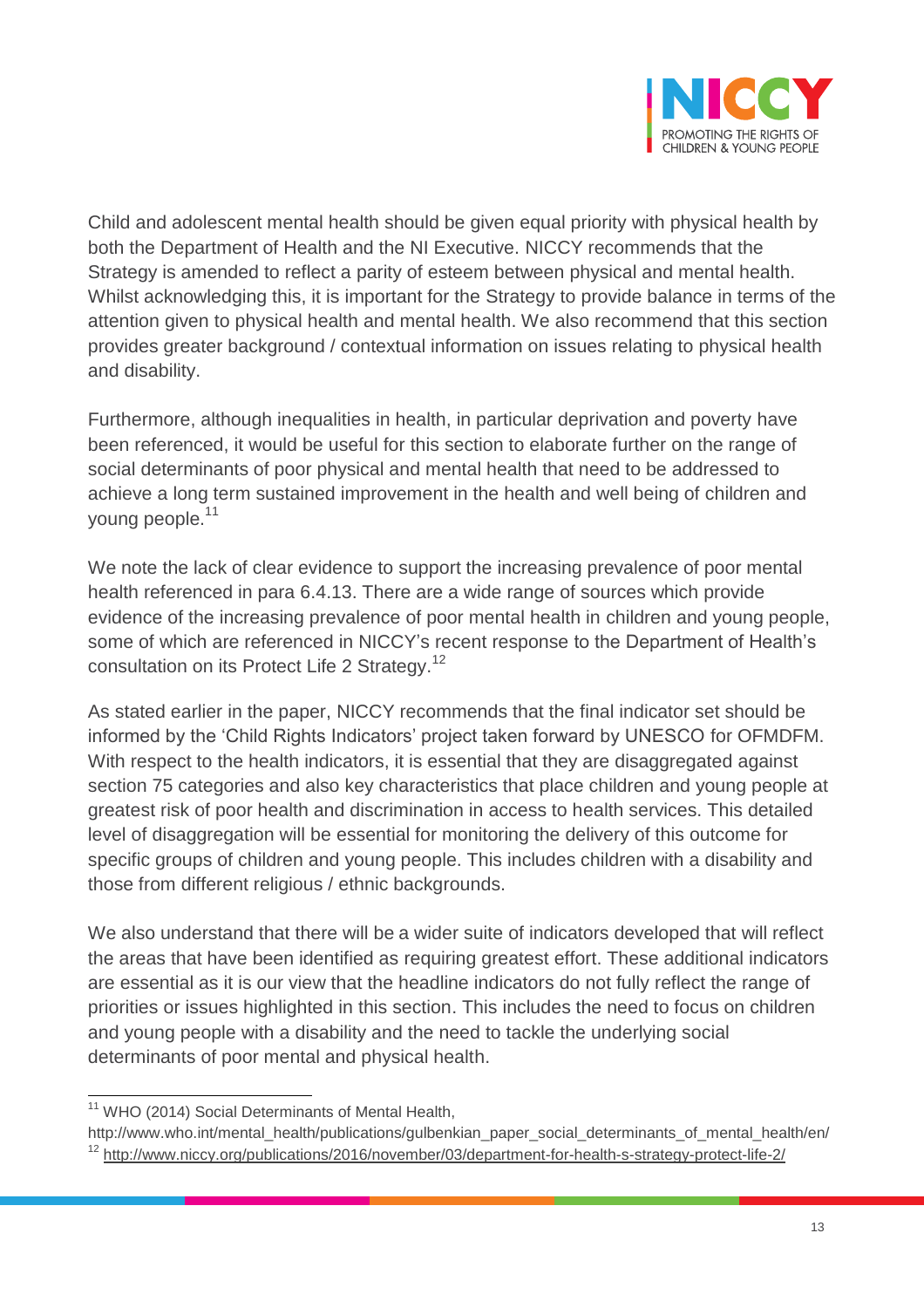

It is important that there is a commitment to ensuring that a suitable indicator for mental health of under 16s is available as soon as this Strategy becomes 'live'. There can be no delay. We understand that a psychological scale has been used with under 16s through kidscreen, this option should be considered as a matter of urgency. As a significant focus of this Strategy will be on addressing the underlying root causes of poor health with a focus on prevention and early intervention, it would be helpful for the Strategy to consider an indicator which draws on early signs of poor emotional and mental well being of children and young people. This could include a self reported scale of emotional wellbeing, examples include YLT / KLT surveys and the Young Person Behaviour and Attitude Survey.

Lastly, we welcome the focus of this section on the need for services to be more visible responsive and collaborative in meeting the health needs of children and young people. We would strongly recommend that indicators, whether headline indicators or part of the wider suite, measure the responsiveness of services including waiting time figures, self reported user satisfaction etc.

# **Outcome 2: The enjoyment of play and leisure**

This outcome identifies many of the key issues affecting children's access to play and leisure, but reflects less well some of the other aspects of Article 31 of the UNCRC, as highlighted in 6.5.1, i.e. the importance of rest and leisure, in the sense of having time where they are not involved in activities, work or study. It also does not adequately reflect the importance of children and young people being able to take part in sports activities, in cultural life and in the arts. This outcome should better reflect General Comment 17 on the right of the child to rest, leisure, play, recreational activities, cultural life and the arts, and the recommendations in paragraph 74 of the 2016 Concluding Observations<sup>13</sup> (see also Appendix 1).

The sole indicator for this outcome only reflects play in a very limited sense and largely as applied to younger children. It fails to mention sports activities, cultural and arts activities, leisure activities for teenagers or time to rest and relax. This is clearly inadequate and a wider set of indicators should be adopted to reflect all of these activities, disaggregated to allow for tracking of outcomes for groups of children identified as particularly disadvantaged, including older young people, those in poverty, looked after children and those with disabilities. In addition, process indicators should be developed to track increases in spending on these activities and numbers of children and young people

 $\overline{a}$  $13$  CRC/C/GBR/CO/5,  $3<sup>rd</sup>$  June 2016.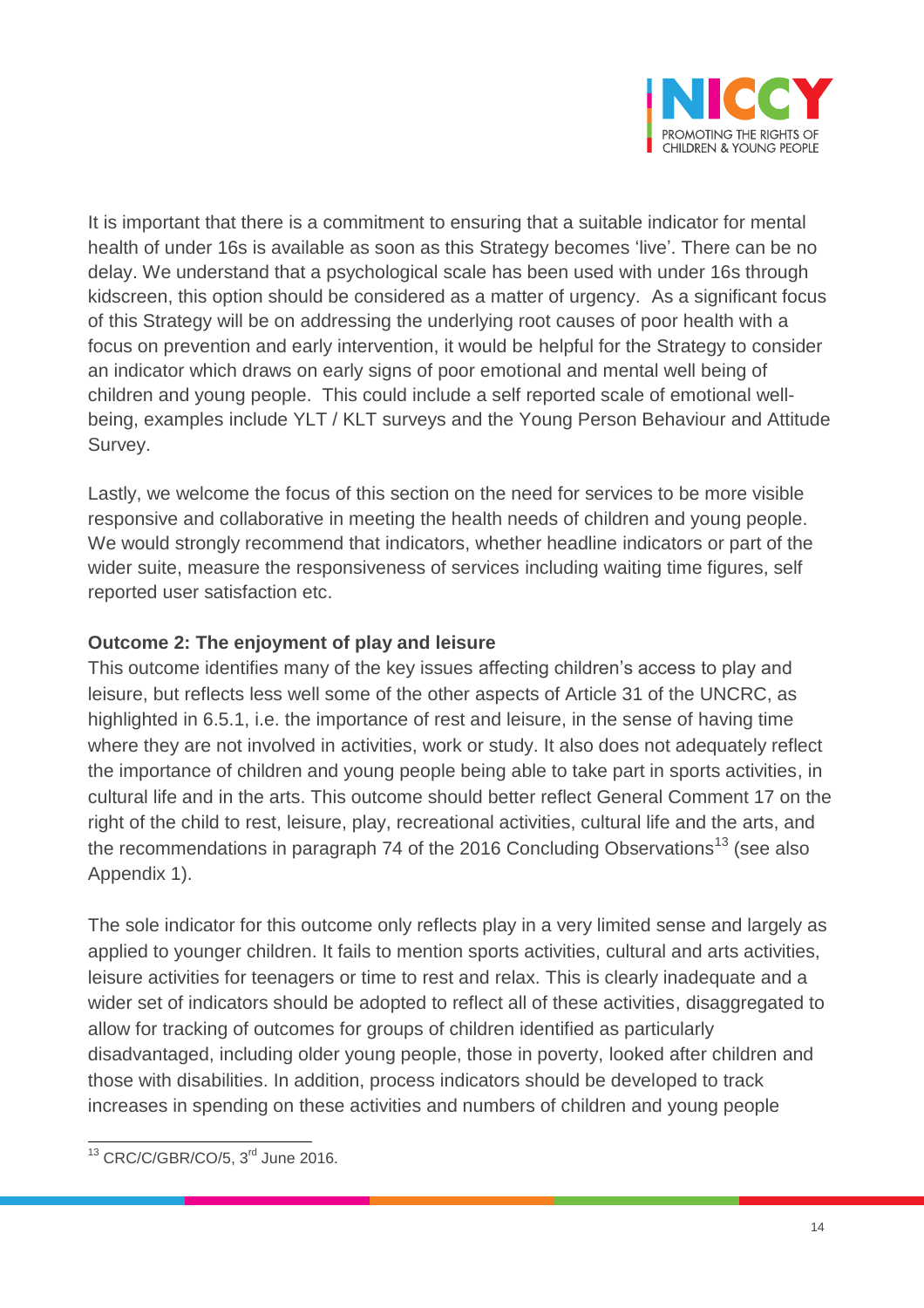

accessing them.

It is noted that, unlike other outcome areas, the commitment of the NI Executive and Government Departments relating to the 'Play and Leisure' outcome appear to be limited to 'the context of the allocation of resources'. Given the concerns about not taking play and leisure for granted and the stated value placed on this outcome in this Strategy, it is not appropriate that the NI Executive's commitment should be limited in this way.

# **Outcome 3: Learning and Achieving**

NICCY is pleased to see that, under this outcome, recognition has been given not only to article 28 of the UNCRC, which outlines children and young people's right to education, but also article 29 which relates to the aims of education and provides clarity on the purpose of education, going beyond solely academic achievement, i.e. that the education of the child shall be directed to the development of the child's personality, talents and mental and physical abilities to their fullest potential. In so doing, Article 29(1) reflects the rights and inherent dignity of the child; it insists on the need for education to be childcentred, child-friendly and empowering and highlights the need for educational processes to be based upon these principles.

It is also very positive that the text under this outcome (and particularly under 'where is the greatest effort needed?') identifies groups of children and young people who are particularly disadvantaged. We note, however, that article 29 appears to be less well reflected in this section and, indeed, in the indicators. These focus entirely on academic attainment and not on the promotion of well-being or the broader development of children and young people's personality, talents and abilities.<sup>14</sup>

We note again with concern, that the 2016 Concluding Observations have not been addressed in the draft Strategy, including:

- Ensure that inclusive education is given priority over the placement of children with disabilities in specialised institutions and classes and make mainstream schools fully accessible to children with disabilities (para 56);
- Meaningful sexual and reproductive health education must be part of the mandatory school curriculum for all schools (para 64);
- Abolish the practice of unregulated admission tests to post primary education in NI (para 72a);

 $\overline{a}$  $14$  This focus on academic achievement appears to be reflected in the symbol chosen to represent this outcome: a mortarboard.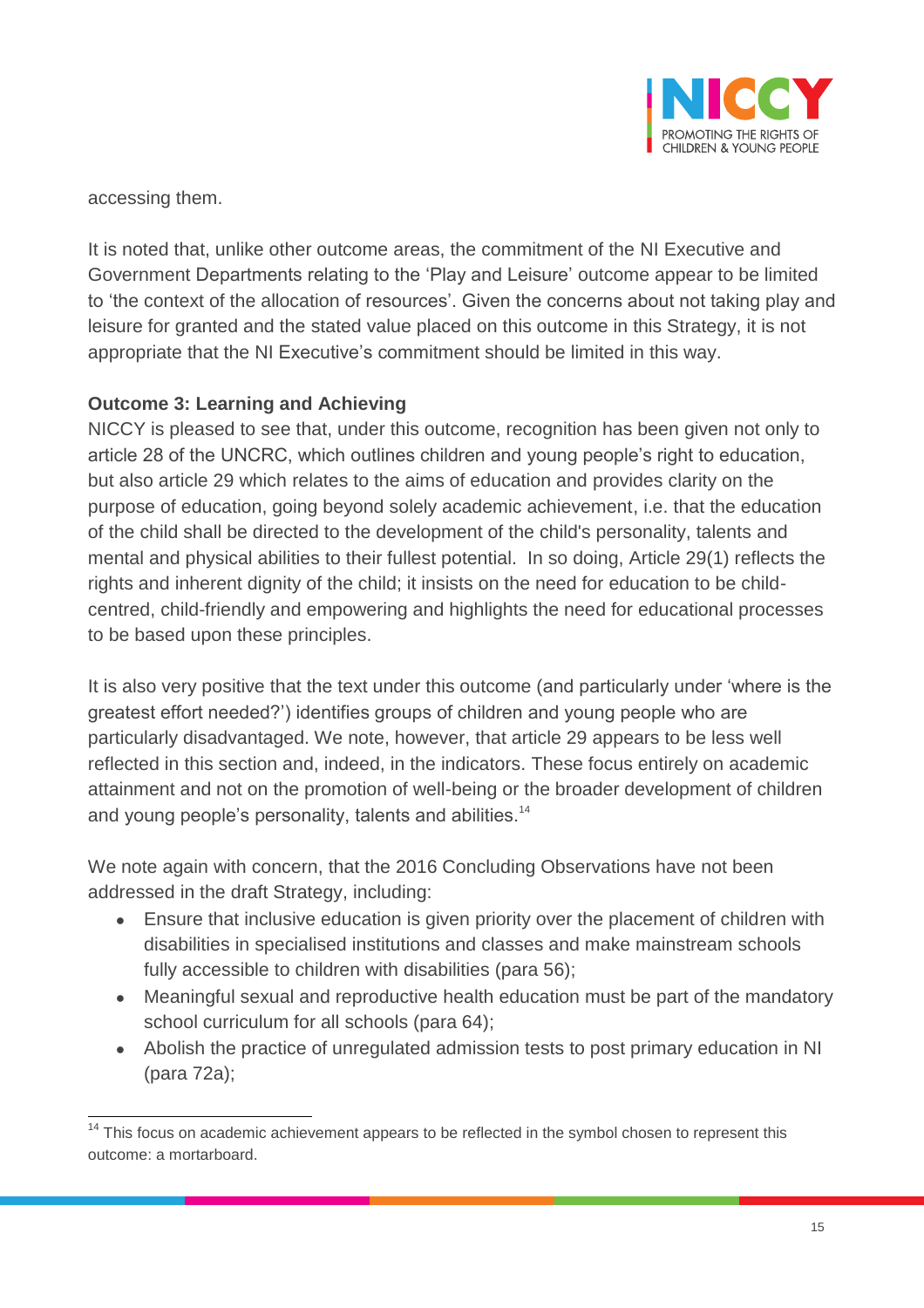

- Reduce the use of exclusions, abolish the use of 'informal' exclusions and ensure children can appeal against exclusions (paras 72b and c);
- Actively promote a fully integrated education system and monitor the provision of shared education o ensure that it facilitates social integration (para 72e); and
- Make children's rights education mandatory (para 72g).

In relation to the proposed indicators listed for this outcome, we note that these match those proposed for the Programme for Government. NICCY had serious concerns about these and so we repeat these concerns in relation to the use of these indicators to monitor the delivery of the Children's Strategy.

As stated above, there is an unbalanced emphasis on academic achievement and there are no measurements which relate to children's enjoyment of education or the development of children and young people's skills, talents and abilities within education. This needs to be addressed with more of a focus on Article 29(1) in the indicators. There is also a lack of emphasis on the well-being of children in schools and we therefore recommend the inclusion of a well-being measurement, particularly given increasing awareness of the importance of well-being in education, within the 'Learning and Achievement' outcome.

In addition, the indicators are focussed on early years (age 3) and GCSE level (age 16). There is a large part of a child's life between these two points which also needs to be reflected in the indicators and actions which will be taken through the delivery plans. It is not sufficient to focus solely on two points in children's lives only when proposing to achieve better outcomes for children. NICCY expects the Children and Young People's Strategy to better reflect every stage of a child's life in meeting this outcome and would recommend additional indicators to reflect beginning of primary school, transition to postprimary education and at age 18.

It will also be important to measure 'distance travelled'. The general milestones may not be an appropriate measures of attainment for some children, for example some newcomer children with limited experience of education and language difficulties, or children who have experienced disruptions in their education for various reasons. Given the barriers these children face, it is critical that there are other measures to identify the progress they have made over time and to seek to ensure that they are being provided with the support they require to achieve their maximum potential.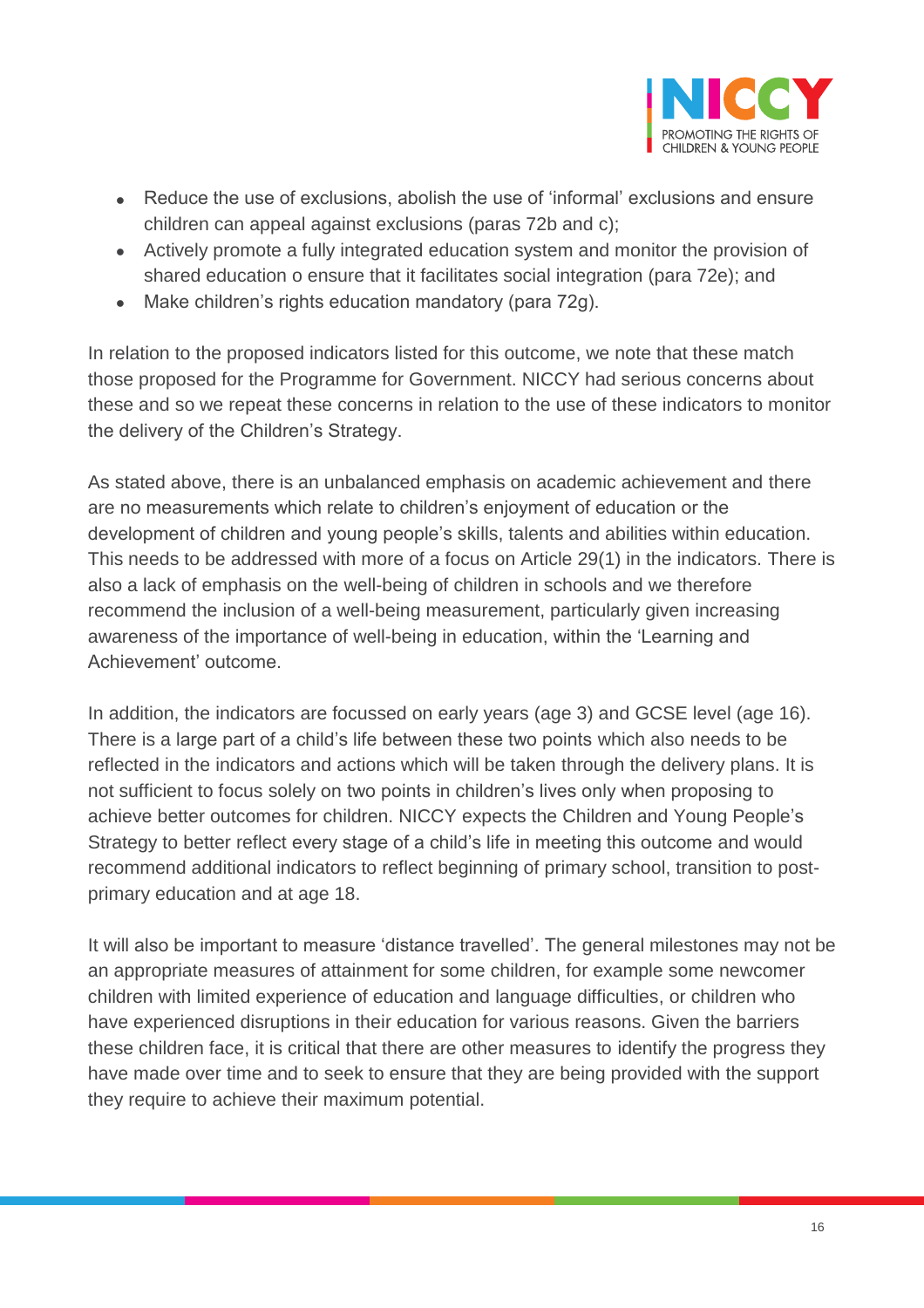

## **Outcome 4: Living in Safety and with Stability**

NICCY recognises that this outcome encompasses some of the most fundamental and wide ranging rights that should be afforded to children and young people: rights to life; to protection from harm, abuse and violence; rights to family life; and special protections for our most vulnerable children including those in care, asylum seeking and refugee children and those in contact with the justice system.

As with other areas, this outcome includes two aspects: safety and stability. We recommend that the Strategy pays greater regard to addressing stability in children's lives. For instance, the Strategy should reflect the importance of the full continuum of services and interventions that should be in place across this outcome, ranging from prevention and early intervention support, to protective and authoritative safeguarding, through to helping children and young people in their recovery from instability, violence and abuse. In doing so, the document should also better recognise the profound impact of living without safety or stability on children's lives, including into adolescence and adulthood.

In the general narrative, we welcome the inclusion of particular issues within the outcome such as the impact of paramilitary intimidation and violence; the need to effectively safeguard against Child Sexual Exploitation and the significance of transitions in children's lives. In regard to unaccompanied minors, NICCY is concerned that difficulty in identifying numbers is cited as the primary concern although a regional reporting process has been in place since 2012. We request to be updated if this is not operating as it should and note that more recent figures for separated children should be referenced.

In turn there are some notable absences from the Strategy, including reference to the particular barriers to safety and stability faced by some children, such as those experiencing multiple adversities and young carers, and a lack of recognition of the vulnerability of some groups to abuse, including disabled children and children who go missing.

In considering the section on areas identified as needing greatest effort, a clearer rationale for the areas cited should be evidenced. For example, while addressing neglect and domestic violence are important, sexual abuse (when sexual exploitation is referenced under the issues section) and physical abuse (which along with neglect is currently the reason four out of five children are placed on the Child Protection Register<sup>15</sup>) are not

 $\overline{a}$ 

<sup>&</sup>lt;sup>15</sup> Quarterly Child Protection Statistics for NI (October – December 2016); [https://www.health-](https://www.health-ni.gov.uk/publications/statistical-releases-calendar)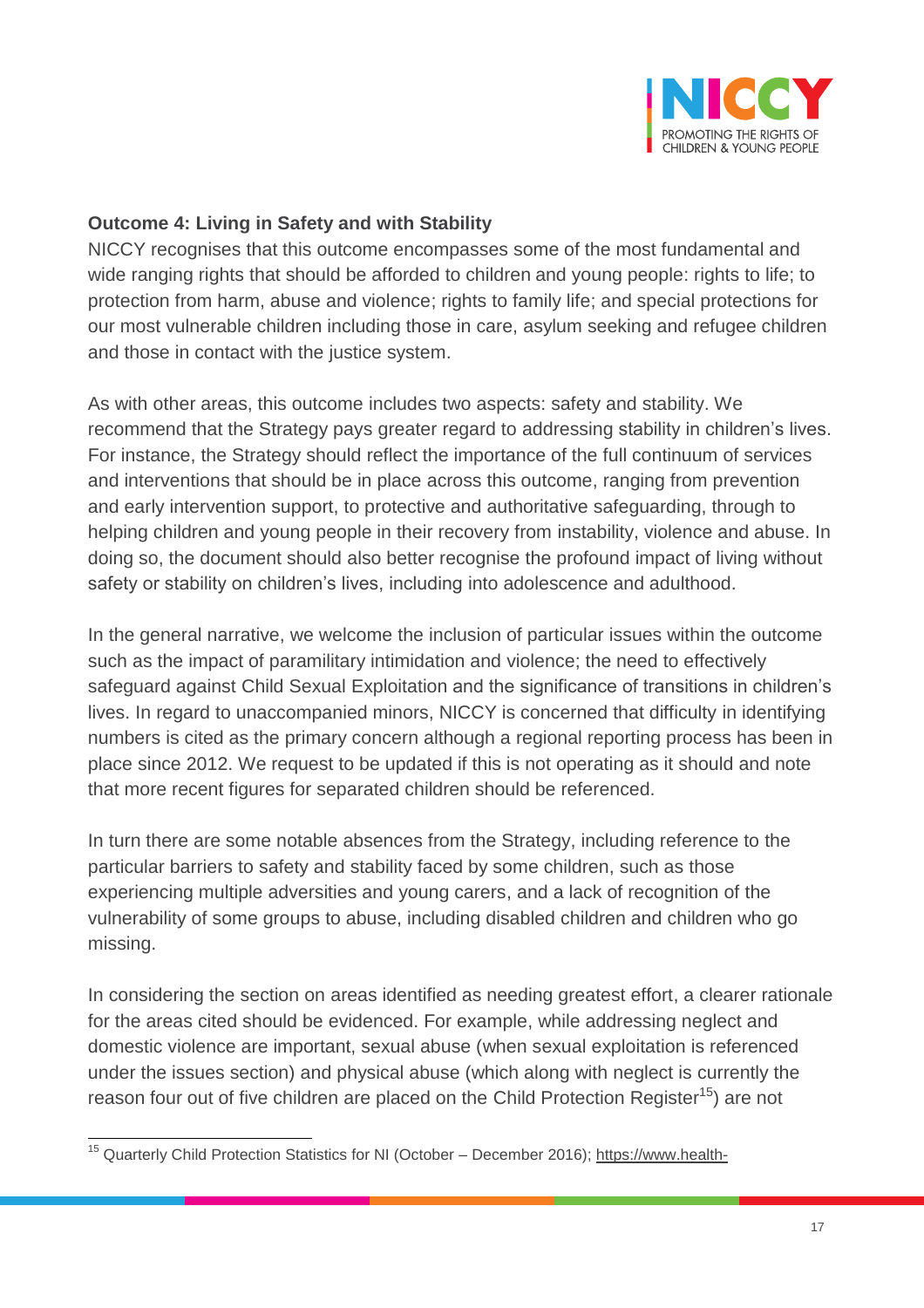

referenced. Following on from this, while we welcome recognition that youth homelessness should be addressed, we note with concern that homelessness amongst families is not included, particularly given the dramatic increase in children under 1 year recorded as homeless in the 2014-15 period. 16

As referenced earlier in our response, NICCY highlights that the connection between areas identified as representing greatest need and the proposed indicators is weak. Within this outcome it is of particular concern that no child protection indictors and no indicators regarding 'looked after' children are included. While we acknowledge the importance of developing robust and manageable indicators, we recommended a broader set of data is tracked within this outcome, including self reported information from children and young people. In order to provide sufficiently rounded reporting against this outcome, examples of areas where data should be considered include: road safety and traffic accidents; child sexual exploitation (CSE); paramilitary assault, and separated children.

It is also acknowledged that information gathering is sensitive to the outcome area and here this should, for instance, explore capturing data relating to extended milestones or graduated transitions for children and young people who have lived without safety and stability. This may, for example, be seen in children achieving qualifications as they become older and in young people's access to and use of services beyond their 18<sup>th</sup> birthday. We note that the 'moving forward' section on 'stability and resilience' does not provide a data development agenda for this outcome and this must be addressed.

Throughout the draft Strategy, NICCY is disappointed that the 2016 Concluding Observations are largely invisible. This is a serious omission in relation to areas encompassed by the Living in Safety and with Stability Outcome. We seek assurance that the full range of Committee recommendations, which include taking action against harmful practices (such as FGM and honour based violence), ensuring protections for unaccompanied and other asylum seeking, refugee and migrant children, providing equal protection from physical punishment and resourcing effective family support, will be addressed by the Strategy.<sup>17</sup>

NICCY commends the NI Executive for the inclusion of young people involved with offending within this outcome area and endorses the statement that young people involved in offending must have better outcomes. We are, however disappointed at the lack of

 $\overline{a}$ 

ni.gov.uk/publications/statistical-releases-calendar

 $16$  List of Issues, Annex C: Full data, statistics and other information (Part III Follow-up)

 $17$  See appendix for the relevant Concluding Observations in full.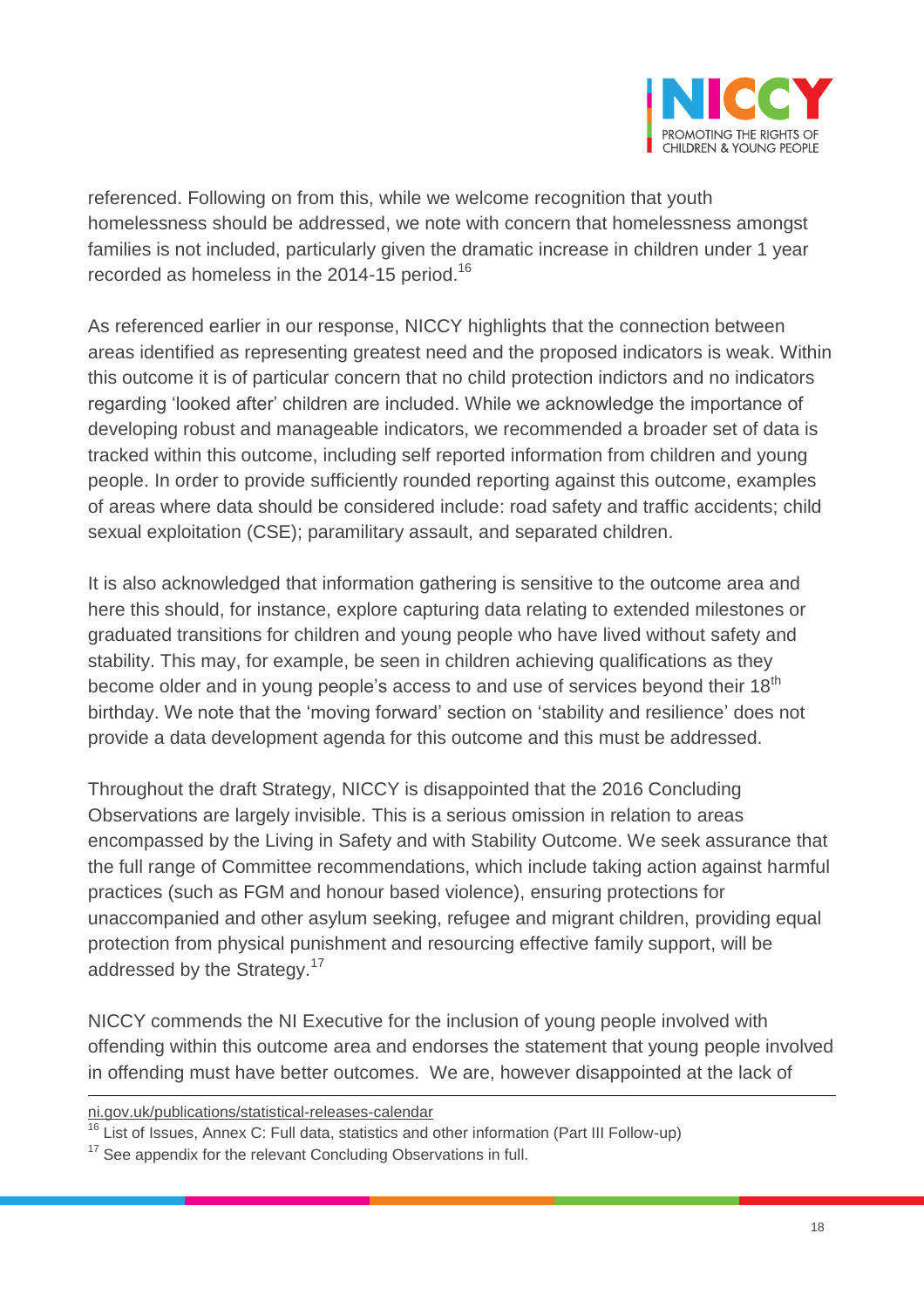

substance in this section as it appears to ignore the significant work undertaken in NI on Youth Justice over the last decade. The Independent Review of Youth Justice<sup>18</sup> made 31 recommendations of which 30 were accepted. However in December, 2015, the Criminal Justice Inspectorate of NI assessed that only 59% of the accepted recommendations had been achieved.<sup>19</sup> A number of significant recommendations remain including (amongst others): delay (rec 15), re-offending (rec 20) and the disproportionate number of looked after children unsentenced in custody (rec 19). NICCY understands that the eagerlyawaited Scoping Study will seek to address these outstanding issues. Therefore, NICCY is concerned that the only indicator regarding young people in the criminal justice system relates to first time entrants. We support the inclusion of this indicator but recommend that further indicators are added concerning outcomes for young people leaving the youth justice system.

During every examination of the UK Government the UN Committee on the Rights of the Child has consistently raised the issue of the Minimum Age of Criminal Responsibility, repeating its recommendations from 2002<sup>20</sup> and 2008<sup>21</sup> in 2016 when it said "*that the state party (should) raise the minimum age of criminal responsibility in accordance with*  acceptable international standards.<sup>22</sup> NICCY appreciates that this recommendation may not enjoy universal support in NI but there is a significant body of evidence including that contained in the Independent Review of Youth Justice<sup>23</sup> which makes a compelling case for a phased approach for NI. NICCY strongly suggests that commitments to implement Recommendations 29 and 30 of the Youth Justice Review are included in the Strategy.

# **Outcome 5: Economic and Environmental**

We note the division of this outcome into two, and agree that the two aspects of well-being are indeed distinct. Indeed, in the workshops NICCY held with civic society and with the NICCY Youth Panel in May 2016 on this outcome, many participants agreed that this outcome was comprised of two separate elements.

In relation to the Economic Well-being aspect, many of the key areas appear to have been addressed in the section outlining the issues. It is important however that, while the focus is on child poverty, this is recognised as being experienced due to living in a household on a low income. It may be that actions taken to increase family incomes generally, through

 $\overline{\phantom{a}}$ <sup>18</sup> 'A Review of the Youth Justice System in Northern Ireland' DoJ, September 2011.

<sup>19</sup> Monitoring Progress on Implementation of the YJR recommendations, CJINI, Dec 2107

<sup>20</sup> Para 58(b), CRC/C/15/Add.188, 4 October 2002.

 $21$  Para 78(a), CRC/C/GBR/CO/4, 3 October 2008.

 $22$  Para 78(a), CRC/C/GBR/CO/5,  $3^{rd}$  June 2016..

<sup>&</sup>lt;sup>23</sup> 'A Review of the Youth Justice System in Northern Ireland' DoJ, September 2011.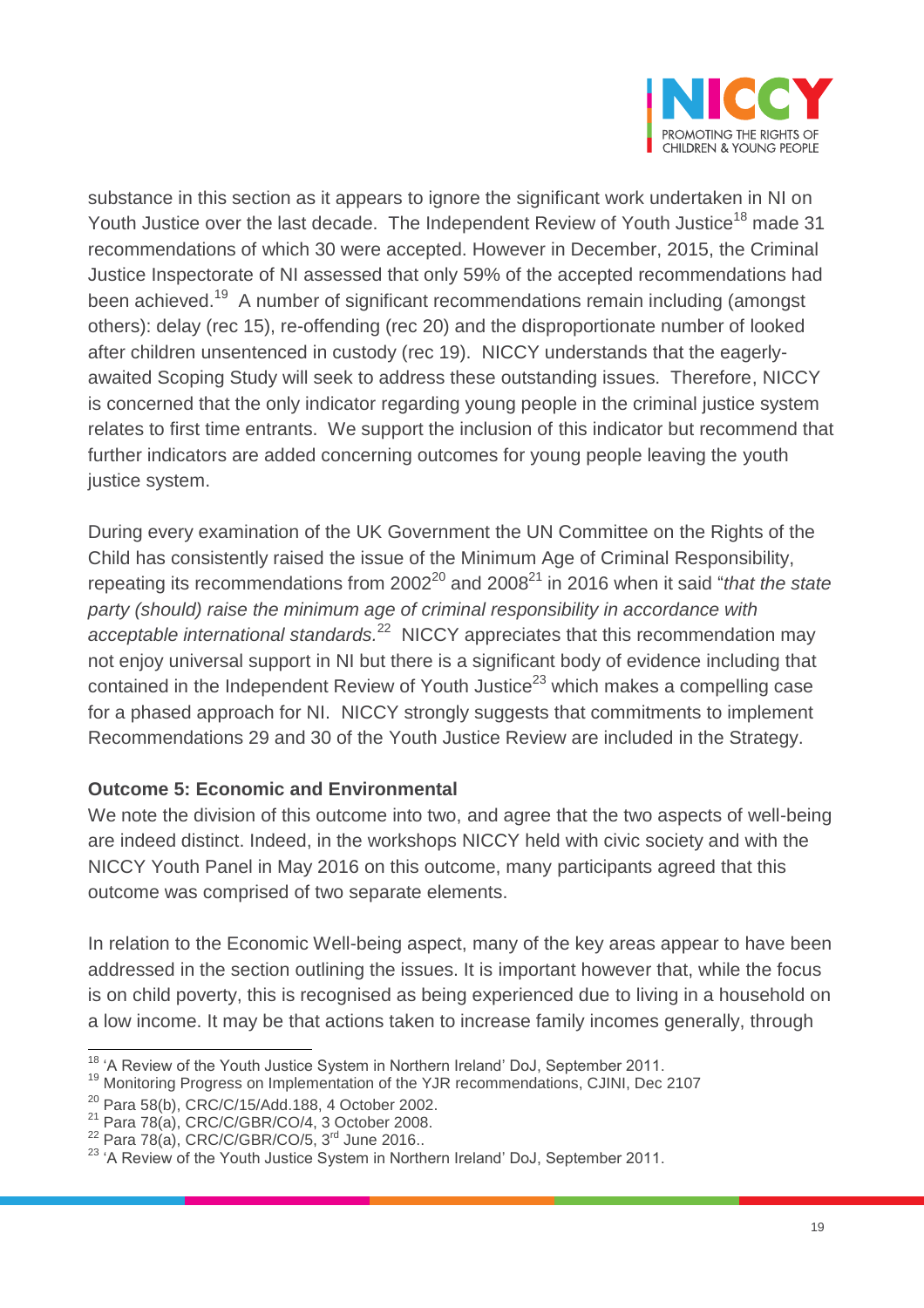

greater job creation, access to work or benefits, may be more appropriate for a general Poverty Strategy. However, the Children and Young People's Strategy should address costs associated with children accessing their rights to play, education, health, etc. and the inequalities experienced by economically disadvantaged children in relation to these. We would, however, strongly recommend that the Committee's recommendations in paragraphs 69 and 70 of the 2016 Concluding Observations, relating to the impact of 'Welfare Reforms' on children's standard of living be addressed through this outcome (see Appendix 1).

The use of the 'Child poverty' indicator is not appropriate in that the relative poverty measure is widely accepted as being the most meaningful single measure. The four measures identified in the Child Poverty Act 2010, i.e. Relative, Absolute, Persistent and Material child poverty measures together provide the most complete reflection of levels and extent of child poverty. We therefore recommend that all four indicators are included under this outcome. In addition, it will be important that indicators under each of the other outcomes are disaggregated to identify where children in poverty are experiencing less favourable outcomes, for example in relation to education and health.

In relation to Environmental Well-being, the Strategy does not provide a clear plan as to how this will be addressed. Certainly, it seems clear that children and young people generally have a stronger commitment to protecting the environment than adults. However, these statements are not reflected in the 'where is the greatest effort needed' section or in the indicators for this outcome. The 'What needs to be done' section is inconsistent in how it references environmental well-being: in relation to 'promoting the natural environment', a 'good family environment' and opportunities to access the natural environment. The 'data development agenda' section states that general measures of air quality and recycling relate to the general population rather than to children, and so the indicator that will be developed will measure children and young people's respect for the environment and will consider whether this diminishes with age.

We do not believe that this section as currently drafted adequately addresses children and young people's environmental well-being, and suggest that more work is done including with children and young people to consider what should be included in the Strategy in this area. This should include general measures of pollution, for example of air quality, and be informed by paragraphs 67 and 68 of the 2016 Concluding Observations which highlighted the impact of air pollution on children's health and proposed the NI Executive:

 Sets out a clear commitment, along with appropriate resources, to reduce air pollution, especially in areas near schools and residential areas.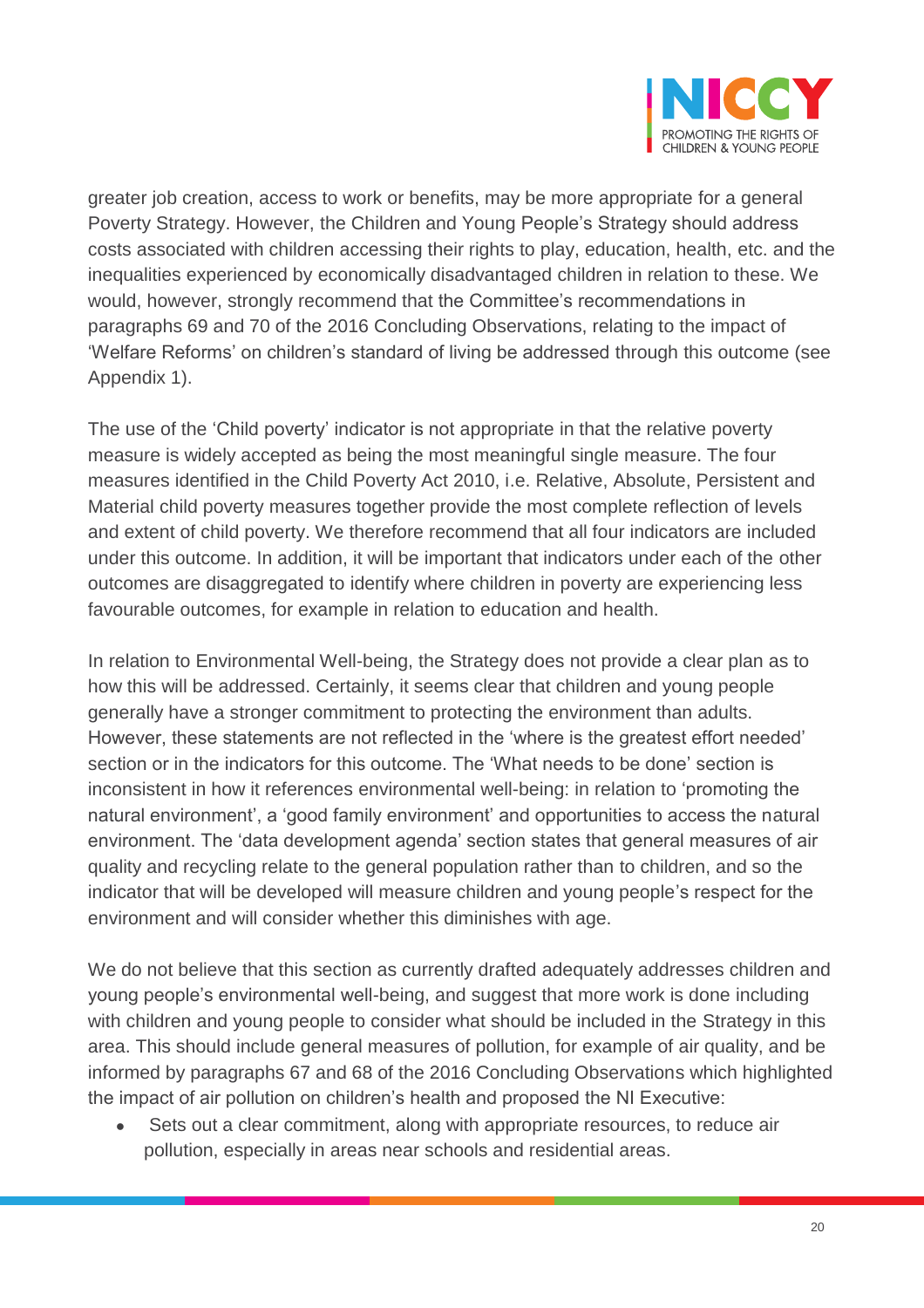

 $\bullet$  Places children's rights at the centre of a climate change strategy.<sup>24</sup>

# **Outcome 6: A positive contribution to society**

The text under this outcome provides a useful overview of some of the key issues relating to children and young people's article 12 right to have a say in decisions affecting them in relation to consultations on services, schools and community planning.<sup>25</sup>

As our previous advice has suggested, this outcome should also seek to provide opportunities for children and young people to volunteer within their communities and give consideration to lowering the voting age to 16.

Again the indicators for this outcome do not link well to the text. While there is an indicator for engagement in participation in voluntary and community work, there aren't any for participation in decision-making under this outcome, although we note that there is one under Outcome 7:

*Respect for views; Percentage of young people who feel they have a chance to give their views about the issues that affect them.*

This indicator should be moved to Outcome 6, and should be amended to reflect different contexts for decision making, i.e. whether young people have a chance to give their views on issues which affect them at home, in school, in their community, when receiving services and/or in government planning.

The indicator for participation in voluntary and community work should also be amended. The Strategy should seek to ensure that children and young people are able and facilitated to volunteer, if they want to, so the indicator should focus on the availability and quality of opportunities. While we recognise the potential benefits of volunteering, we are also very aware of competing demands on young people's time and do not believe that it is always appropriate to expect young people to participate in volunteering.

We are unable to provide comment on the 'self efficacy' indicator in this section as it is not clear what is meant by this. We are supportive of measuring young people's confidence and capability, although this measure may be more appropriate under Outcome 3:

 $\overline{a}$ <sup>24</sup> See Appendix 1.

 $25$  We would urge caution, however, in the use of the 2014 School Omnibus survey statistic that found that 99% of schools responding to a question on school councils stated that they had one. While this is true, only one-third of schools replied to this question.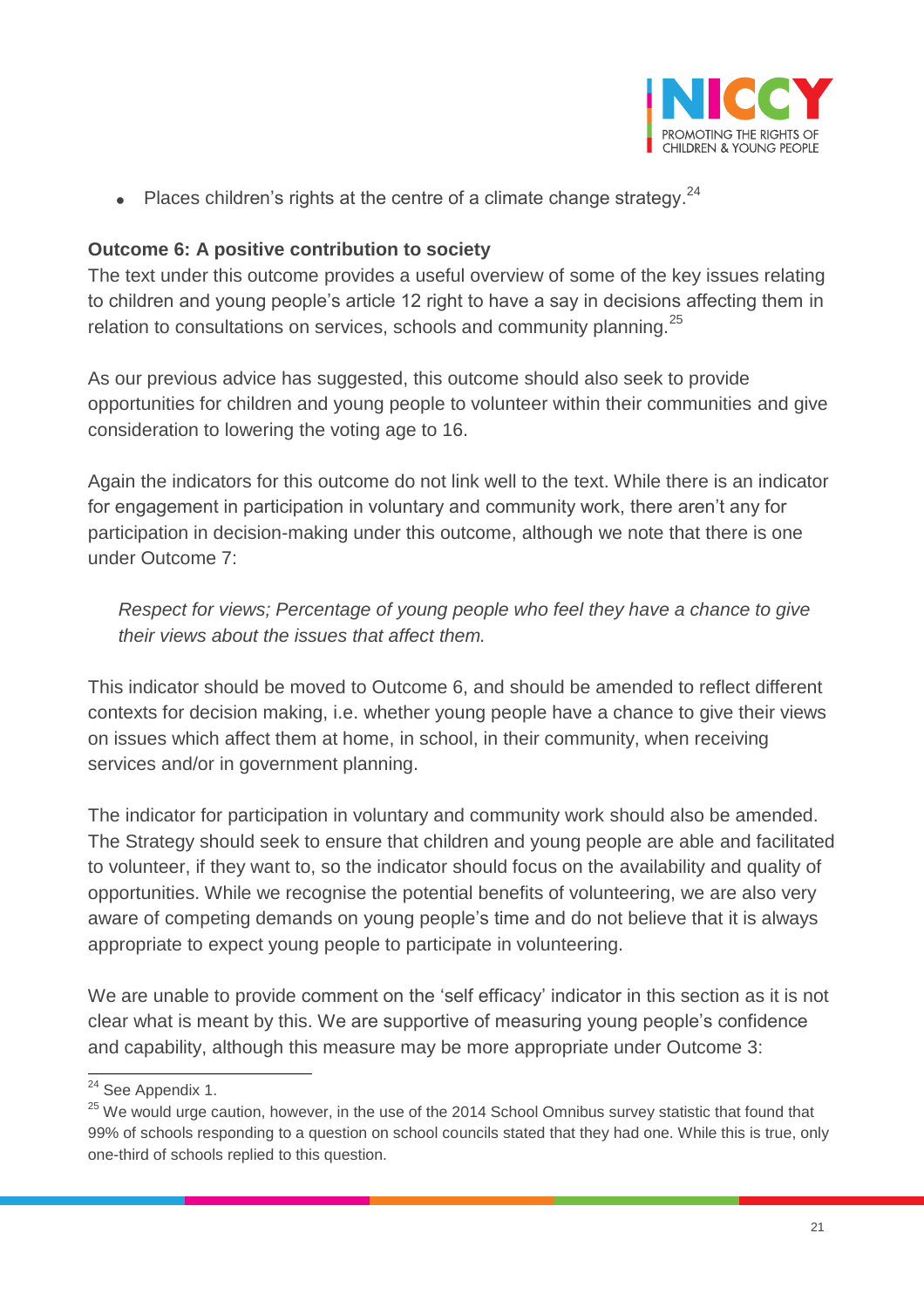

Learning and Achievement.

# **Outcome 7: Living in a society which respects their rights**

We welcome the focus of this outcome on raising awareness of UNCRC and negative stereotyping, however we feel that there are a number of important areas that have not been addressed. As mentioned above, Section 1 of the CSCA requires that, in determining the meaning of well-being, regard is to be had to any relevant provision of the UN Convention on the Rights of the Child. While, on one hand it could be argued that this outcome addresses all the rights contained in the UNCRC, NICCY believes that these should mostly be addressed through the other 7 outcomes, and that this outcome should focus on addressing children's rights under article 4 of the UNCRC:

*'States parties shall undertake all appropriate legislative, administrative, and other measures for the implementation of the rights recognised in the present Convention.'* 

As we have outlined in our previous advice, the UN Committee on the Rights of the Child has provided extensive guidance on the processes required to implement children's rights, (termed 'General Measures of Implementation'), through its General Comment 5. These include:

- A comprehensive 'national strategy'
	- i.e. the Children and Young Person's Strategy in Northern Ireland;
- Co-ordination of implementation of Children's rights
	- the Committee has not provided a 'one size fits all' model, but has stated that a high-level unit, answerable directly to the 'Prime Minister or President' is the preferred approach;
- Knowledge and awareness of the UNCRC
	- training and capacity building on children's rights;
- Monitoring implementation
	- need for Child Rights Impact Assessments and evaluation;
- Data collection and analysis, and development of indicators;
- Making children visible in budgets;
- Co-operation with civil society; and
- Independent human rights institutions for children
	- i.e. NICCY in NI. These are complementary to, and independent of, effective government structures for children.

All these should be included under Outcome 7 of the Strategy and there should be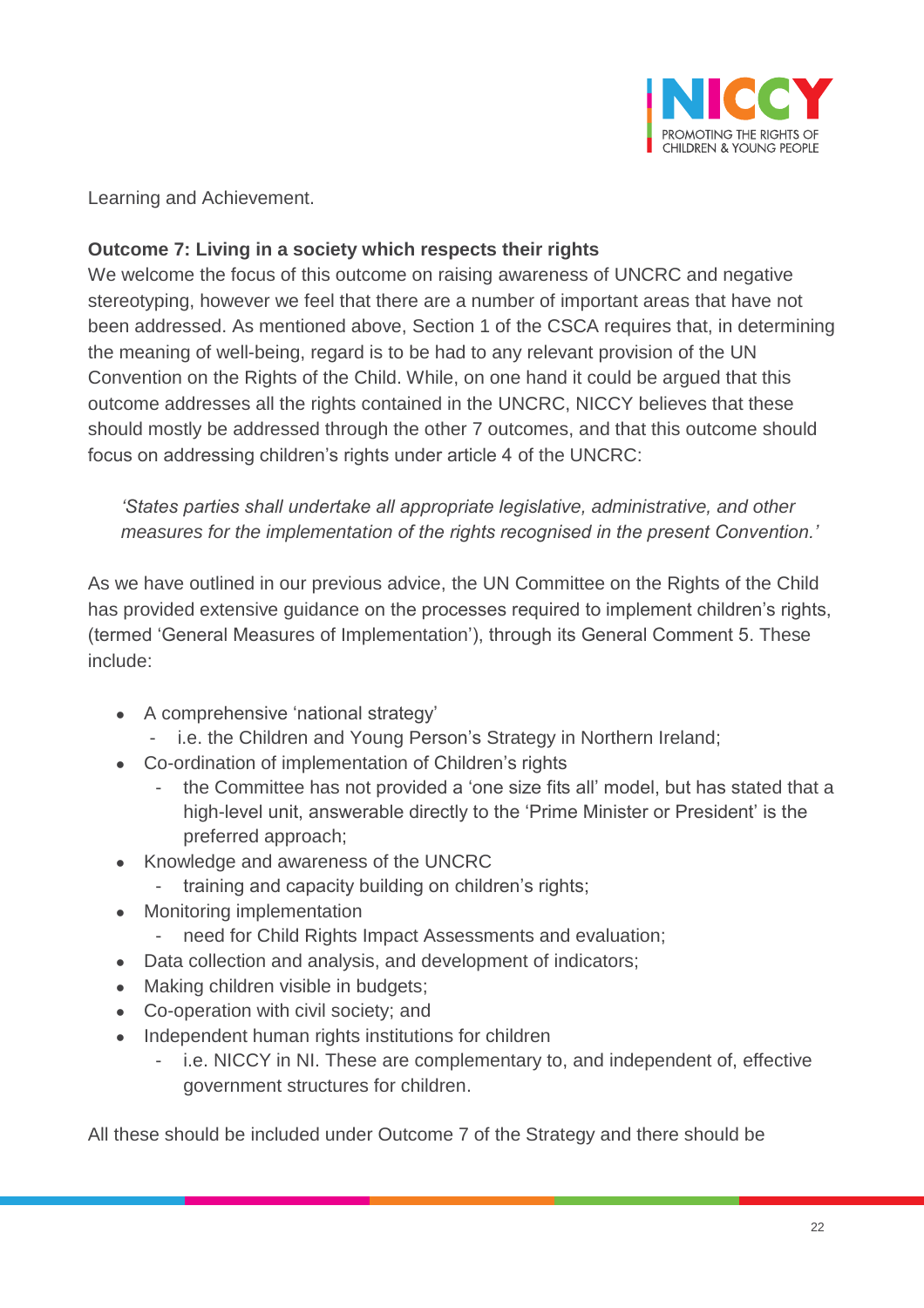

associated indicators to measure progress towards their full implementation. There are also Concluding Observations associated with each of the General Measures of Implementation listed above and attached in Appendix 1.

The section, 'Where is the greatest effort needed?' focuses on groups of children and young people for whom the realisation of their rights is more limited than others. NICCY believes that it is more appropriate for this section, highlighting discrimination in the extent to which the rights of different groups of children are realised, to be placed under Outcome 8 relating to the promotion of equality and good relations. Arguably, negative stereotyping could also come under Outcome 8 as this relates to discrimination on the basis of age.

It should be noted that, while it is very important that children are aware of their rights, the NI Executive also has a clear responsibility for raising awareness of children's rights with adults, particularly policymakers, professionals providing services to children and parents. Any indicators for UNCRC awareness need also to be measured with these groups.

# **Outcome 8: Living in a society in which equality of opportunity and good relations are promoted**

The text under this outcome correctly states that it contains two elements, relating to equality and good relations, although we would suggest the latter has not been conceptualised correctly. These two elements relate closely to the existing equality obligations under section 75 of the Northern Ireland Act 1998.

As we have stated in previous advice, the way in which this outcome area is framed regarding good relations is a matter of concern. It focuses on children and young people having, 'improved attitudes towards children and young people from different community backgrounds'. This outcome therefore appears to place an obligation on children and young people, rather than on Government. The need for the inclusion of equality of opportunity and good relations as an outcome area under the Children's Strategy should be reflective of children and young people not being able to access equality of opportunity and not being adequately considered with regard to good relations duties, all of which are obligations on Government.

In addition, the emphasis on 'fair and equal treatment' is a misunderstanding of what is meant by 'equality of opportunity,' which often requires proactive measures to be taken when considering certain particularly marginalised groups, rather than treating all children the same. This outcome area should be reframed, clearly placing an obligation on the NI Executive to ensure that all children and young people are protected from discrimination of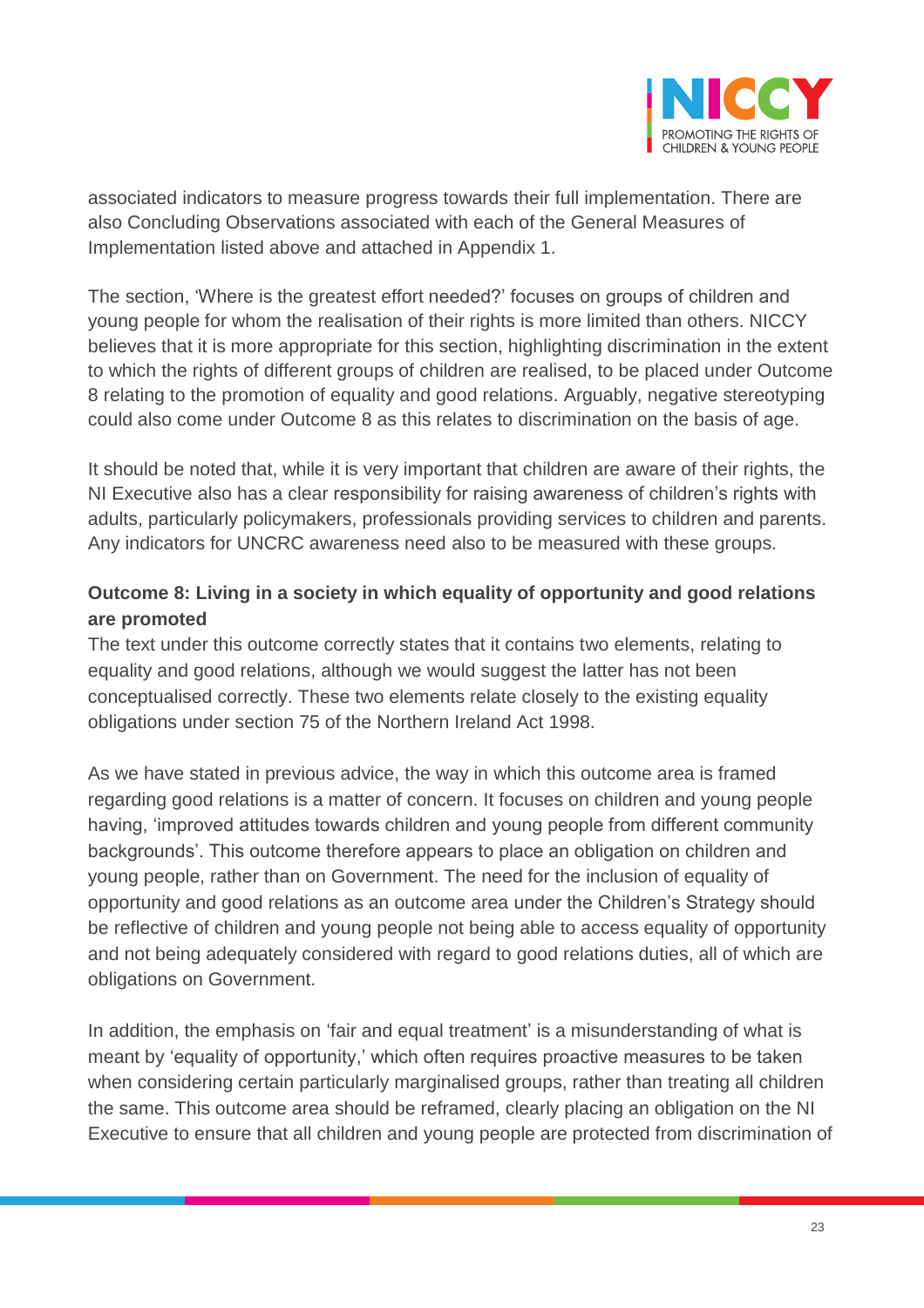

any kind, have access to equality of opportunity across all aspects of their lives and benefit fully from the promotion of good relations across a range of particular characteristics as detailed in the CSCA.

As mentioned above, the section, 'Where is the greatest effort needed?' in Outcome 7 focuses on groups of children and young people who experience discrimination. Since this relates better to the promotion of equality and good relations, this should be moved to Outcome 8, which contains very little on the promotion of equality of opportunity.

The text regarding good relations focuses on improving children's and young people's attitudes, rather than recognising that societal divisions are a legacy of the conflict over many decades and are not the responsibility of children and young people. We have consistently highlighted our opposition to the T:BUC objective to improve the attitudes of children and young people, as this places the onus of responsibility on children and young people, all of whom were born after the Good Friday Agreement in 1998. The NI Executive needs to address the more challenging task of improving good relations between adults and thus making Northern Ireland a safer and more inclusive place for all children and young people.

The proposed indicators focus solely on good relations, the first of which measures changes in attitudes to other young people and is therefore not appropriate. The other two reflect the degree of 'mixing' between young people of different backgrounds and perceptions of shared spaces. While these are important, we would suggest that other indicators are also be developed to explore how young people feel community divisions impact on their lives.

In relation to equality of opportunity, similar self-reported indicators could be developed asking young people whether they feel they can enjoy equality of opportunity. In addition, the indicators used elsewhere in the Strategy, in relation to Education, Poverty, Health and Safety etc. should be disaggregated by different characteristics to monitor how different groups of children and young people are having their rights realised, including their right to enjoyment of equality of opportunity.

It will also be important under this outcome to address situations where children and young people are being discriminated against due to their age. There should therefore be actions and child rights indicators relating to negative stereotyping and less favourable access to services, as this relates to the need for the introduction of an Age Discrimination (Goods, Facilities and Services) Act which applies to all age goups.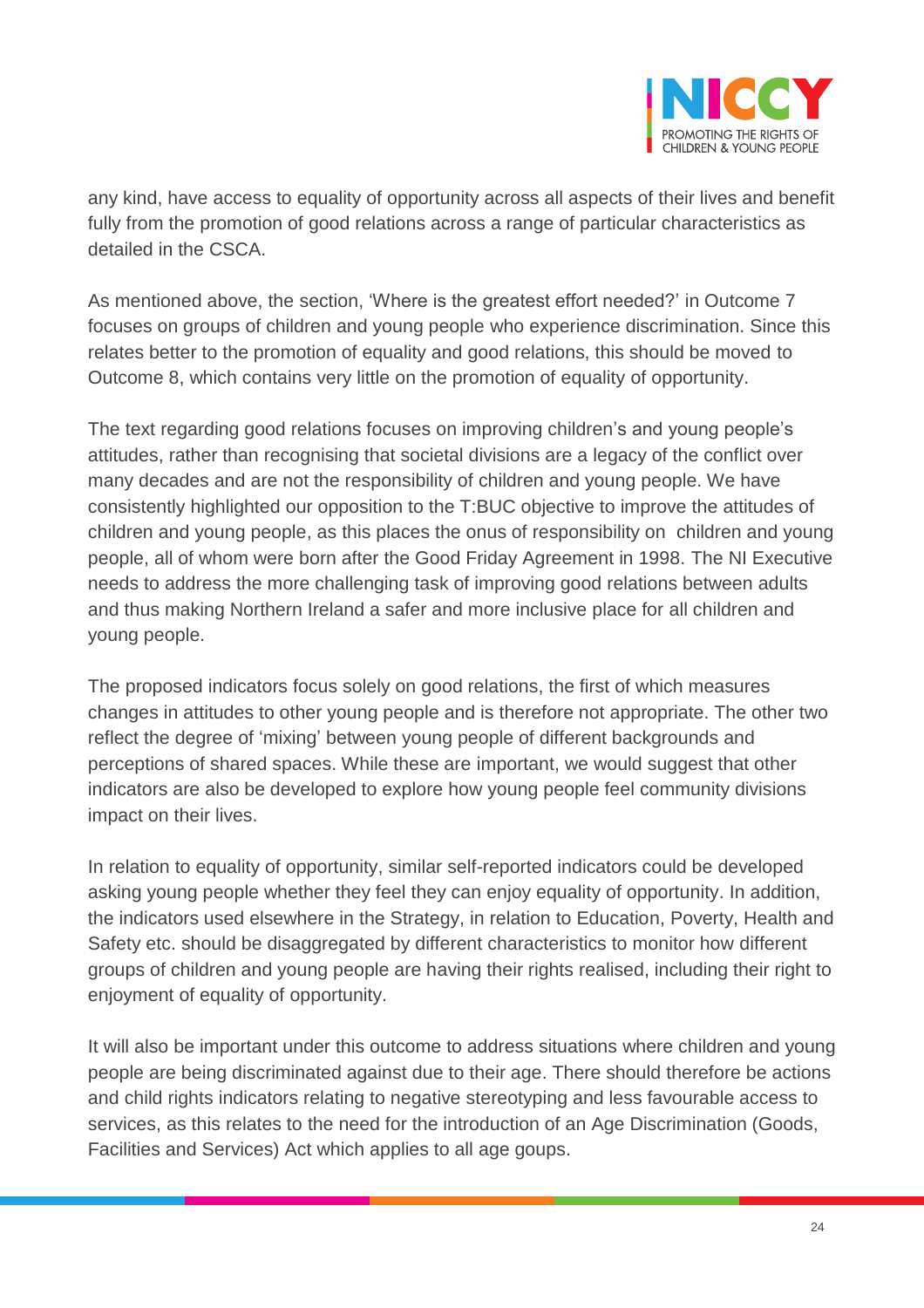

# **The Equality Impact Screening**

We are disappointed that the analysis of the Strategy for equality of opportunity has resulted in it being screened out, and that there are no plans to carry out an Equality Impact Assessment.

Given the significance of the Children and Young People's Strategy, NICCY would have expected all relevant screening documentation to conclude that the potential impact on enjoyment of equality of opportunity, as a result of the policy proposals contained in the Strategy, is major and therefore should be screened in for an EQIA. This would be in line with the Equality Commission's, "*Guidance for Implementing Section 75 of the Northern Ireland Act 1998".* 26

With regard to the screening decision, the draft Strategy states that:

*'Although it is considered that there may be a minor impact on one or more of the equality of opportunities categories, this will be mitigated through screening of policies that are developed/revised in response to the Strategy.'*

We suggest that this is a misunderstanding of the intention of the screening and Equality Impact Assessment processes. The Strategy should have an impact on the lives of every child and young person in Northern Ireland particularly, but not solely, in relation to the outcome: 'Living in a society in which equality of opportunity and good relations are promoted'. We are extremely concerned as to how it can be concluded that the proposals contained in the Strategy will have only minor impacts on enjoyment of equality of opportunity or good relations on any children across the nine section 75 categories. NICCY does not agree with this conclusion, as surely the ambition for the Strategy is to have a significant impact, reducing inequalities facing disadvantaged groups of children and therefore we believe that the screening exercise has not been correctly carried out. We would therefore request that the screening process be carried out again and a comprehensive Equality Impact Assessment of the Children's Strategy be carried out.

# **Conclusion**

We are pleased at this further opportunity to inform the development of the new Children and Young People's Strategy as we believe it has the potential to ensure better coordination between Government departments and agencies and better outcomes for

 $\overline{a}$  $^{26}$  Equality Commission, "Guidance for Implementing Section 75 of the Northern Ireland Act 1998", p 64.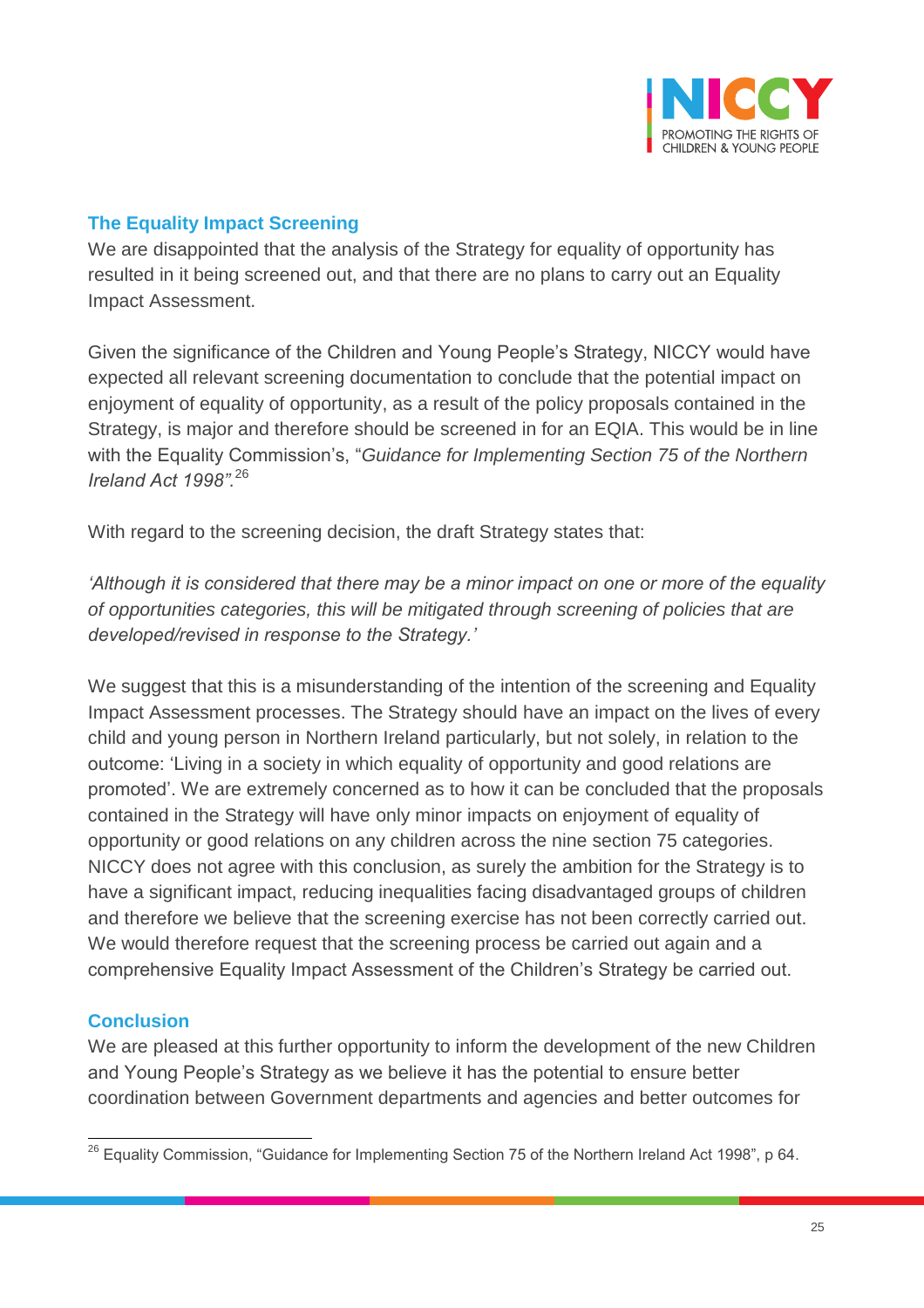

children across Northern Ireland.

We hope that this advice is useful, and we would reiterate that it should be read alongside the previous advice provided by NICCY, particularly that from July 2016. If you should like to discuss any of this further, please do not hesitate to get in touch.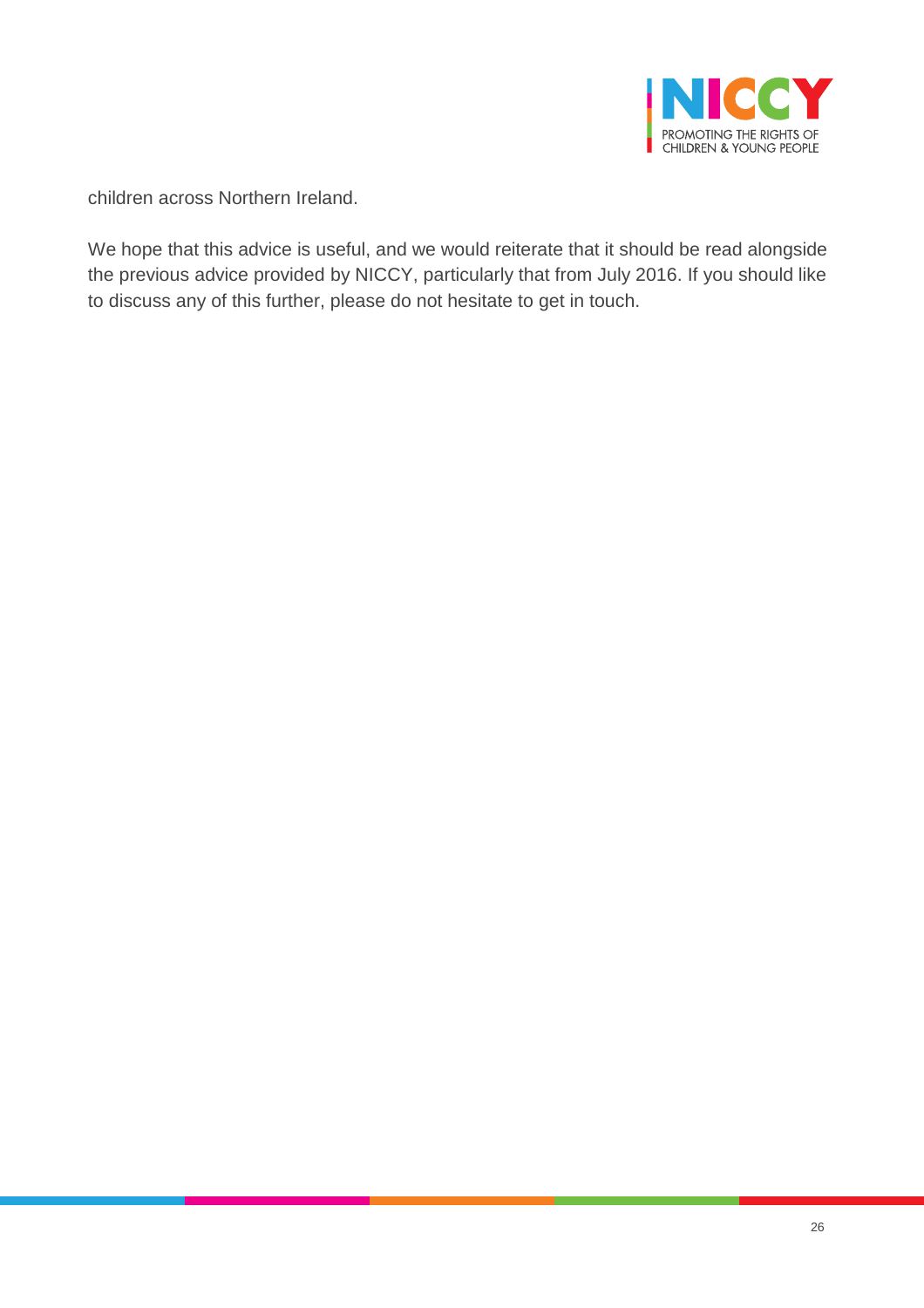

# **Appendix 1: UN Committee on the Rights of the Child's Concluding Observations following the UK state Party examination 2016 by Children and Young People's Strategy Outcomes**

Following the 2016 examination of the implementation of the UNCRC in the UK, the Committee made a comprehensive range of concluding observations in relation to better realising the rights of children and young people.

#### **Outcome 1: Physical and mental health**

#### **Health and health services**

58. With reference to its General Comment 15 (2013) on the right of the child to the enjoyment of the highest attainable standard of health, the Committee recommends that the State party, the governments of devolved administrations, Overseas Territories and Crown Dependencies develop comprehensive and multi-sectoral strategies on child health:

(a) With allocation of the maximum extent of available resources and a robust monitoring mechanism;

(b) With a strong focus on eliminating inequalities in health outcome as well as in access to health services;

(c) Addressing underlying social determinants of health.

#### **Mental health**

60. The Committee recommends that the State party:

(a) Regularly collect comprehensive data on child mental health, disaggregated across the life course of the child, with due attention to children in vulnerable situations, and covering key underlying determinants;

(b) Rigorously invest in child and adolescent mental health services and develop strategies at national and devolved levels, with clear time frames, targets,

measureable indicators, effective monitoring mechanisms and sufficient human, technical and financial resources. Such strategy should include measures to ensure availability, accessibility, acceptability, quality and stability of such services, with particular attention to children at greater risk, including children living in poverty, children in care and children in contact with the criminal justice system;

(c) Expedite the prohibition of placement of children with mental health needs in adult psychiatric wards or police stations, while ensuring provision of age-appropriate mental health services and facilities;

(d) Support and develop therapeutic community-based services for children with mental health conditions;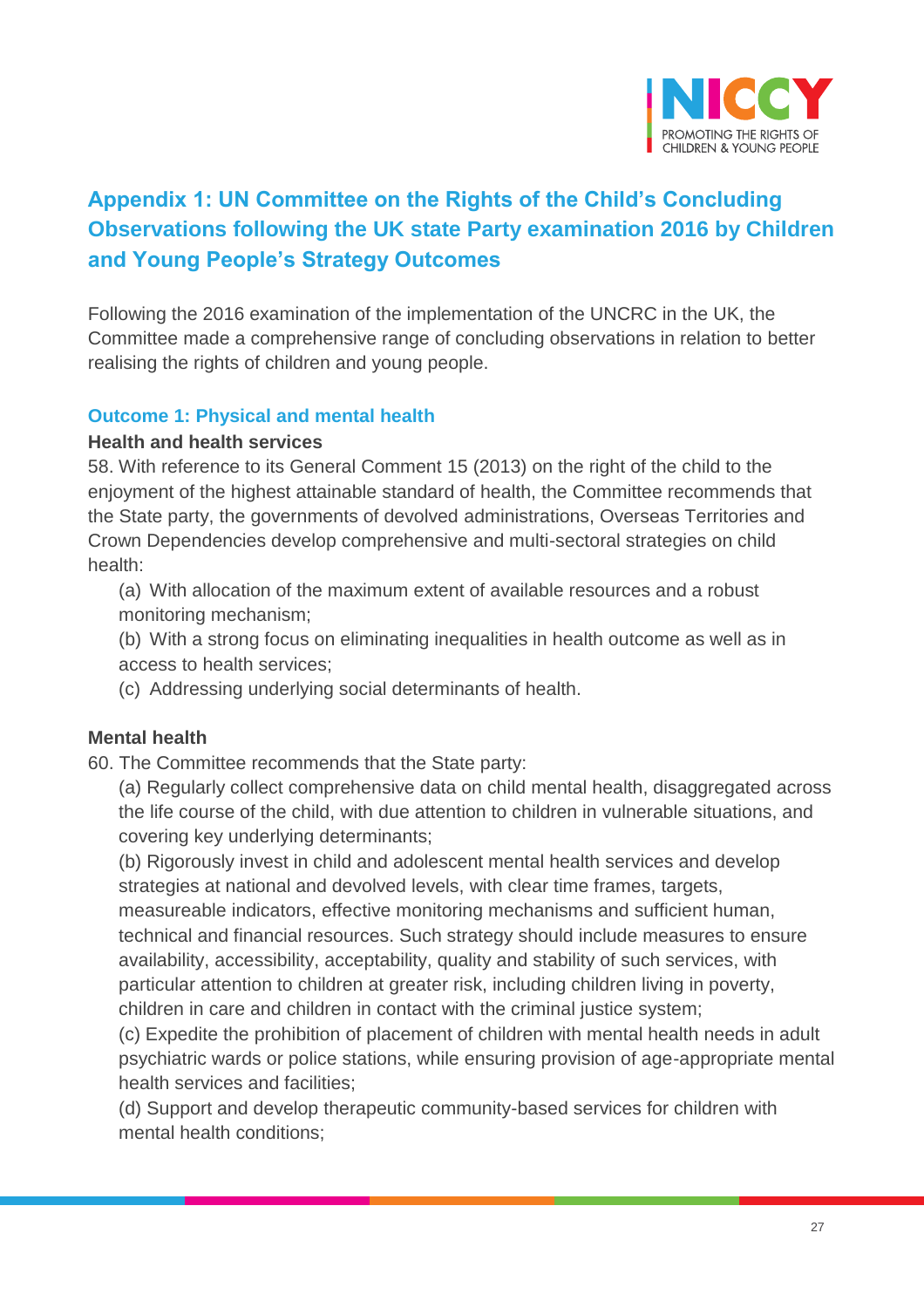

(e) Review current legislation on mental health to ensure that the best interests and the views of the child are taken duly into account in cases of mental health treatment of children below the age of 16, in particular with regard to hospitalization and treatment without consent.

62. The Committee recommends that the State party:

(a) Regularly collect data on the amount and regularity of psychotropic drugs (Ritalin, Concerta etc.) being prescribed to children, and make the data transparent; (b) Ensure that prescription of drugs is used as a measure of last resort and only after an individualized assessment of the best interests of that child, and that children and their parents are properly informed about the possible side effects of this medical treatment and about non-medical alternatives;

(c) Establish a system of independent expert monitoring of the ADHD and related disorders diagnoses, and undertake a study on the root causes of their increase, also aimed at improving the accuracy of diagnoses.

# **Adolescent health**

64. With reference to its general comments No.4 (2003) on adolescent health and No. 15 (2013), the Committee recommends that the State party:

(a) Develop and adopt a comprehensive sexual and reproductive health policy for adolescents, with particular attention to reducing inequalities and with participation of adolescents;

(b) Ensure that meaningful sexual and reproductive health education is part of the mandatory school curriculum for all schools, including academies, special schools and youth detention centres, in all areas of the State party. Such education should provide age-appropriate information on: confidential sexual and reproductive health-care services; contraceptives; prevention of sexual abuse or exploitation, including sexual bullying; available support in cases of such abuse and exploitation; and sexuality, including that of LGBT children;

(c) Decriminalize abortion in Northern Ireland in all circumstances and review its legislation with a view to ensuring girls' access to safe abortion and post-abortion care services. The views of the child should always be heard and respected in abortion decisions.

# **Nutrition**

66. The Committee recommends that the State party:

(a) Systematically collect data on food security and nutrition for children, including those relevant to breast-feeding, overweight and obesity, in order to identify root causes of child food insecurity and malnutrition;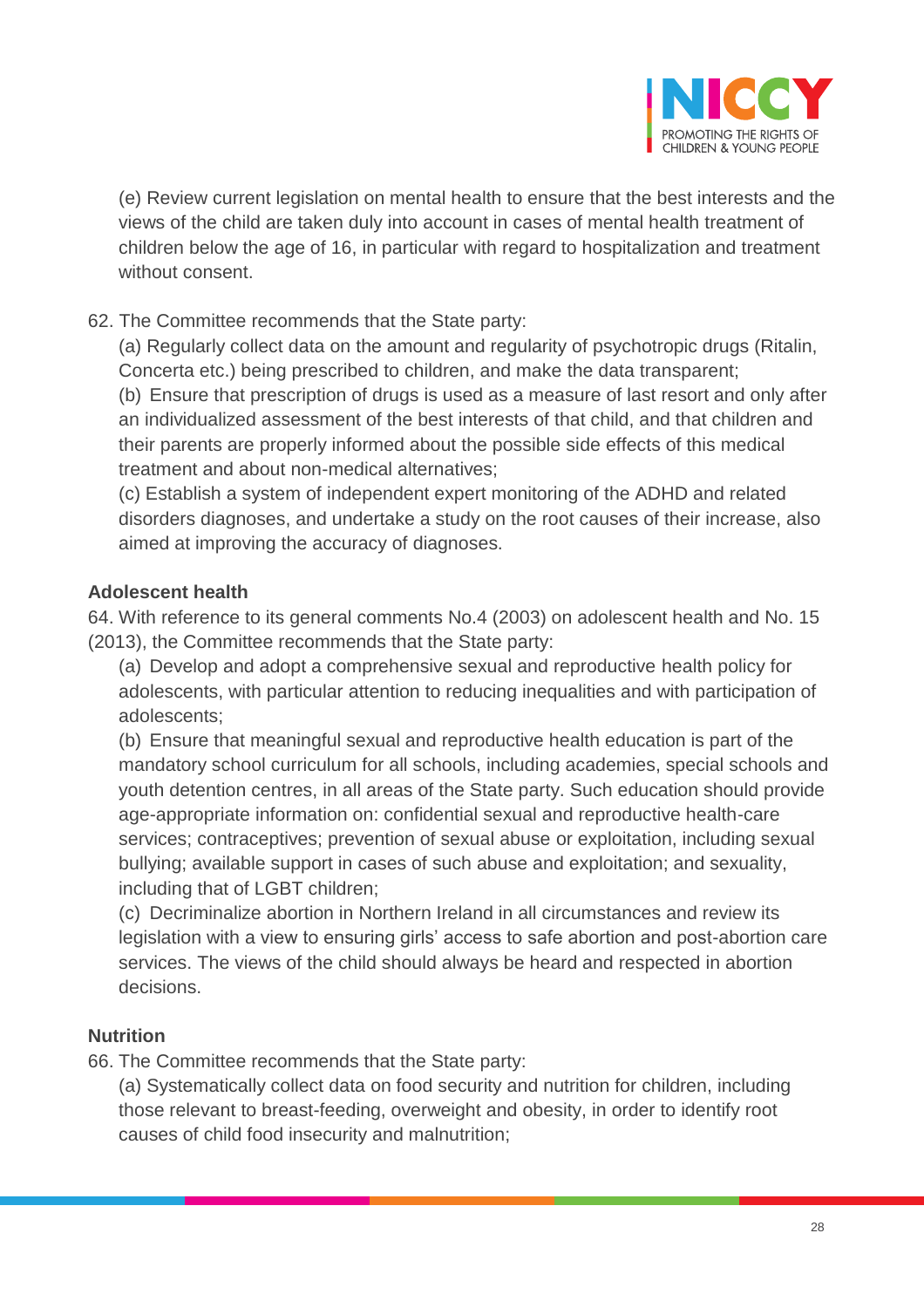

(b) Regularly monitor and assess effectiveness of policies and programmes on food security and nutrition of children, including school meal programmes and food banks, as well as programmes addressing infants and young children;

(c) Promote, protect and support breastfeeding in all policy areas where breastfeeding has an impact on child health, including obesity, certain non-communicable diseases, and mental health, and fully implement the International Code of Marketing of Breastmilk Substitutes.

#### **Children with disabilities**

56. With reference to its general comment No.9 (2006) on the rights of children with disabilities, the Committee recommends that the State party adopt a human rights-based approach to disability, set up a comprehensive strategy for the inclusion of children with disabilities and:

(a) Ensure full respect of the rights of children with disabilities to express their views and to have their views given due weight in all decision-making that affect them, including on access to and choice of personal support and education;

(b) Set up comprehensive measures to further develop inclusive education, ensure that inclusive education is given priority over the placement of children in specialized institutions and classes, and make mainstream schools fully accessible to children with disabilities;

(c) Provide children with disabilities with a comprehensive and integrated package of services for transition to adulthood, from a sufficiently early stage, by coordinating legislation, policy and programmes across relevant sectors, and ensure fully-informed decision by children with disabilities on their personal choice in the transition, by involving them in the design of services and by providing advice and information on available options.

#### **Outcome 2: The enjoyment of play and leisure**

#### **Rest, leisure, recreation and cultural and artistic activities**

73. The Committee welcomes the initiative of the government of Wales to adopt a play policy and integrate children's right to play systematically in relevant legislation and other relevant policies. However, the Committee is concerned about:

(a) The withdrawal of a play and leisure policy in England, and under-funding of play and leisure policies in Northern Ireland, Scotland and Wales;

(b) Insufficient places and facilities for play and leisure for children, in particular those accessible for children with disabilities and children in marginalized and disadvantaged situations, as well as public space for adolescents to socialize.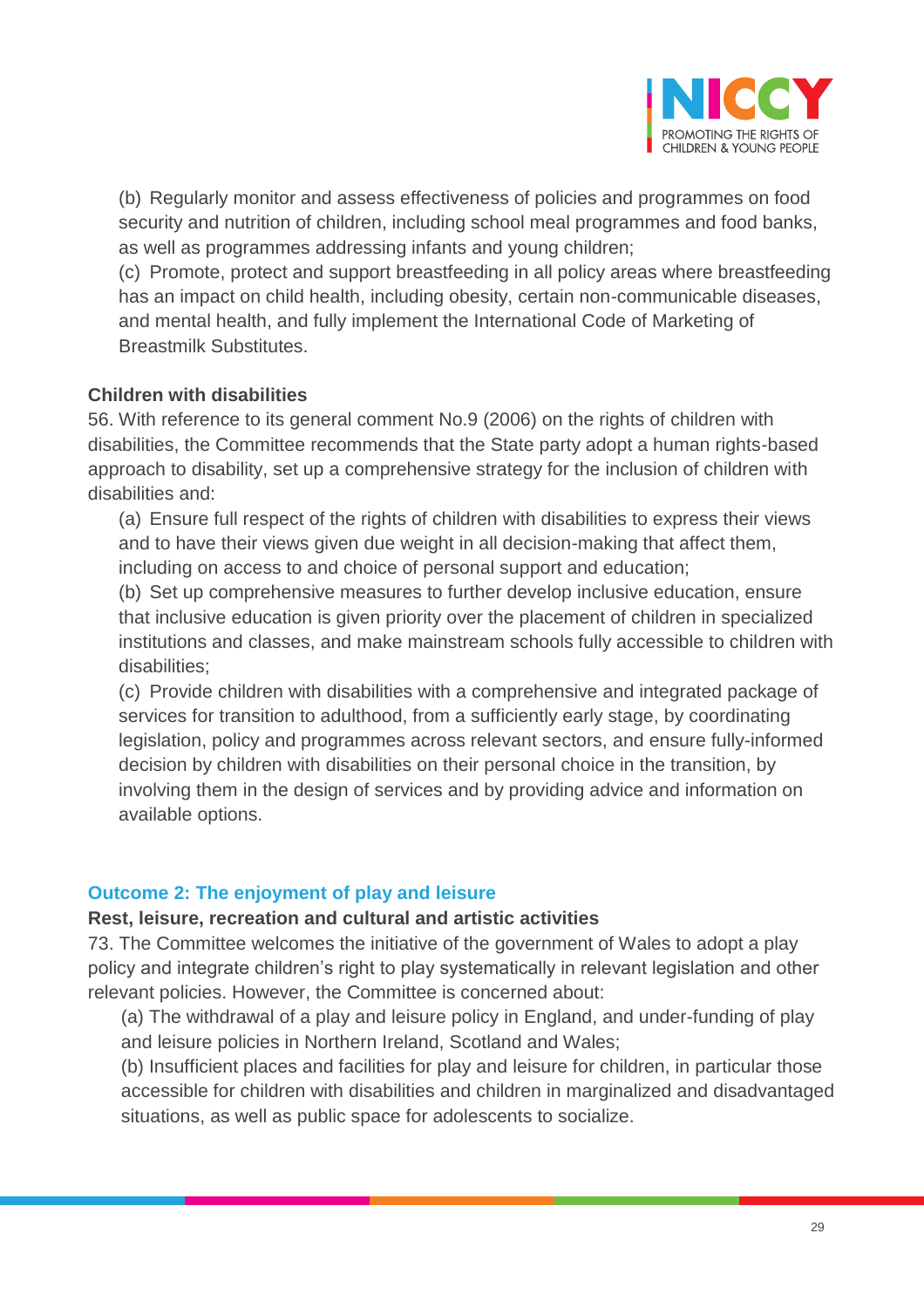

74. With reference to its general comment No 17 (2013) on the right of the child to rest, leisure, play, recreational activities, cultural life and the arts, the Committee recommends that the State party, including the governments of devolved administrations:

(a) Strengthen its efforts to guarantee the right of the child to rest and leisure and to engage in play and recreational activities appropriate to the age of the child, including by adopting and implementing play and leisure policies with sufficient and sustainable resources;

(b) Provide children, including those with disabilities and children in marginalized and disadvantaged situations, with safe, accessible, inclusive and smoking-free spaces for play and socialization and public transport to access such spaces;

(c) Fully involve children in planning, designing and monitoring the implementation of play policies and activities relevant to play and leisure, at community, local and national levels.

# **Outcome 3: Learning and achievement**

#### **Allocation of resources**

12. In accordance with Article 4 of the Convention and Sustainable Development Goal 10, Targets 10.2 and 10.4, the Committee urges the State party to allocate the maximum extent of available resources for the implementation of children's rights, with a special focus on eradicating child poverty and reducing inequalities within and across all jurisdictions.

# **International cooperation**

17. The Committee recommends that the State party ensure that its international development cooperation supports the recipient States in guaranteeing the right to free compulsory primary education for all, by prioritizing free and quality primary education in public schools, refraining from funding for-profit private schools, and facilitating registration and regulation of private schools.

# **Respect for the views of the child**

30. With reference to its general comment No. 12 (2009) on the right of the child to be heard, the Committee recommends that the State party:

(a) Establish structures for the active and meaningful participation of children and give due weight to their views in designing laws, policies, programmes and services at the local and national level, including in relation to discrimination, violence, sexual exploitation and abuse, harmful practices, alternative care, sexual and reproductive education, leisure and play. Particular attention should be paid to involving younger children and children in vulnerable situations, such as children with disabilities.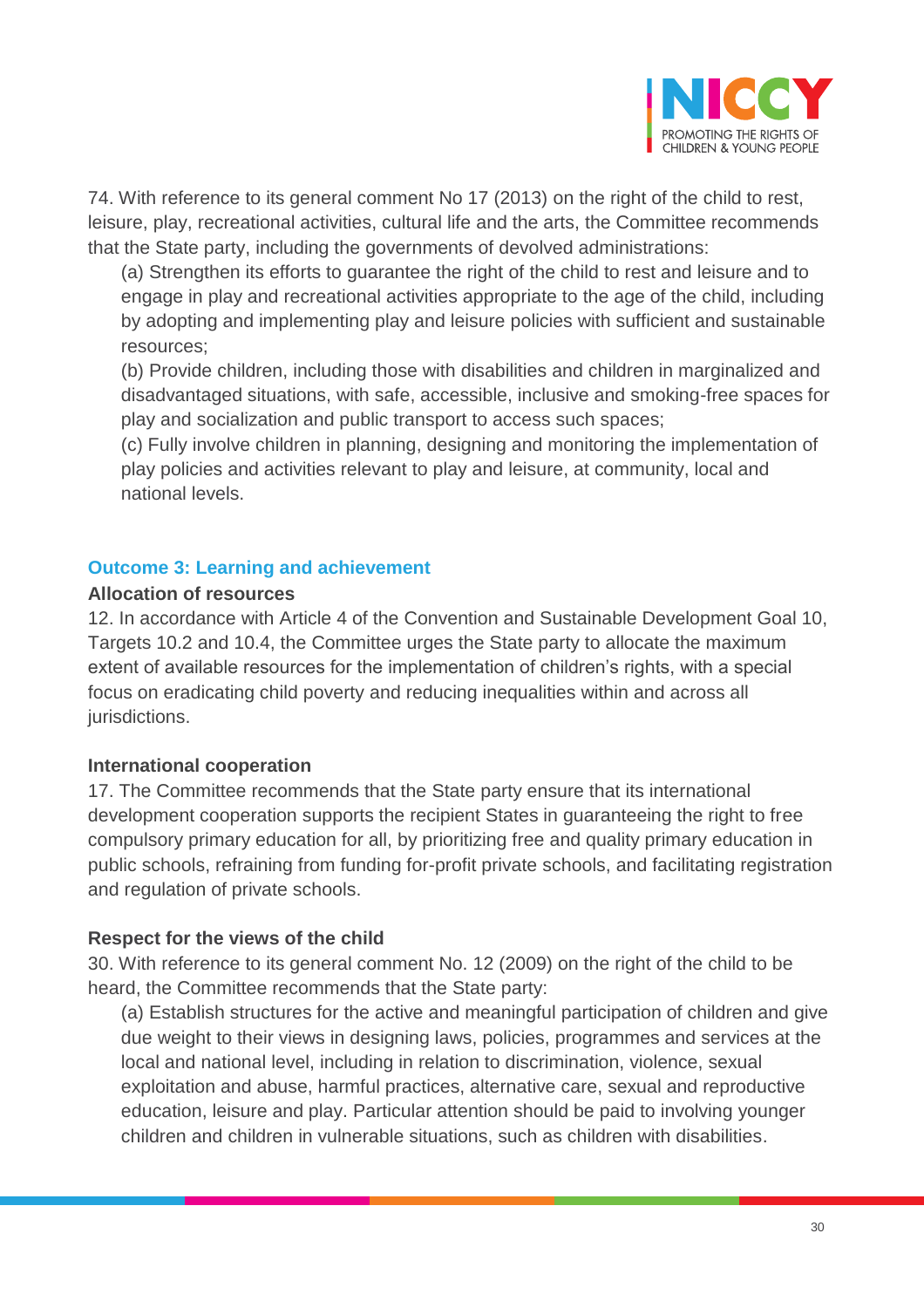

(d) Ensure that children are not only heard but also listened to and their views given due weight by all professionals working with children.

# **Freedom of the child from all forms of violence**

48. The Committee recommends that the State party:

(a) Intensify its efforts to tackle bullying and violence in schools, including through teaching human rights, building capacities of students and staff members to respect diversity at school, improving students' conflict resolution skills, conducting regular monitoring of incidences of bullying at school, and involving children in the initiatives and monitoring aimed at eliminating bullying.

#### **Family environment and alternative care**

52. The Committee recommends that the State party:

(f) Inform and consult with children from an early stage on plans for their care and transition and provide sufficient support for care leavers, including for accommodation, employment or further education.

#### **Disability, basic health and welfare**

56. With reference to its general comment No.9 (2006) on the rights of children with disabilities, the Committee recommends that the State party adopt a human rights-based approach to disability, set up a comprehensive strategy for the inclusion of children with disabilities and:

(a) Ensure full respect of the rights of children with disabilities to express their views and to have their views given due weight in all decision-making that affect them, including on access to and choice of personal support and education.

(b) Set up comprehensive measures to further develop inclusive education, ensure that inclusive education is given priority over the placement of children in specialized institutions and classes, and make mainstream schools fully accessible to children with disabilities.

#### **Adolescent health**

64. With reference to its general comments No.4 (2003) on adolescent health and No. 15 (2013), the Committee recommends that the State party:

(b) Ensure that meaningful sexual and reproductive health education is part of the mandatory school curriculum for all schools, including academies, special schools and youth detention centres, in all areas of the State party. Such education should provide age-appropriate information on: confidential sexual and reproductive health-care services; contraceptives; prevention of sexual abuse or exploitation, including sexual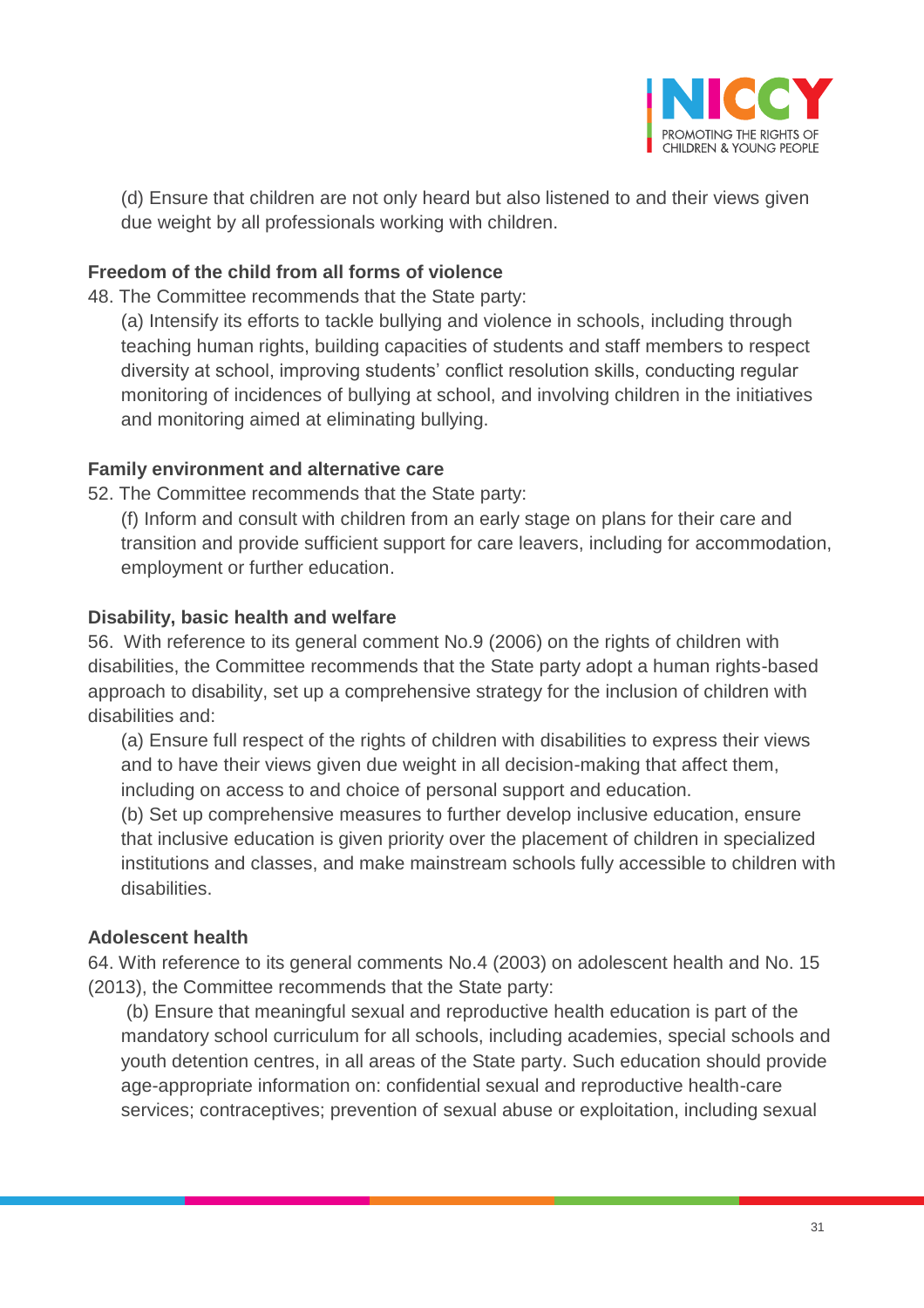

bullying; available support in cases of such abuse and exploitation; and sexuality, including that of LGBT children.

# **Education, leisure and cultural activities**

*72*. The Committee recommends that the State party:

(a) Enhance its efforts to reduce the effects of the social background or disabilities of children on their achievement in school and to guarantee the right of all children to a truly inclusive education in all parts of the State party, including for newcomer children without experiences of formal education. In this regard, closely monitor and if necessary, regulate the establishment and management of academies and free schools in England, and abolish the practice of unregulated admission tests to postprimary education in Northern Ireland;

(b) Use the disciplinary measure of permanent or temporary exclusion as a means of last resort only, forbid and abolish the practice of "informal" exclusions, and further reduce the number of exclusions by working closely with social workers and educational psychologists in school and using mediation and restorative justice; (c) Ensure that children have the right to appeal against their exclusion, and are provided with legal advice, assistance and, where appropriate, representation for those without means;

(d) Abolish the use of isolation rooms;

(e) In Northern Ireland, actively promote a fully integrated education system and carefully monitor the provision of shared education, with the participation of children, in order to ensure that it facilitates social integration;

(f) Taking note of Sustainable Development Goal 4, Target 4.2 on access to quality early childhood development services, allocate sufficient human, technical and financial resources for the development and expansion of early childhood care and education, based on a comprehensive and holistic policy of early childhood development, with special attention to the children in the most vulnerable situations; (g) Make children's rights education mandatory.

# **Outcome 4: Living in safety and with stability**

# **Right to life, survival and development**

28. The Committee recommends that the State party:

(a) Address underlying determinants of infant and child mortality, including social and economic deprivation and inequality;

(b) Introduce automatic, independent and public reviews of unexpected death or serious injury involving children, including in custody, care and mental health care institutions in all the territory of the State party.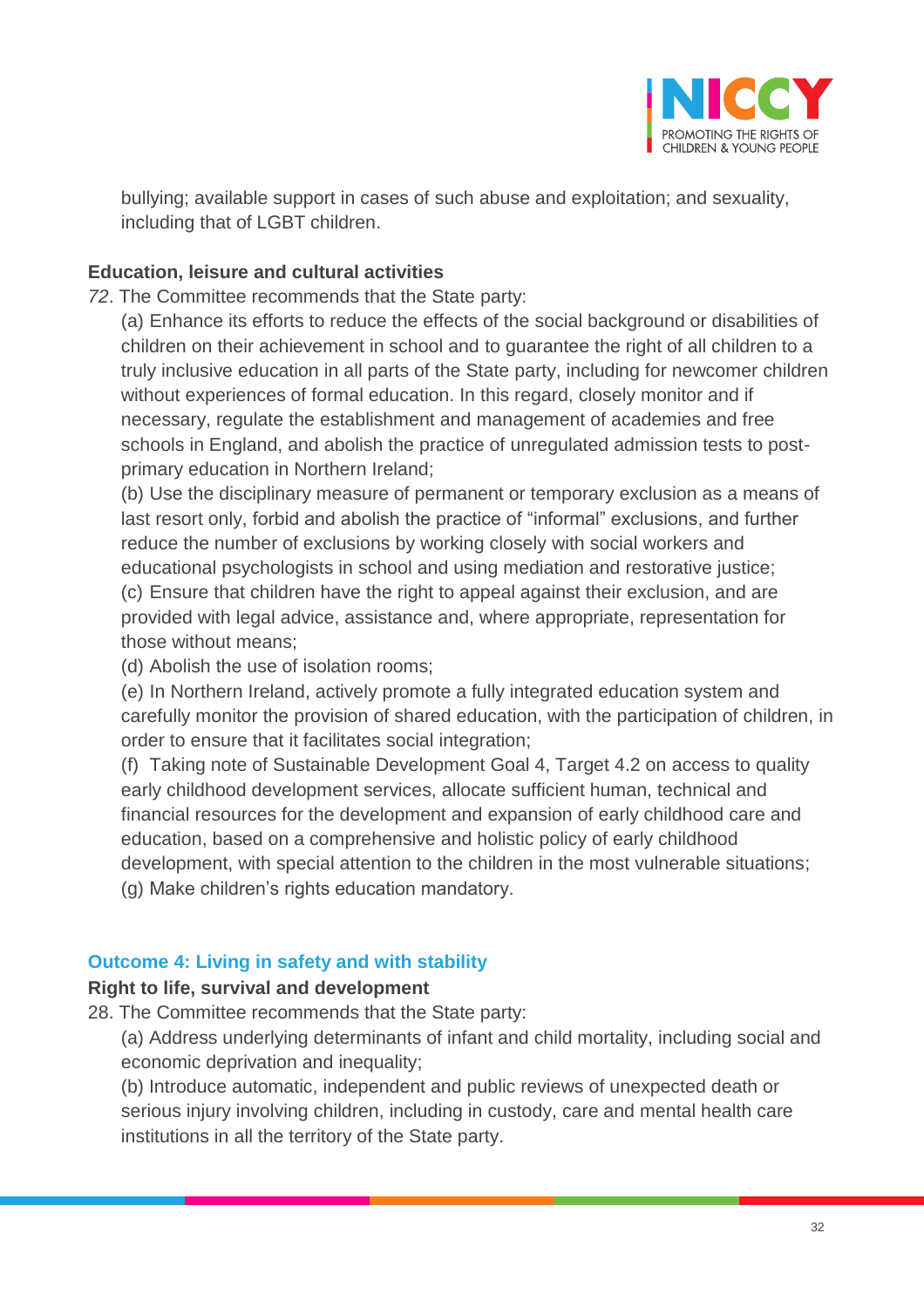

#### **Measures used to deal with anti-social behaviour**

36. In order to fully guarantee children's right to freedom of movement and peaceful assembly, the Committee recommends that the State party:

(b) Collect data on measures used against children, including children aged 10-11 years, to deal with anti-social behaviours, as well as dispersal, and monitor the criteria and proportionality of their use.

# **Torture and other cruel or degrading treatment or punishment**

39. With reference to the Committee's general comment No. 13 (2011) on the right of the child to freedom from all forms of violence and Sustainable Development Goal 16, Target 16.2, the Committee urges the State party to:

(a) Prohibit the use of electrical discharge weapons, such as Taser guns, AEPs (Northern Ireland) and any other harmful devices on children and systematically collect and publish age disaggregated data on their use in order to monitor the implementation of such prohibition;

(b) Abolish all methods of restraint against children for disciplinary purposes in all institutional settings, both residential and non-residential, and ban the use of any technique designed to inflict pain on children;

(c) Ensure that restraint is used against children exclusively to prevent harm to the child or others and only as a last resort;

(d) Systematically and regularly collect and publish disaggregated data on the use of restraint and other restrictive interventions on children in order to monitor the appropriateness of discipline and behaviour management for children in all settings, including in education, custody, mental health, welfare and immigration settings.

# **Corporal punishment**

40. With reference to its general comment No. 8 and its previous recommendations, the Committee urges the State party, in all devolved administrations, Overseas Territories and Crown Dependencies, to:

(a) Prohibit as a matter of priority all corporal punishment in the family, including through the repeal of all legal defences, such as "reasonable chastisement"; (b) Ensure that corporal punishment is explicitly prohibited in all schools and educational institutions and all other institutions and forms of alternative care; (c) Strengthen its efforts to promote positive and non-violent forms of discipline and respect for children's equal right to human dignity and physical integrity, with a view to eliminating the general acceptance of the use of corporal punishment in child-rearing.

# **Violence, abuse and neglect**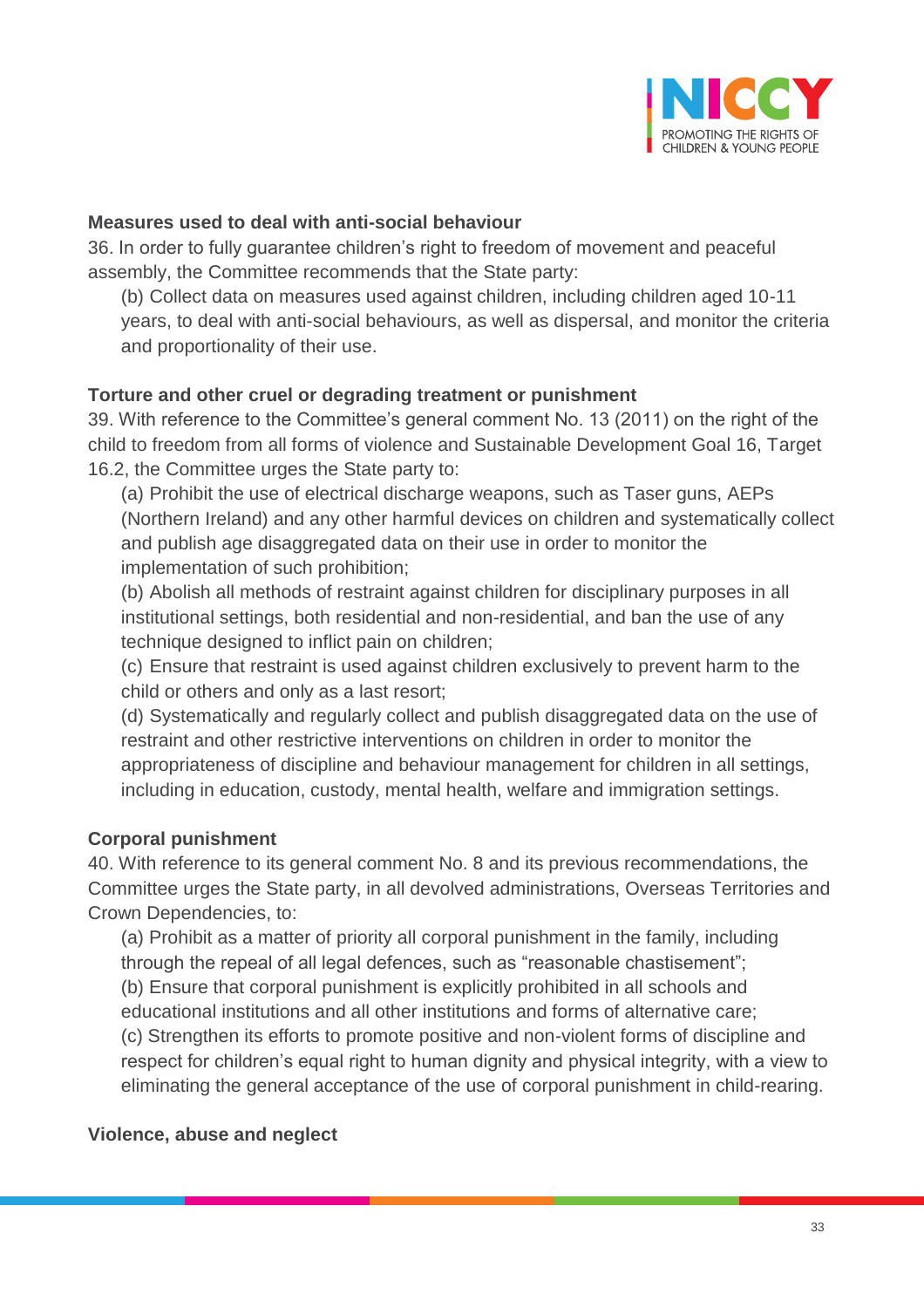

42. With reference to its general comment No. 13 (2011) and Sustainable Development Goal 16, Target 16.2, the Committee recommends that the State party:

(a) Revise the Children and Young Persons Act (1933) in order to protect all children under 18 years from child abuse and neglect;

(b) Strengthen systematic data collection and recording of information on violence against children, including domestic violence, gender-based violence, abuse and neglect, in all settings, as well as information sharing and referral of cases among relevant sectors;

(c) Increase the number of social workers and strengthen their capacity to address violence against children;

(d) Give due weight to the views of children concerned in the responses to violence, including in criminal and family law proceedings;

(e) Consider ratifying the Council of Europe Convention on preventing and combating violence against women and domestic violence.

# **Sexual exploitation and abuse**

44. The Committee recommends that the State party, including devolved governments, Overseas Territories and Crown Dependencies:

(a) Systematically collect and publish comprehensive and disaggregated data on child exploitation and abuse, including through mandatory reporting, in all settings;

(b) Develop and implement comprehensive multi-sectoral strategies on child exploitation and abuse, including online, to ensure effective prevention, early detection and intervention, at national as well as at devolved levels, in Overseas Territories and Crown Dependencies;

(c) Implement the recommendations of the Marshall Inquiry into child sexual exploitation in Northern Ireland;

(d) Further develop comprehensive services to support children who are victims or at risk of sexual exploitation and abuse;

(e) Strengthen the capacity of law enforcement authorities and the judiciary to detect and prosecute child sexual exploitation and abuse, and grant effective remedies to the child victims;

(f) Consider ratifying the Council of Europe Convention on the Protection of Children against Sexual Exploitation and Sexual Abuse.

# **Harmful practices**

46. With reference to its general comment No. 18 on harmful practices (2014), the Committee recommends that the State party: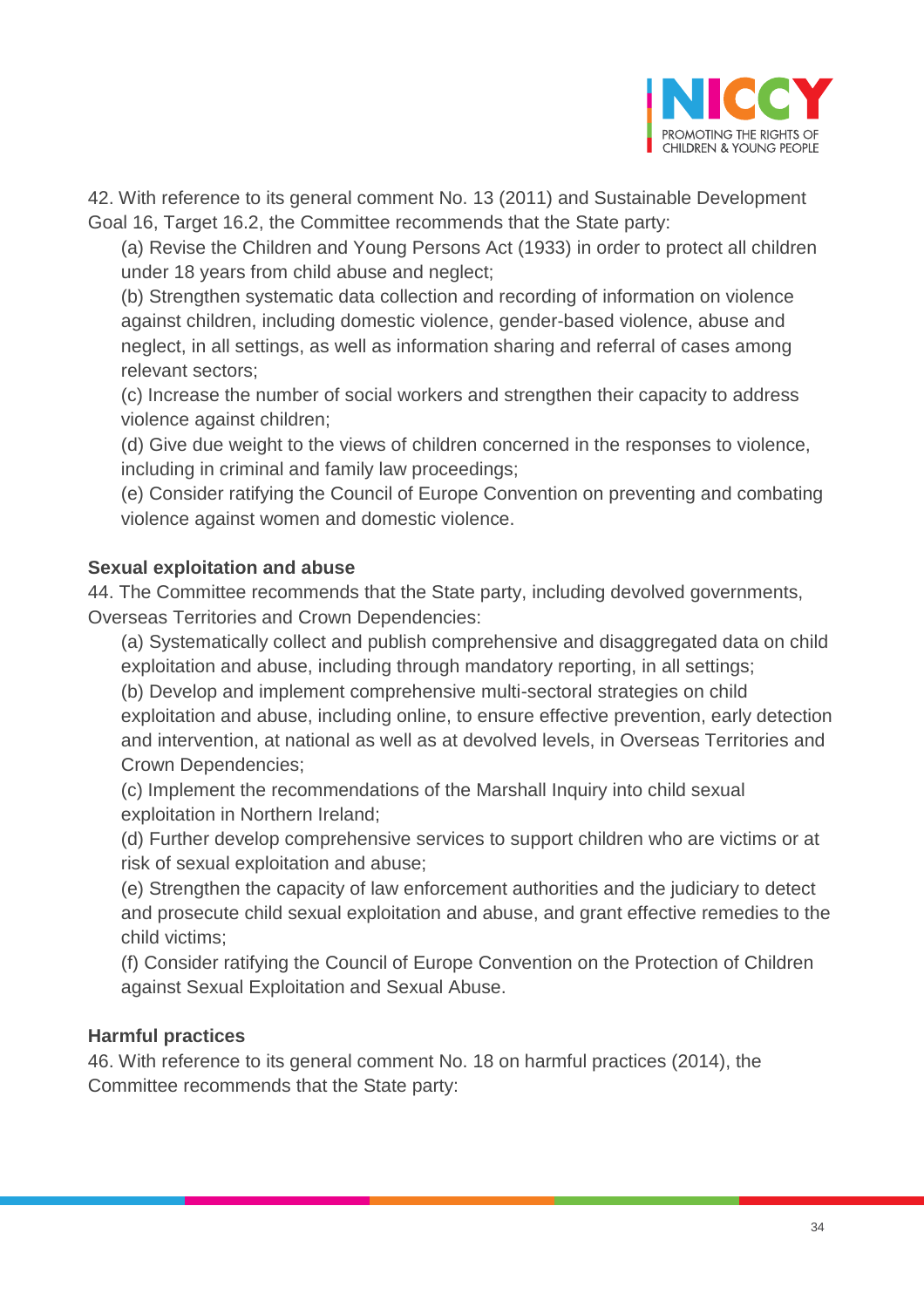

(a) Take effective measures to ensure that marriage of children of 16-17 years of age takes place only in exceptional circumstances and is based on the full, free and informed consent of the concerned children;

(b) Continue and strengthen preventive and protection measures to address the issue of harmful practices, including collecting data, training of relevant professionals, awareness-raising programmes, provision of protection and care to the child victims and the prosecution of perpetrators of these acts;

(c) Ensure that no one is subjected to unnecessary medical or surgical treatment during infancy or childhood, guarantee bodily integrity, autonomy and selfdetermination to children concerned, and provide families with intersex children with adequate counselling and support;

(d) Provide redress to the victims of such treatment;

(e) Educate medical and psychological professionals on the range of sexual, and related biological and physical, diversity and on the consequences of unnecessary interventions for intersex children.

# **Freedom of the child from all forms of violence**

48. The Committee recommends that the State party:

(a) Intensify its efforts to tackle bullying and violence in schools, including through teaching human rights, building capacities of students and staff members to respect diversity at school, improving students' conflict resolution skills, conducting regular monitoring of incidences of bullying at school, and involving children in the initiatives and monitoring aimed at eliminating bullying;

(b) In the light of the recommendations resulting from the day of general discussion on digital media and children's rights, train children, teachers and families on the safe use of information and communication technologies, raise awareness among children on the severe effects that online bullying can have on their peers, and increase the involvement of social media outlets in the efforts to combat cyber-bullying;

(c) Take immediate and effective measures to protect children from violence by non-State actors involved in paramilitary-style attacks as well as from recruitment by such actors into violent activities, including through measures relating to transitional and criminal justice.

#### **Family environment**

50. The Committee recommends that the State party and the devolved governments conduct a rigorous child rights impact assessment of the recent reduction of funding for childcare and family support and adjust the family support policy in order to make childcare services available to all those who need it.

#### **Children deprived of a family environment**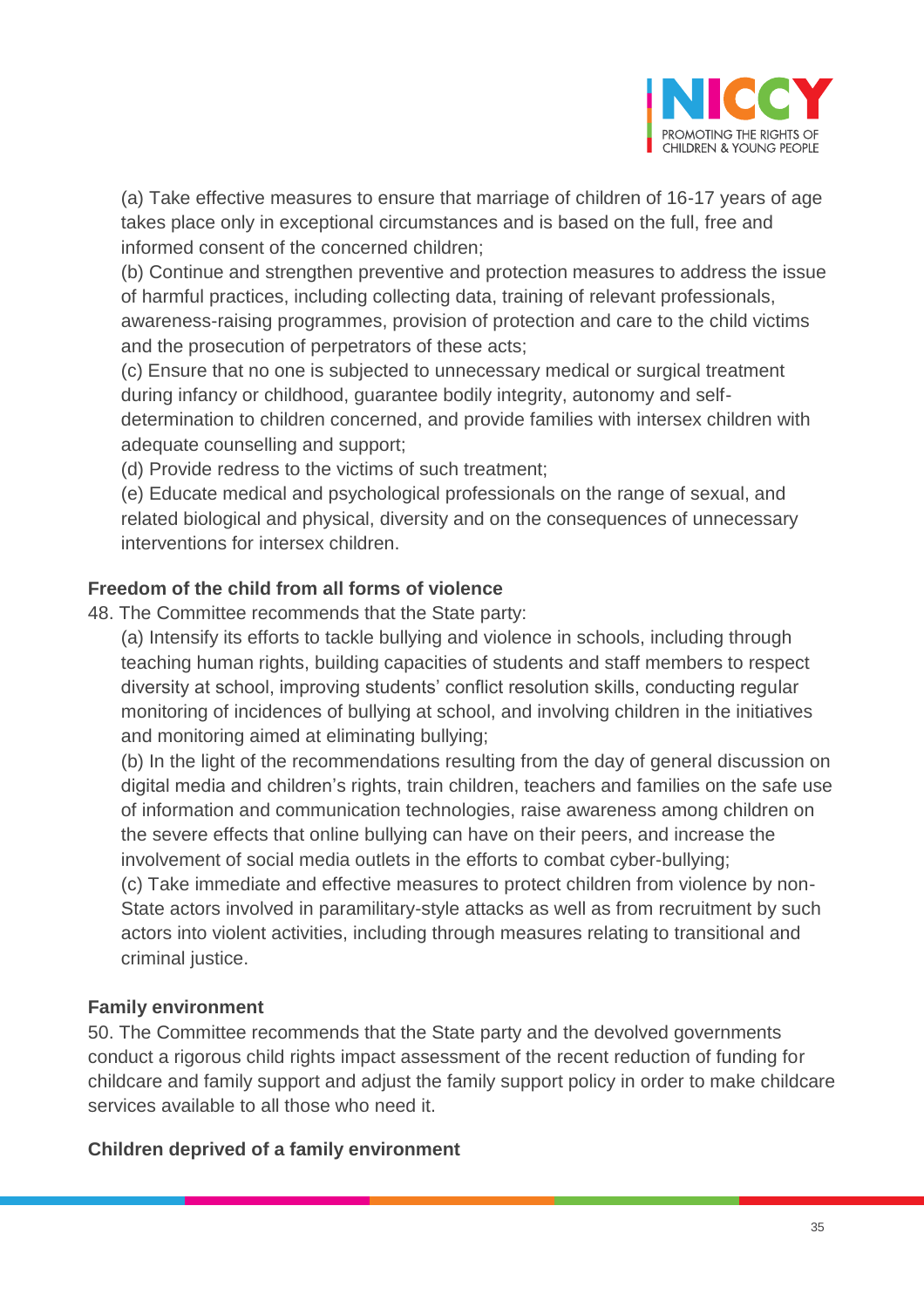

51. Drawing the State party's attention to the Guidelines for the Alternative Care of Children (General Assembly resolution 64/142, annex), the Committee emphasizes that conditions directly and uniquely attributable to poverty should never be the sole justification for removing a child from parental care. The Committee recommends that the State party:

a) Intensify its efforts to render appropriate assistance to parents and legal guardians, including informal kinship carers, in the performance of their child-rearing responsibilities;

b) Ensure that the removal of children from their families is always subject to thorough investigation, is in accordance with the best interests of the child and is only used as a measure of last resort;

(c) Wherever possible find a placement for the child which will facilitate contact with his or her biological parents and siblings;

(d) Ensure that secure accommodation in Northern Ireland is only used as a measure of last resort and for the shortest possible period of time, address the reasons for repeated or lengthy stays in such accommodation, and develop alternatives to secure accommodation;

(e) Take all measures necessary to provide stability for children in care, including efforts to retain social workers and to avoid unnecessary changes in placement;

(f) Inform and consult with children from an early stage on plans for their care and transition and provide sufficient support for care leavers, including for accommodation, employment or further education;

(g) Expedite the approval and enactment of the Adoption and Children Bill in Northern Ireland.

# **Children of incarcerated parents**

54. The Committee recommends that the State party:

(a) Ensure that child protection authorities are always informed when a person who has a child (children) is imprisoned in order to avoid situations where children are left unattended;

(b) Take into account the best interests of the child as a primary consideration when sentencing parents, avoiding, as far as possible, sentences for parents which lead to their being separated from their children.

# **Asylum-seeking, refugee and migrant children**

76. With reference to its general comment No. 6 (2005) on treatment of unaccompanied and separated children outside their country of origin, the Committee recommends that the State party:

(a) Systematically collect and publish disaggregated data on the number of children seeking asylum, including those whose age is disputed;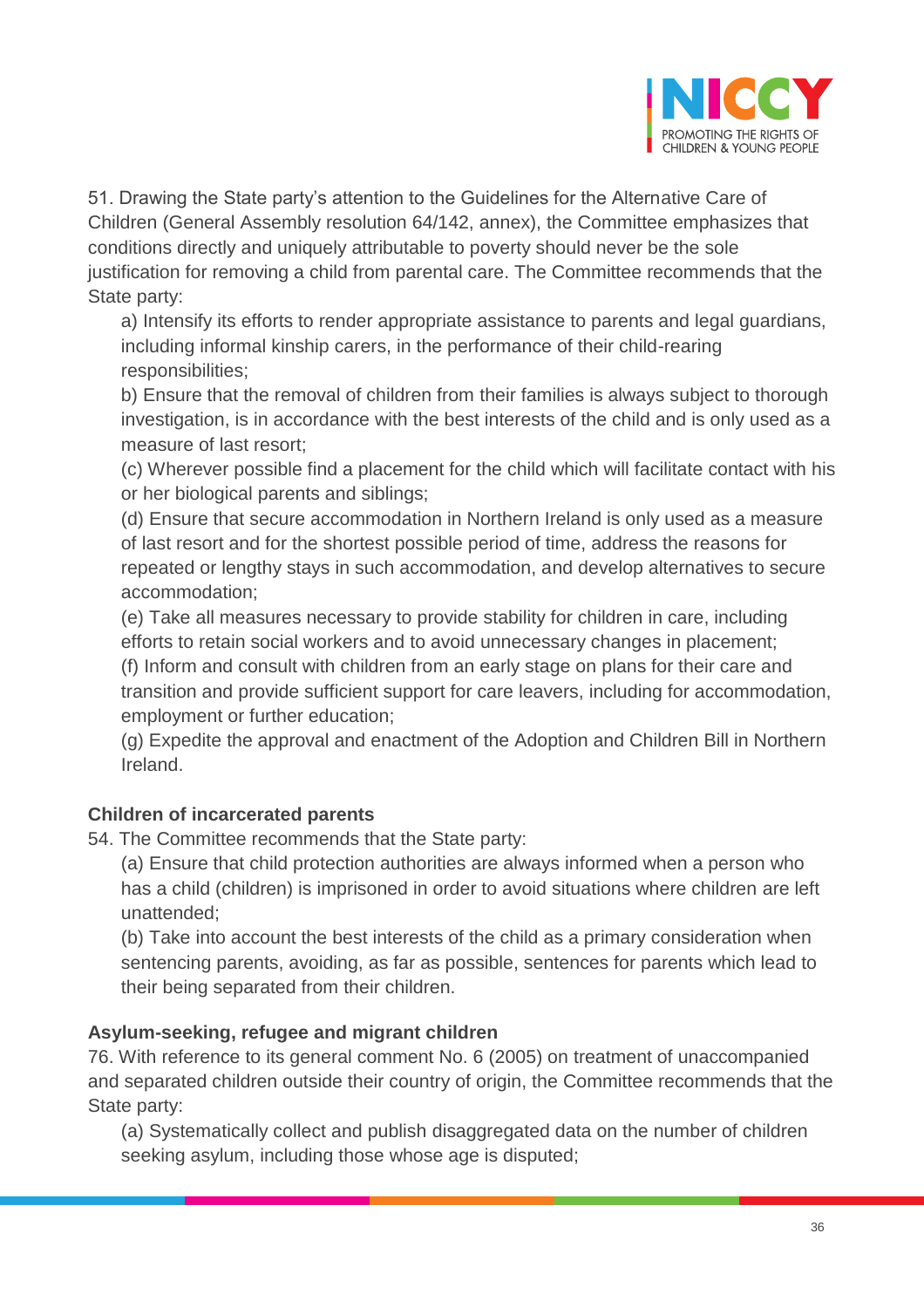

(b) Establish statutory independent guardians for all unaccompanied and separated children throughout the State Party;

(c) Conduct age assessments only in cases of serious doubt through multidisciplinary and transparent procedures taking into account all aspects, including the psychological and environmental aspects of the person under assessment;

(d) Cease the detention of asylum-seeking and migrant children;

(e) Review its asylum policy in order to facilitate family reunion for unaccompanied and separated refugee children within and outside of the State party, including through implementation of the EU Dublin III regulation;

(f) Provide sufficient support to migrant, refugee and asylum-seeking children to access basic services;

(g) Review the Immigration Act (2016) in order to ensure its compatibility with the Convention;

(h) Ensure that when the return of children occurs, this happens with adequate safeguards, including a formal best interests determination, effective family tracing that includes individual risk and security assessments, and appropriate reception and care arrangements.

# **Child victims and witnesses of crimes**

82. The Committee recommends that the State party fully implement the Committee's recommendations on the initial report of the State party (CRC/C/OPSC/GBR/CO/1), provided in its concluding observations on the Optional Protocol on the sale of children, child prostitution and child pornography in particular that the State party:

(a) Ensure that all children up to 18 years of age are protected from all types of offence covered by the Optional Protocol and that domestic legislation throughout the State party, including in its devolved administrations, enables it to establish and exercise extraterritorial jurisdiction, without the dual criminality criterion, over all the offences covered by the Optional Protocol;

(b) Strengthen the National Referral Mechanism for identifying trafficked and exploited children which is embedded in existing child protection procedures;

(c) Establish mechanisms and procedures to protect the rights of child victims of offences covered by the Optional Protocol, including establishing a clear obligation of non-prosecution, and ensure that they are treated as victims rather than criminals by the law enforcement and judicial authorities;

(d) Operationalize the provision of a competent and statutory guardian during the criminal justice process;

(e) Revise its legislation to ensure that all children up to 18 years of age are protected from all types of offence covered by the Optional Protocol.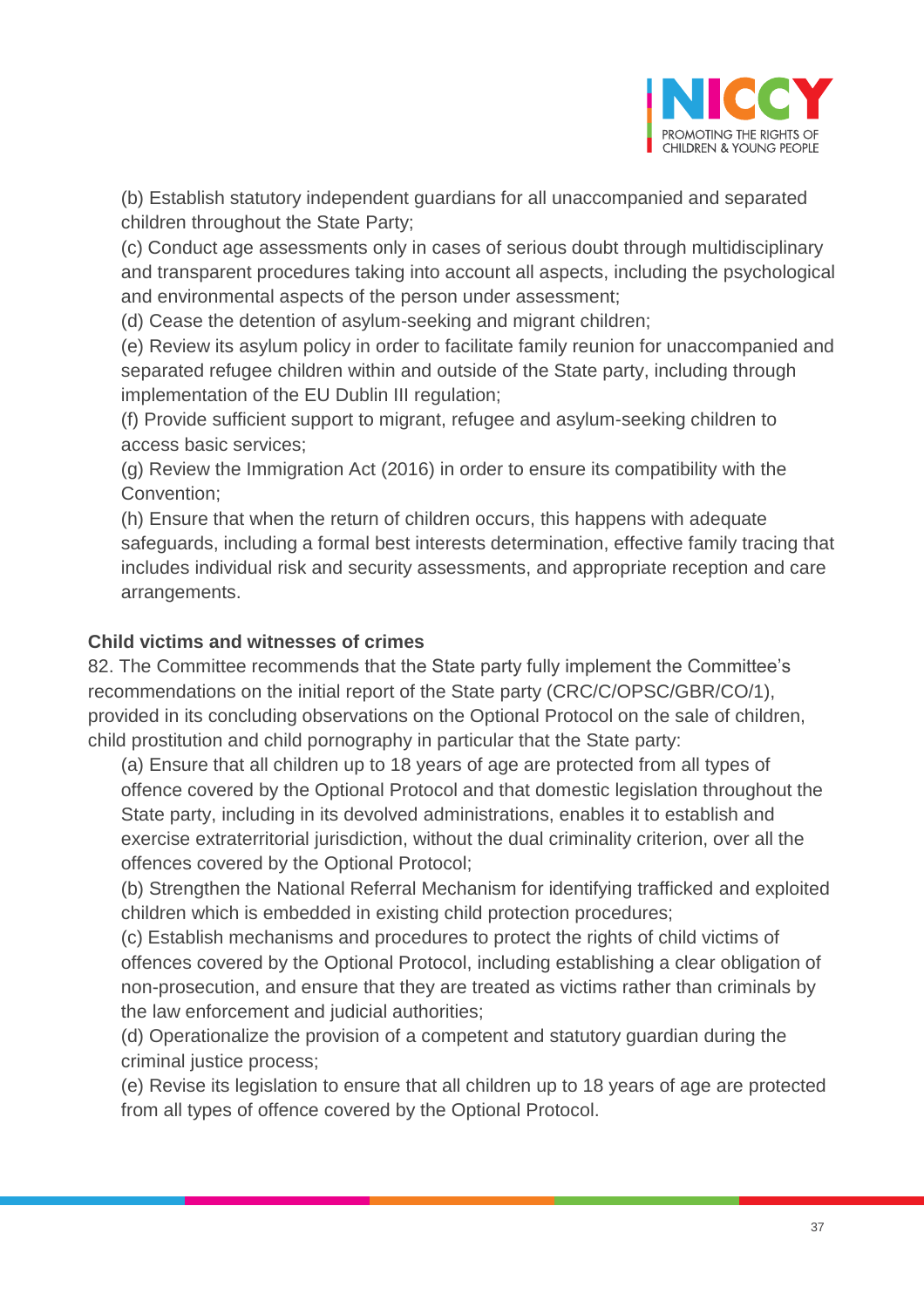

60. Rigorously invest in child and adolescent mental health services and develop strategies at national and devolved levels, with clear time frames, targets, measureable indicators, effective monitoring mechanisms and sufficient human, technical and financial resources. Such strategy should include measures to ensure availability, accessibility, acceptability, quality and stability of such services, with particular attention to children at greater risk, including (...) children in contact with the criminal justice system.

# **Administration of juvenile justice**

78. With reference to its general comment No. 10 (2007) on children's rights in juvenile justice, the Committee recommends the State party to bring its juvenile justice system, including in all devolved administrations, the Overseas Territories and the Crown Dependencies, fully into line with the Convention and other relevant standards. In particular, the Committee recommends that the State party:

(a) Raise the minimum age of criminal responsibility in accordance with acceptable international standards;

(b) Ensure that children in conflict with the law are always dealt with within the juvenile justice system up to the age of 18, and that diversion measures do not appear in children's criminal records;

(c) Abolish the mandatory imposition of life imprisonment for children for offences committed while they are under the age of 18;

(d) Establish the statutory principle that detention should be used as a measure of last resort and for the shortest possible period of time and ensure that detention is not used discriminatorily against certain groups of children;

(e) Ensure that child detainees are separated from adults in all detention settings;

(f) Immediately remove all children from solitary confinement, prohibit the use of solitary confinement in all circumstances, and regularly inspect the use of segregation and isolation in child detention facilities.

#### **Best interests of the child**

26. With reference to its general comment No 14 (2013) on the right of the child to have his or her best interests taken as a primary consideration, the Committee recommends that the State party, in all parts of its territory:

(a) Ensure that this right is appropriately integrated and consistently interpreted and applied in all legislative, administrative and judicial proceedings and decisions as well as in all policies, programmes and projects that are relevant to and have an impact on children;

(b) Develop procedures and criteria to provide guidance to all relevant persons in authority for determining the best interests of the child in every area and for giving it due weight as a primary consideration.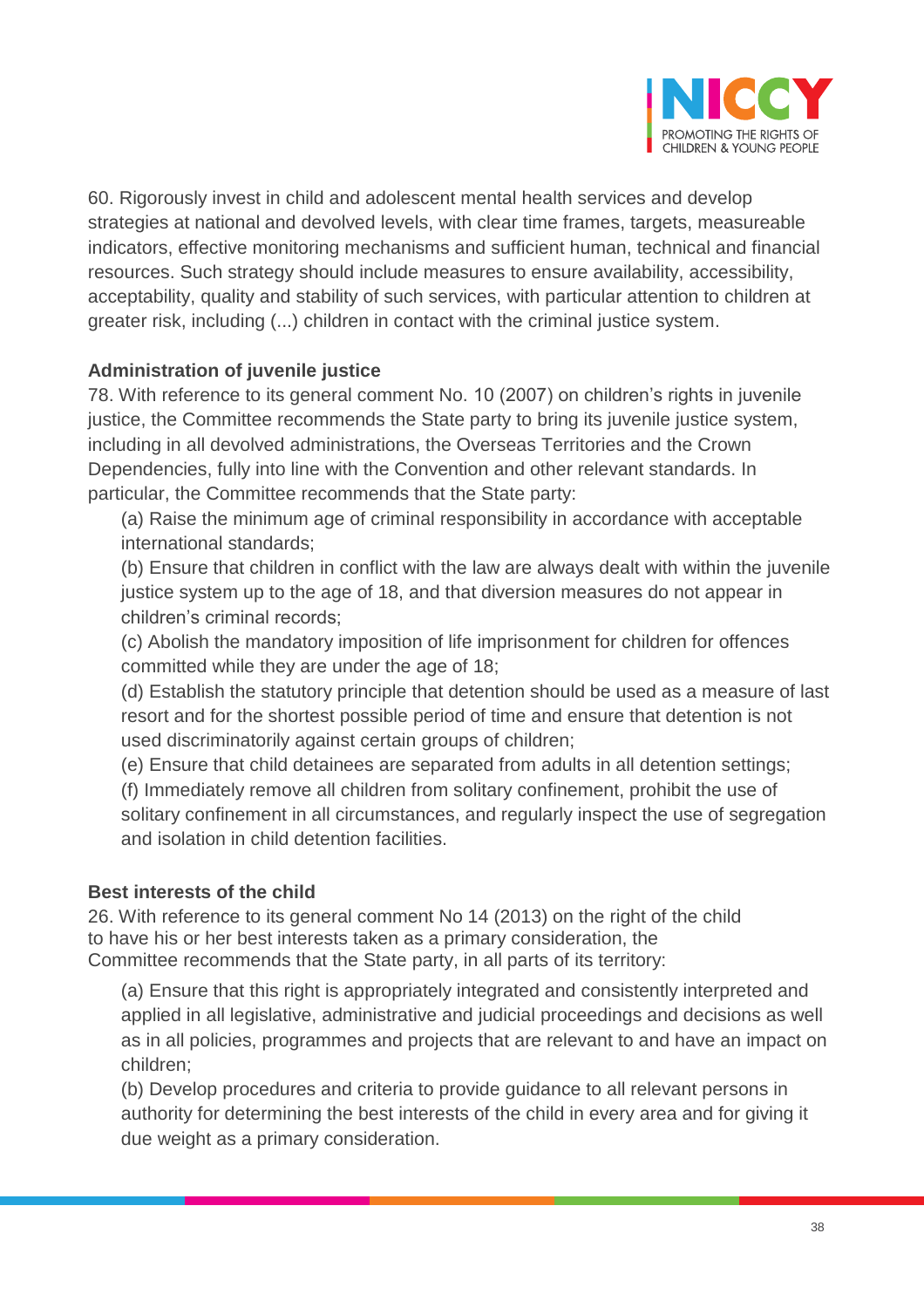

#### **Outcome 5: Economic and environmental well-being**

#### **Environmental health**

67. The Committee is concerned at the high level of air pollution that directly affects child health in the State party and contributes to the negative impact of climate change affecting various rights of the child, both in the State party and in other countries.

68. With reference to Sustainable Development Goal 1, Target 1.5, the Committee recommends that the State party, including the devolved administrations in relation to devolved matters;

(a) Set out a clear legal commitment, with appropriate technical, human and financial resources, to scale up and expedite the implementation of plans to reduce air pollution levels, especially in areas near schools and residential areas;

(b) Place children's rights at the centre of national and international climate change adaptation and mitigation strategies, including through its new domestic climate strategy, as well as in the framework of its international climate change programmes and financial support.

## **Standard of living**

69. The Committee is seriously concerned that:

(a) The rate of child poverty remains high with a disproportionate representation of children with disabilities, children living in a family or household with person(s) with disability, households with many children, and children belonging to ethnic minority groups, and affecting children in Wales and Northern Ireland the most;

(b) The Welfare Reform and Work Act (2016), which amends the Child Poverty Act (2010), repealed the statutory target on the eradication of child poverty by 2020 and the statutory obligation of the UK Government and the governments of England, Scotland and Wales to produce child poverty strategies;

(c) Recent amendments to the Tax Credits Act (2002), the Welfare Reform Act (2012) and the Welfare Reform and Work Act (2016) have limited the entitlement to child tax credits and social benefits (the "household benefit cap" and the "bedroom tax"), regardless of the needs of the households;

(d) During the period of review, the number of homeless households with dependent children has increased in England and Northern Ireland, as well as the number of homeless families, including those with infants, staying in temporary accommodation in all four jurisdictions;

(e) In Scotland, adequate and culturally sensitive accommodation for Roma, Gypsy and Traveller children remains insufficient.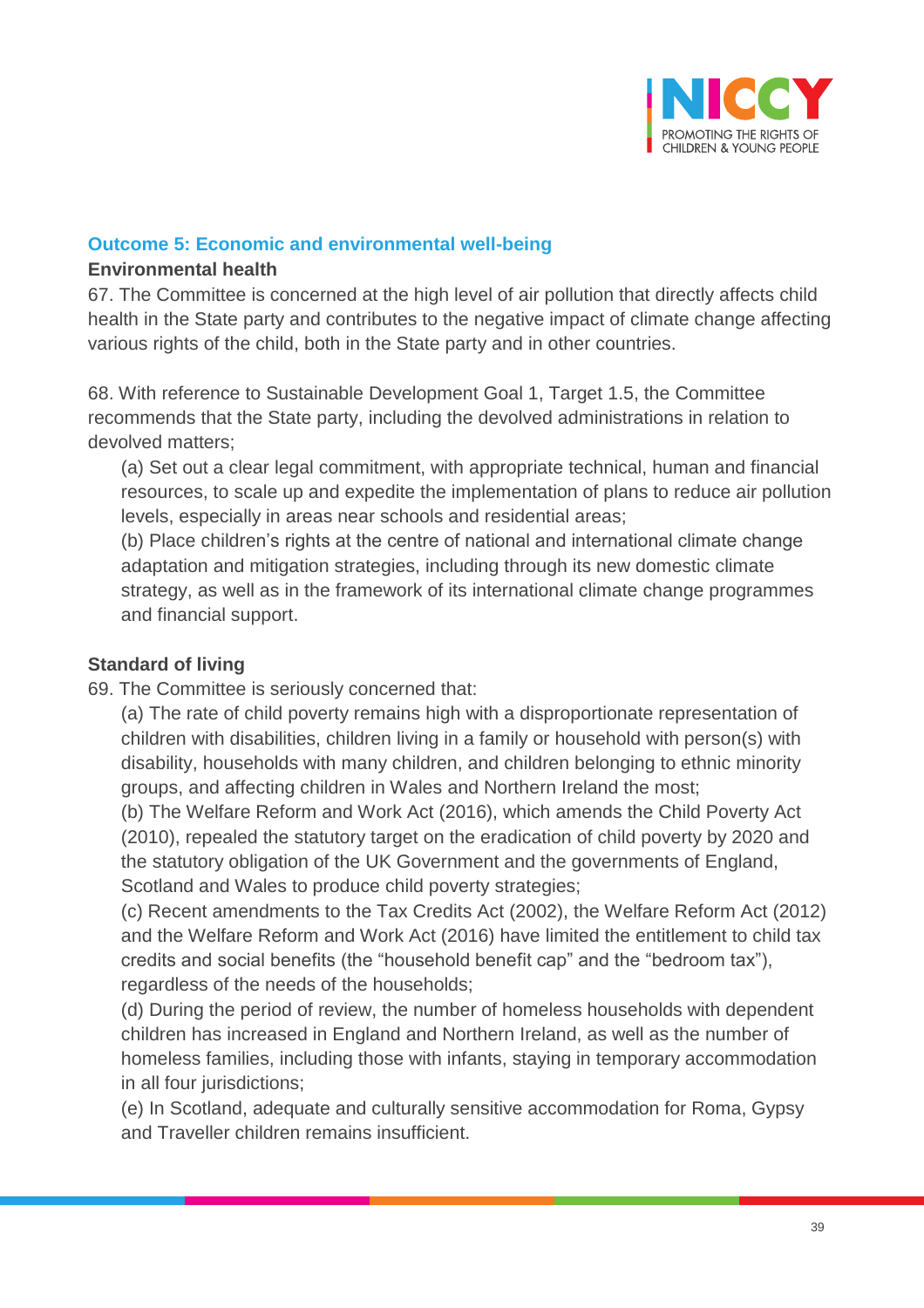

70. The Committee draws the attention of the State party to the Sustainable Development Goal 1, Target 1.2, on poverty reduction and urges the State party to:

(a) Set up clear accountability mechanisms for the eradication of child poverty, including by re-establishing concrete targets with a set timeframe and measurable indicators, and continue regular monitoring and reporting on child poverty reduction in all parts of the State party;

(b) Ensure clear focus on the child in the State party's poverty reduction strategies and action plans, including in the new "Life Chances Strategy", and support production and implementation of child poverty reduction strategies in devolved administrations;

(c) Conduct a comprehensive assessment of the cumulative impact of the full range of social security and tax credit reforms introduced between 2010 and 2016 on children, including children with disabilities and children belonging to ethnic minority groups; (d) Where necessary, revise the mentioned reforms in order to fully respect the right of the child to have his or her best interests taken as a primary consideration, taking into account the different impact of the reform on different groups of children, particularly those in vulnerable situations;

(e) Strictly implement the legal prohibition of prolonged placement of children in temporary accommodation by public authorities in England, Wales and Scotland, and enact similar legislation in Northern Ireland;

(f) Take necessary measures to reduce homelessness and to progressively guarantee all children stable access to adequate housing which provides physical safety, adequate space, protection against the threats to health and structural hazards, including cold, damp, heat and pollution, and accessibility for children with disabilities; (g) In Scotland, introduce a statutory duty for local authorities to provide safe and adequate sites for Travellers, while ensuring meaningful participation of Roma, Gypsy and Traveller communities, including children, in planning and decision-making processes.

#### **Outcome 6: Making a positive contribution to society**

#### **Respect for the views of the child**

30. With reference to its general comment No. 12 (2009) on the right of the child to be heard, the Committee recommends that the State party:

(a) Establish structures for the active and meaningful participation of children and give due weight to their views in designing laws, policies, programmes and services at the local and national level, including in relation to discrimination, violence, sexual exploitation and abuse, harmful practices, alternative care, sexual and reproductive education, leisure and play. Particular attention should be paid to involving younger children and children in vulnerable situations, such as children with disabilities;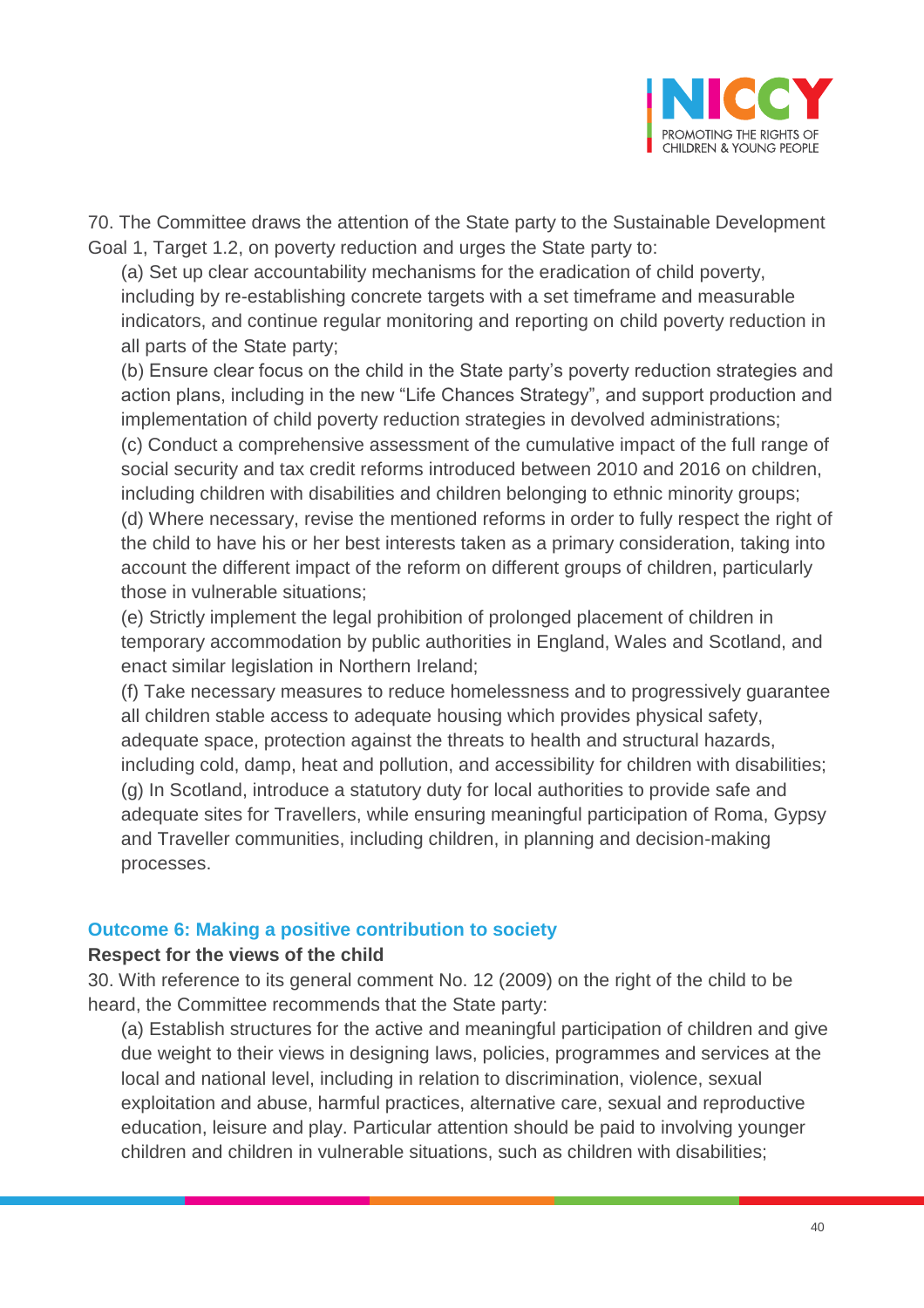

(b) Assess the impact and expedite the review of the reforms on legal aid in England, Wales and Scotland, and conduct child rights impact assessment of the proposed reforms in Northern Ireland and Jersey, in order to ensure that such reforms do not negatively affect children's access to justice, and guarantee effective participation of children in such assessment and review;

(c) Expedite the establishment of Youth Parliaments in all devolved administrations and territories as permanent fora for children's effective engagement with national legislative processes on issues that affect them;

(d) Ensure that children are not only heard but also listened to and their views given due weight by all professionals working with children.

#### **Voting**

32. The Committee encourages the State party and devolved administrations to conduct consultations with children on the voting age. Should the voting age be lowered, the Committee recommends that the State party ensure that it is supported by active citizenship and human rights education in order to ensure early awareness of children that rights are to be exercised as part of citizenship, with autonomy and responsibility, and that the measure does not lend itself to undue influence.

# **Freedom of association and peaceful assembly**

36. In order to fully guarantee children's right to freedom of movement and peaceful assembly, the Committee recommends that the State party:

(a) Prohibit the use of mosquito devices (acoustic youth dispersal devices) in public spaces.

# **Outcome 7: Living in a society which respects their rights**

#### **Legislation**

7. The Committee recommends that the State party:

(a) Expedite bringing its domestic legislation, at the national and devolved levels as well as in the Overseas Territories and the Crown Dependencies, in line with the Convention in order to ensure that the principles and provisions of the Convention are directly applicable and justiciable under domestic law.

(b) Expedite the enactment of a Bill of Rights for Northern Ireland, agreed under the Good Friday Agreement.

# **Comprehensive policy and strategy**

8. The Committee recommends that the State party:

(a) Revise the UK-wide strategy, *Working together, achieving more* (2009) to cover all areas of the Convention and ensure its full implementation;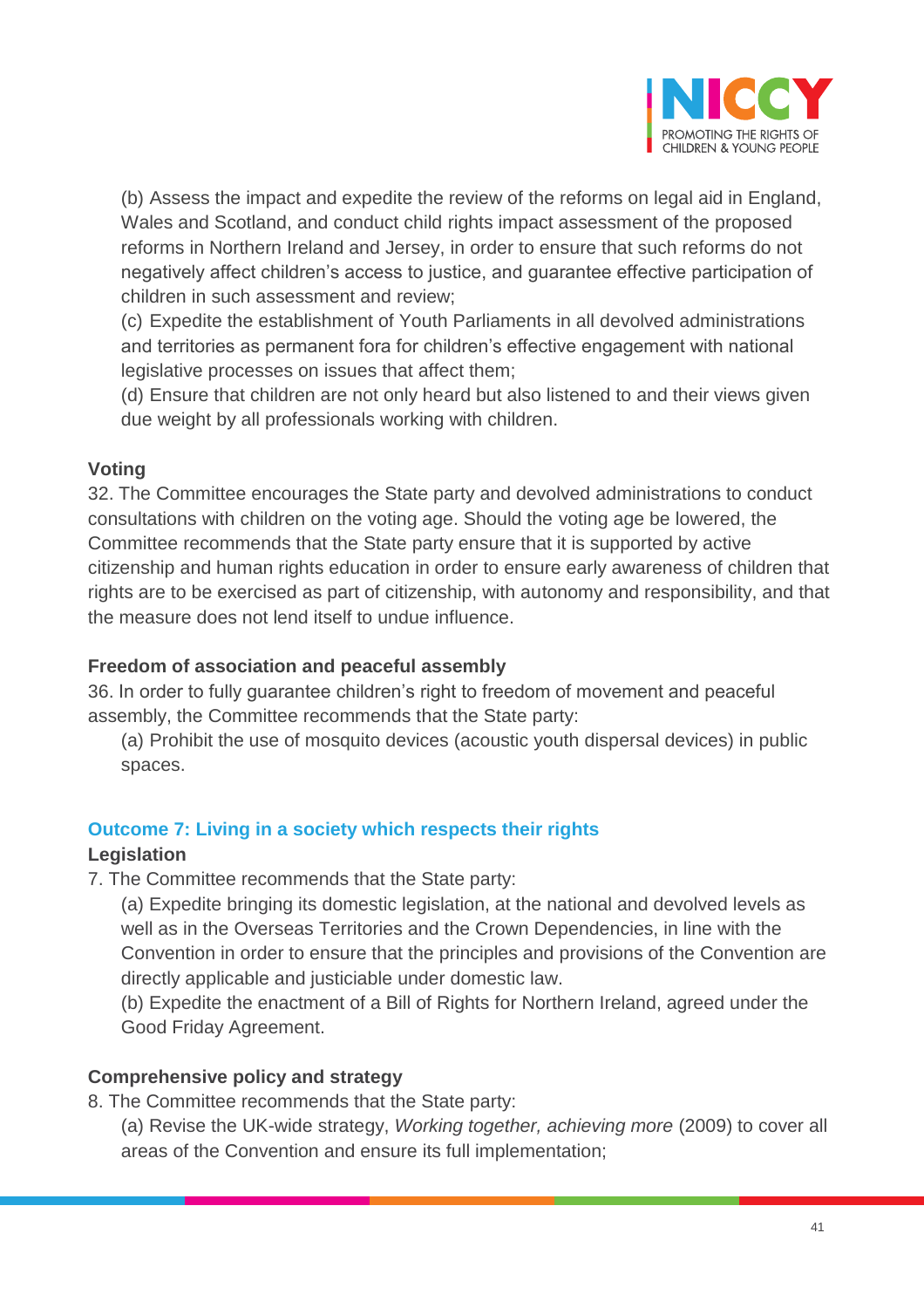

(b) Adopt comprehensive action plans for the implementation of the above-mentioned strategy in England and Northern Ireland;

(c) In Scotland, ensure the full implementation of the action plan *Do the Right Thing (2009)* and the National Action Plan for Human Rights (2013-2017);

(d) In Wales, ensure the full implementation of the Programme for Children and Young People (2015).

In doing so, the Committee recommends that the State party allocate sufficient human, technical and financial resources, set up clear timelines as well as a monitoring and evaluation framework for the implementation of the strategy and the action plans, and pay special attention to children belonging to the most vulnerable groups.

# **Child Rights Impact Assessment**

9. The Committee recommends that the State party:

(a) Introduce a statutory obligation at national and devolved levels to systematically conduct a child rights impact assessment when developing laws and policies affecting children, including in international development cooperation;

(b) Publish the results of such assessments and demonstrate how they have been taken into consideration in the proposed laws and policies.

# **Coordination**

10. The Committee reiterates its previous recommendation that the State party ensure effective coordination of the implementation of the Convention throughout the State party. To this end, the Committee recommends that the State party:

(a) In each of the devolved administrations, Overseas Territories and the Crown Dependencies, establish an appropriate statutory body at a high interministerial level with a clear mandate and sufficient authority to coordinate all activities across relevant sectors related to the implementation of the Convention;

(b) Allocate sufficient human, technical and financial resources to the said coordinating bodies for their effective operation;

(c) Strengthen coordination and evaluation of the implementation of the Convention at the national level.

# **Allocation of resources**

11. The Committee is seriously concerned at the effects that recent fiscal policies and allocation of resources have had in contributing to inequality in children's enjoyment of their rights, disproportionately affecting children in disadvantaged situations.

12. In accordance with Article 4 of the Convention and Sustainable Development Goal 10,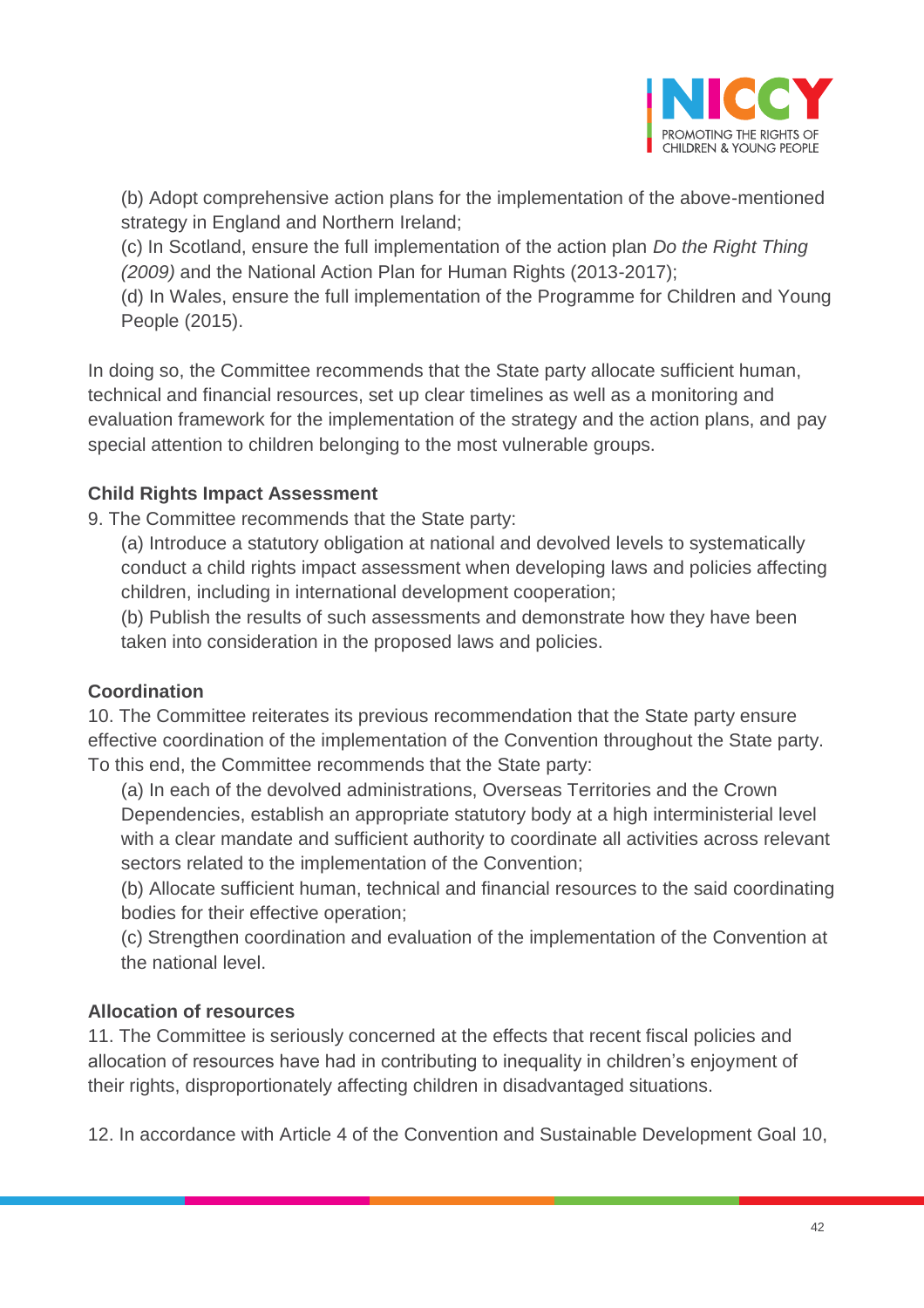

Targets 10.2 and 10.4, the Committee urges the State party to allocate the maximum extent of available resources for the implementation of children's rights, with a special focus on eradicating child poverty and reducing inequalities within and across all jurisdictions. In this endeavour, the Committee recommends that the State party:

(a) Utilize a child-rights approach in the elaboration of the State budget, by implementing a tracking system for the allocation and use of resources for children throughout the budget;

(b) Ensure transparent and participatory budgeting through public dialogue, including with children;

(c) Define budgetary lines for children in disadvantaged or vulnerable situations that may require affirmative social measures and make sure that those budgetary lines are protected even in situations of economic recessions;

(d) Regularly conduct child rights impact assessments of budget and economic decision-making processes and outcomes, including austerity measures, in areas that are directly or indirectly related to children's rights;

(e) Establish mechanisms to monitor and evaluate the adequacy, efficacy and equitability of the distribution of resources allocated to the implementation of the Convention.

# **Data collection**

13. The Committee recommends that the government of Northern Ireland expedite the finalization of a Child Rights Indicator Framework, covering all areas of the Convention and taking into account the conceptual and methodological framework set out in the Office of the United Nations High Commissioner for Human Rights (OHCHR) publication entitled Human Rights Indicators: A Guide to Measurement and Implementation.

# **Independent monitoring**

14. The Committee welcomes the increased independence of the Children's Commissioners in the four devolved administrations of the State party and the many initiatives that they have taken to ensure the promotion and protection of the rights of the child. Nevertheless, the Committee is concerned that the powers of the Commissioners in Northern Ireland and Wales are still limited and that the Commissioner in Scotland has not started exercising its mandate to conduct investigations on behalf of individual children.

15. With reference to the Committee's general comment No. 2 (2003) on general measures of implementation, the Committee recommends that the State party:

(a) Further strengthen the independence of established Children's Commissioners, in line with the Paris Principles, and enable them, inter alia, to receive and investigate complaints from or on behalf of children concerning violations of their rights;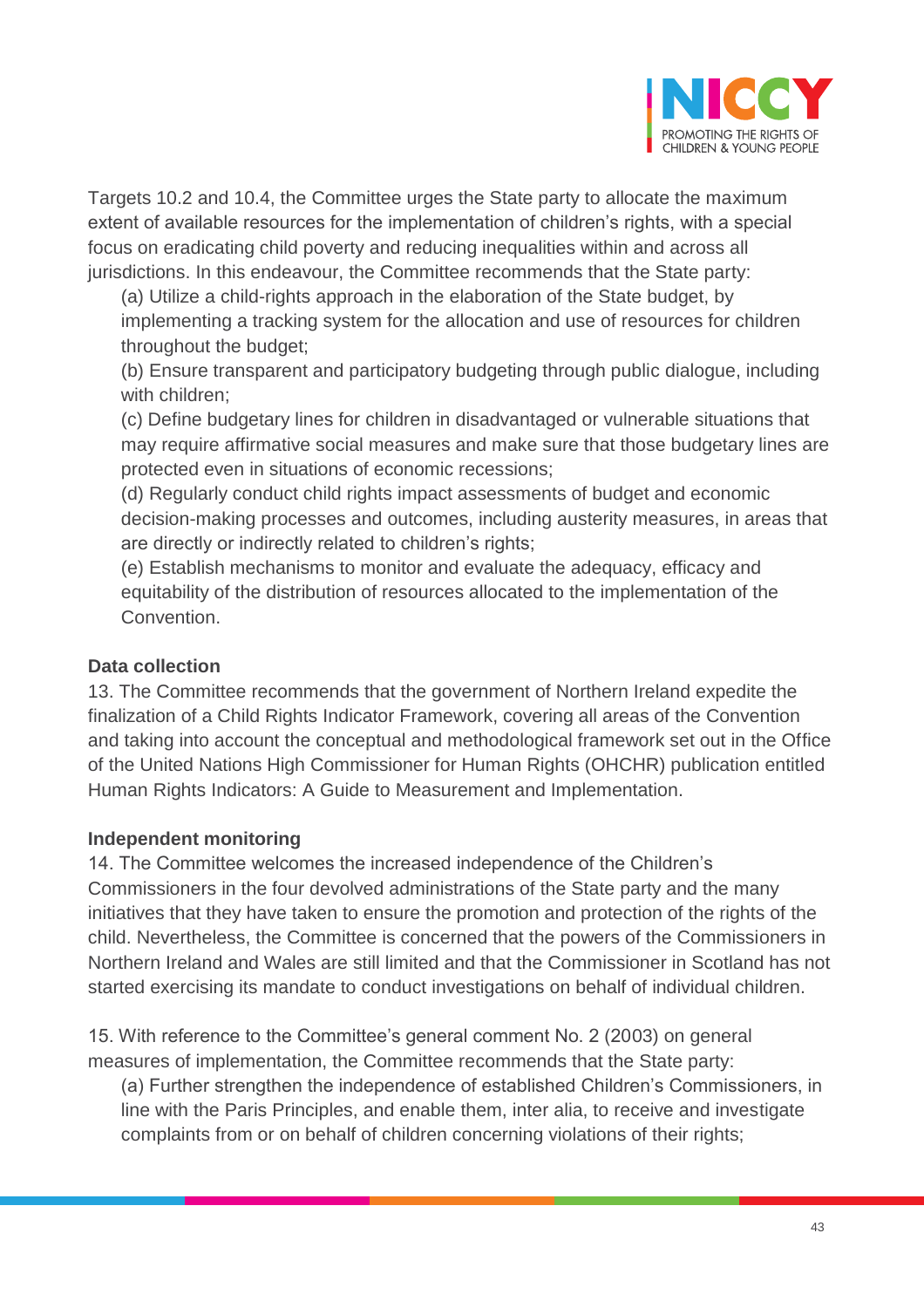

(b) Allocate to the Commissioners in all jurisdictions the necessary human and financial resources in order to carry out their mandate in an effective and coordinated manner.

## **International cooperation**

16. In the context of international development cooperation the Committee is concerned about the State party's funding of low-fee, private and informal schools run by for-profit business enterprises in recipient States. Rapid increase in the number of such schools may contribute to sub-standard education, less investment in free and quality public schools, and deepened inequalities in the recipient countries, leaving behind children who cannot afford even low-fee schools.

17. The Committee recommends that the State party ensure that its international development cooperation supports the recipient States in guaranteeing the right to free compulsory primary education for all, by prioritizing free and quality primary education in public schools, refraining from funding for-profit private schools, and facilitating registration and regulation of private schools.

#### **Children's rights and the business sector**

18. With reference to its General Comment No. 16 (2013) on State obligations regarding the impact of business on children's rights, the Committee recommends that the State party:

(a) Integrate an explicit focus on children's rights, including the requirement for businesses to undertake child-rights due diligence, in the revised version of its first National Action Plan on Business and Human Rights;

(b) Establish and implement regulations to ensure that the business sector, including in the context of public procurement, complies with the rights of the child.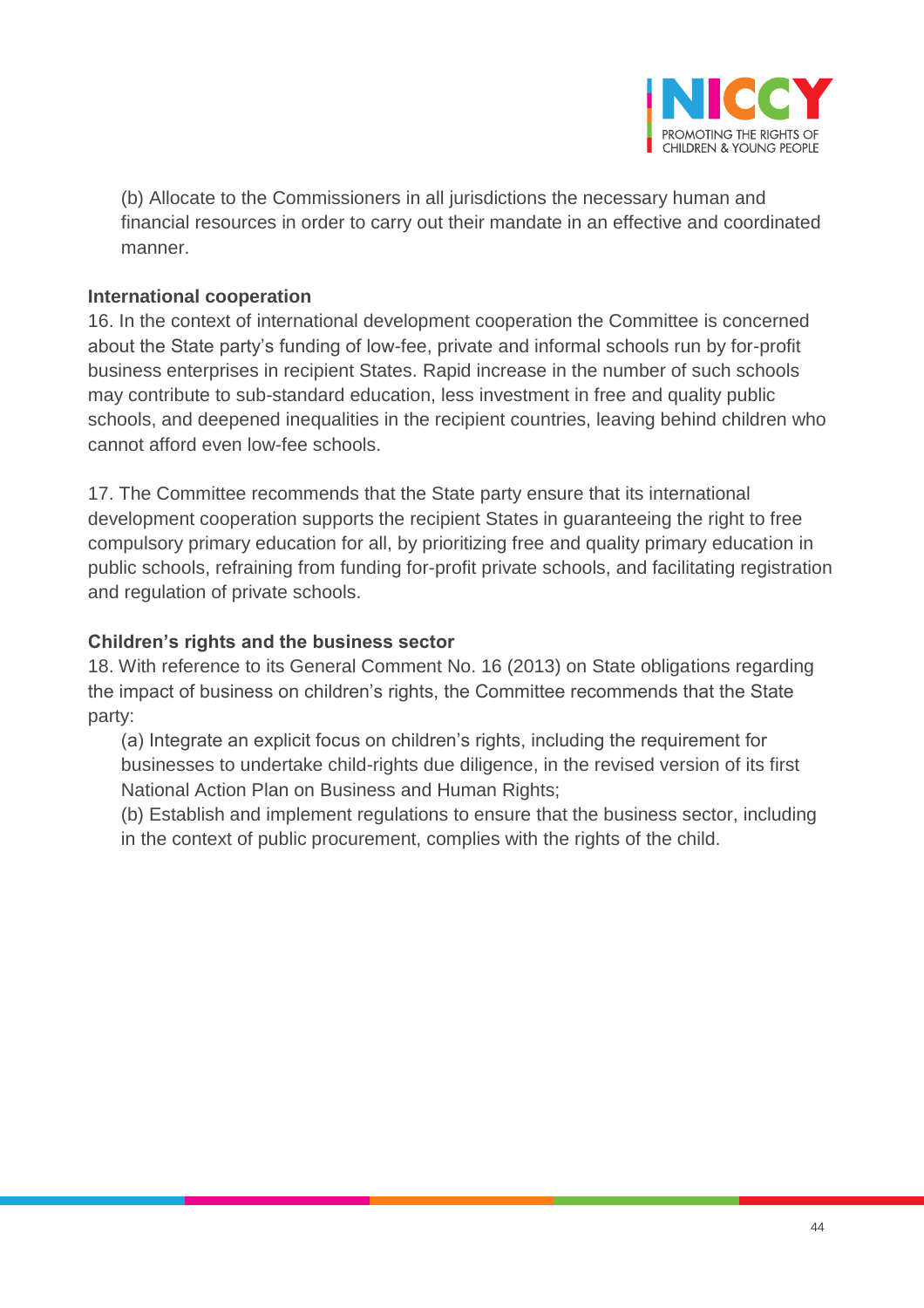

# **Outcome 8: Equality of Opportunity and Good Relations**

#### **Non-discrimination**

21. The Committee recommends that the State party:

(a) Consider the possibility of expanding legislation to provide protection of all children under 18 years of age against discrimination on the grounds of their age; (b) Strengthen the oversight mechanism, including regular independent reviews, to assess and ensure that the implementation of the counter-terrorism and counterextremism measures, including the Prevent Strategy (2011), will not have a discriminatory or stigmatising impact on any group of children;

(c) Strengthen its awareness-raising and other preventive activities against discrimination and stigmatization, and, if necessary, take temporary special measures for the benefit of children in vulnerable situations.

22. The Committee recalls its previous recommendation that the State party take urgent measures to address the "intolerance of childhood" and general negative public attitude towards children, especially adolescents, within society, including in the media.

# **Right to life, survival and development**

28. The Committee recommends that the State party:

(a) Address underlying determinants of infant and child mortality, including social and economic deprivation and inequality.

# **Respect for the views of the child**

30. With reference to its general comment No. 12 (2009) on the right of the child to be heard, the Committee recommends that the State party:

(a) Establish structures for the active and meaningful participation of children and give due weight to their views in designing laws, policies, programmes and services at the local and national level, including in relation to discrimination, violence, sexual exploitation and abuse, harmful practices, alternative care, sexual and reproductive education, leisure and play. Particular attention should be paid to involving younger children and children in vulnerable situations, such as children with disabilities.

# **Health and health services**

58. With reference to its general comment no. 15 (2013) on the right of the child to the enjoyment of the highest attainable standard of health, the Committee recommends that the State party, the governments of devolved administrations, Overseas Territories and Crown Dependencies develop comprehensive and multi-sectoral strategies on child health: